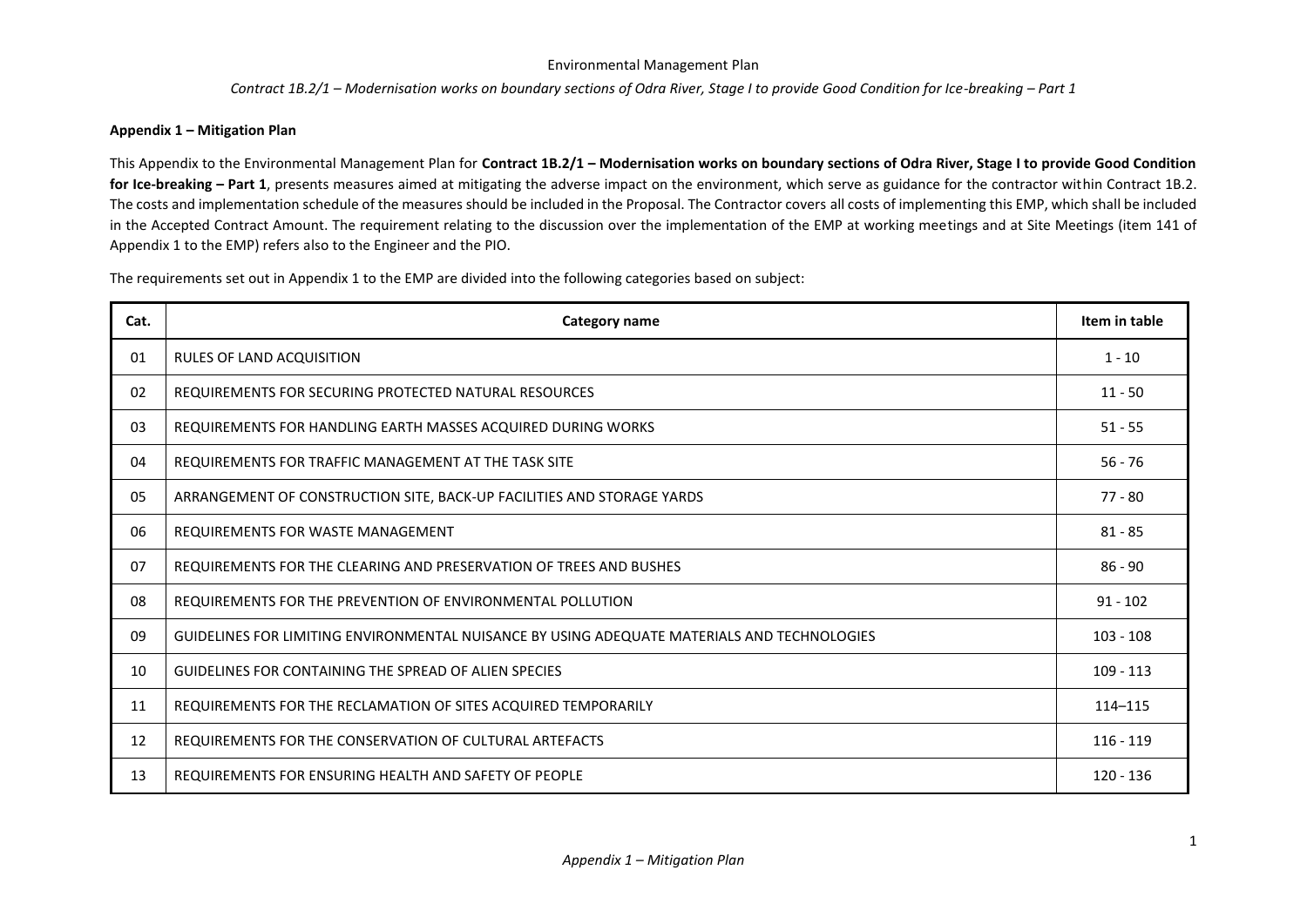#### *Contract 1B.2/1 – Modernisation works on boundary sections of Odra River, Stage I to provide Good Condition for Ice-breaking – Part 1*

| 14                                                      | REQUIREMENTS FOR CONTRACTOR'S PERSONNEL INVOLVED IN THE EMP IMPLEMENTATION                         | 137 - 141 |  |  |
|---------------------------------------------------------|----------------------------------------------------------------------------------------------------|-----------|--|--|
| PARTICULAR REQUIREMENTS OF THE WORLD BANK'S ES POLICIES |                                                                                                    |           |  |  |
| 16                                                      | GUIDELINES IN CASE OF THE STATE OF EPIDEMIC OR THE SATE OF EPIDEMIC RISK APPLYING DURING THE WORKS | 151       |  |  |

#### Explanations regarding the table in Appendix 1 to the EMP:

- 1) Unless specified otherwise, the term **Task Site** means the site of any preparatory or main works (including Permanent Works and Temporary Works) as well as any works involving the removal of faults or defects or the performance of any uncompleted works listed in the Handover Certificate or revealed in the Defects Notification Period, including any sites of required temporary acquisition.
- 2) Unless specified otherwise, the term **Task Period** means the period of any preparatory or main works (including Permanent Works and Temporary Works) as well as any works involving the removal of faults or defects or the performance of any uncompleted works listed in the Handover Certificate or revealed in the Defects Notification Period.
- 3) Certain items clearly indicate that a mitigating measure must be participated by an expert from Contractor's environmental supervision team, or generally require the participation of Contractor's environmental supervision team (which should be understood as the duty to provide an expert or experts with a speciality required for the measure(s)). This does not imply that any other mitigating measure should be implemented without Contractor's environmental supervision team.
- 4) Unless specified otherwise, the requirements for the Contractor defined in the EMP refer to the entire Task Site.
- 5) Where required, the Mitigation Plan shall be implemented with due regard to the World Bank Policy reflected in the Operating Manual for the Odra-Vistula Flood Management Project and with due regard to the Land Acquisition and Resettlement Action Plan, and in collaboration with the team implementing the Plan and the World Bank's Operational Policy OP 4.12.
- 6) Item 49 of Appendix 1 to the EMP is covered by the Option in accordance with Sub-Clause 13.8 of the Particular Conditions of Contract (Part 3 of the Bidding Document).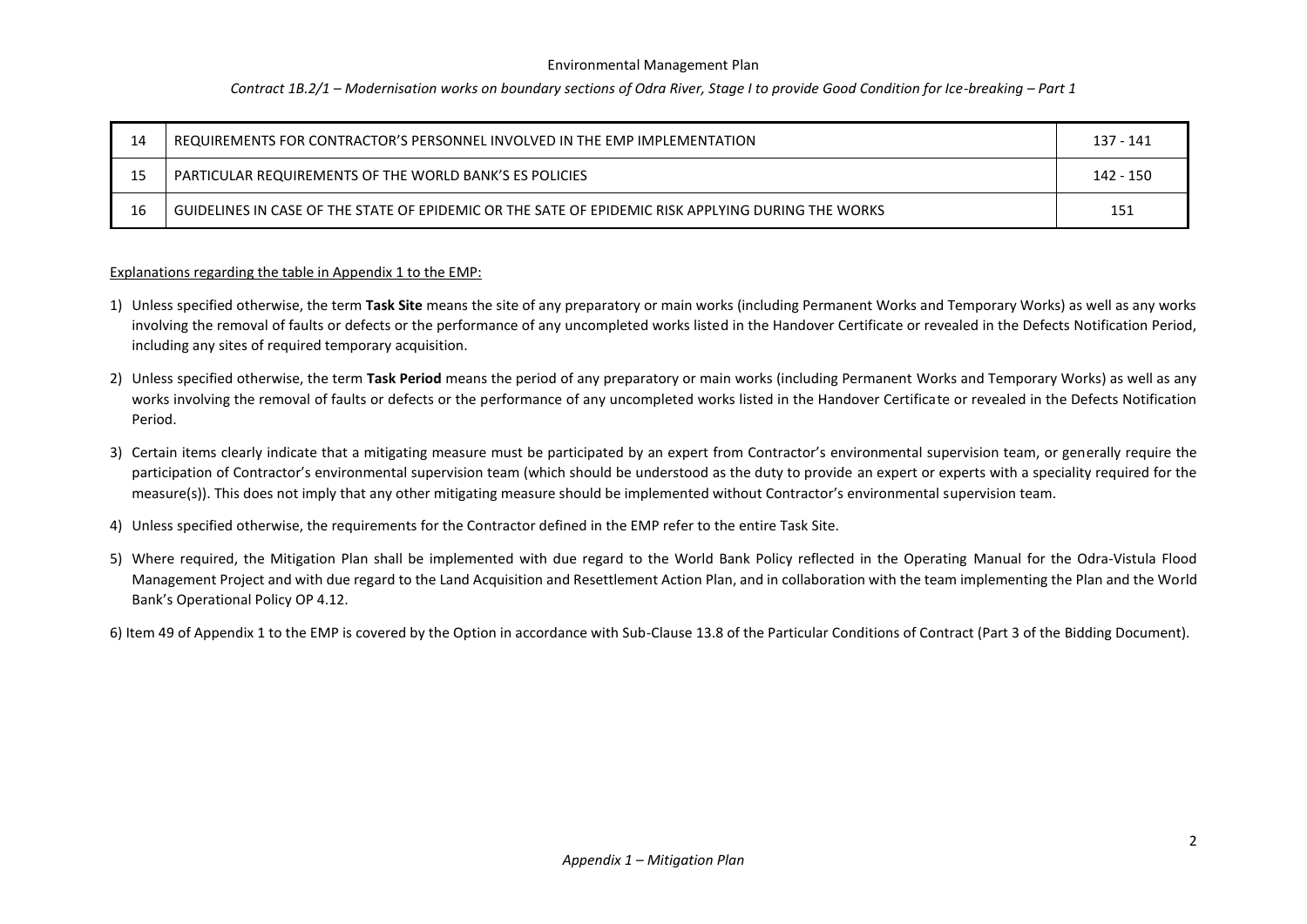#### *Contract 1B.2/1 – Modernisation works on boundary sections of Odra River, Stage I to provide Good Condition for Ice-breaking – Part 1*

#### Requirements for work schedule (in particular):

Items 25, 32, 33, 36, 37, 38, 39, 40, 42, 43, 48, 49, 74, 86, 101, 100, 111.

#### Requirements for selected locations (specification of kilometres):

Items 2, 3, 26, 30, 31, 42, 43, 44, 46, 66, 86, 107.

#### List of natural habitats mentioned in the table in Appendices 1 and 2 to the EMP:

- 3270 Rivers with muddy banks with *Chenopodion rubri p.p. and All. Bidention tripartite*
- 3150 Oxbows and natural eutrophic lakes with *Nympheion, Potamion.*
- 6430 Tall herbs of the montane level (*Adenostylion alliariae*) and of riversides (*Convolvuletalia sepium*)
- 91F0 Riparian mixed forests of Quercus robur, Ulmus laevis and Ulmus minor, Fraxinus excelsior or Fraxinus angustifolia, along the great rivers (*Ficario-Ulmetum*)
- 6510 Extensively managed hay meadows of the planar to submontane zones (*Arrhenatherion*)
- 6440 Alluvial meadows of river valleys (*Cnidion dubii*)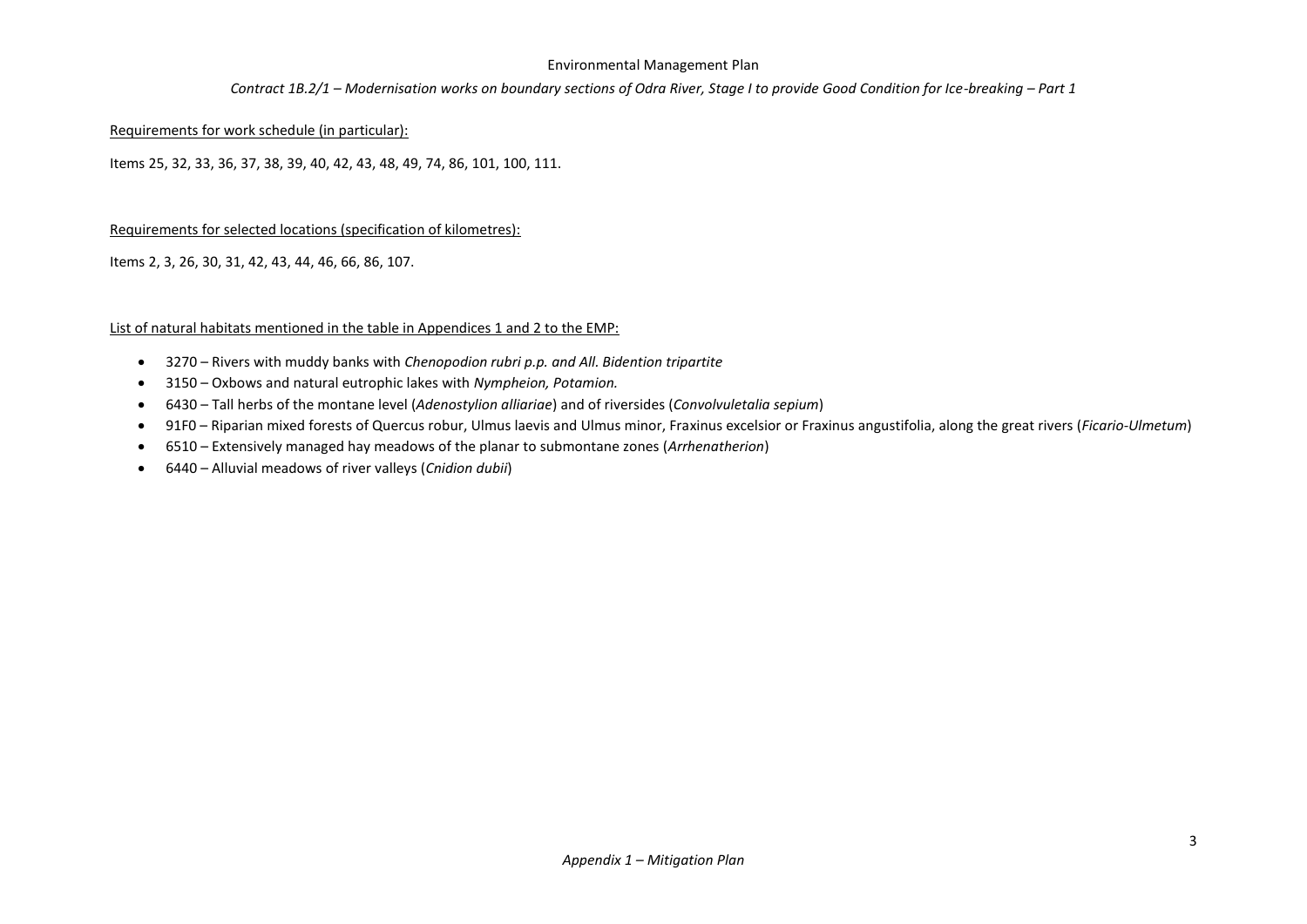### *Contract 1B.2/1 – Modernisation works on boundary sections of Odra River, Stage I to provide Good Condition for Ice-breaking – Part 1*

### **Specification of measures in the table to be included in the Task implementation schedule**

|    | <b>Issue</b>                                                                                                           | Location         | <b>Mitigating measure</b>                                                                                                                                                                                                                                                                                                                                                                                                                                                                                                                                                                                                                                                                                                                                                                    | <b>Entity responsible</b> |
|----|------------------------------------------------------------------------------------------------------------------------|------------------|----------------------------------------------------------------------------------------------------------------------------------------------------------------------------------------------------------------------------------------------------------------------------------------------------------------------------------------------------------------------------------------------------------------------------------------------------------------------------------------------------------------------------------------------------------------------------------------------------------------------------------------------------------------------------------------------------------------------------------------------------------------------------------------------|---------------------------|
|    | 01 RULES OF LAND ACQUISITION                                                                                           |                  |                                                                                                                                                                                                                                                                                                                                                                                                                                                                                                                                                                                                                                                                                                                                                                                              |                           |
| 1. | Protection of earth surface and<br>landscape                                                                           | <b>Task Site</b> | Limitation of land acquisition and earth surface transformation<br>Land acquisition and earth surface transformation should be minimised during any works<br>carried out as part of the Task.                                                                                                                                                                                                                                                                                                                                                                                                                                                                                                                                                                                                | Contractor                |
| 2. | Protection of earth surface and<br>landscape<br>General rules for the<br>preservation of animated<br>natural resources | Task Site        | Locations excluded from works carried out from the land<br>The Contractor shall not carry out works from the land at the following sections:<br>km 581.0 - 583.2 (nature reserve and overflow areas);<br>km 585.3 - 585.7 (nature reserve area);<br>km $608 - 613$ , km $615.3 - 615.6$ the areas where the levee-to-Odra bank distance<br>exceeds 100 m.<br>When determining whether works may be carried out from the land, it is necessary to<br>include the requirement in item 103 of Appendix 1 to the EMP.                                                                                                                                                                                                                                                                            | Contractor                |
| 3. | Protection of earth surface and<br>landscape<br>General rules for the<br>preservation of animated<br>natural resources | Task Site        | Sites where it is forbidden to locate materials storage areas<br>The Contractor shall not locate materials storage areas within the following environmentally<br>sensitive areas:<br>at the kilometres indicated in item 2,<br>within the natural habitats near section 1: 3150 approx. km 581.0; 583.7; 6430 -<br>approx. km 581.0; 582.1; 583.2; 584.5; 584.8; 91FO approx. km 581.0 - 582.6; 585.4<br>$-585.7$ ; 6510 approx. km 582.7 - 583.7.<br>km 616.4 (sites of the red-backed shrike Lanius collurio);<br>km 616.9 - 617.3, near Osinów Dolny (mouse garlic site in the area of alluvial<br>meadows);<br>km 616.5 (the site of the spear-leaved skullcap in the meadows west of Kostrzyn);<br>km 608.6 - 609.4, near Kostrzyn (mouse garlic site in the area of alluvial meadows); | Contractor                |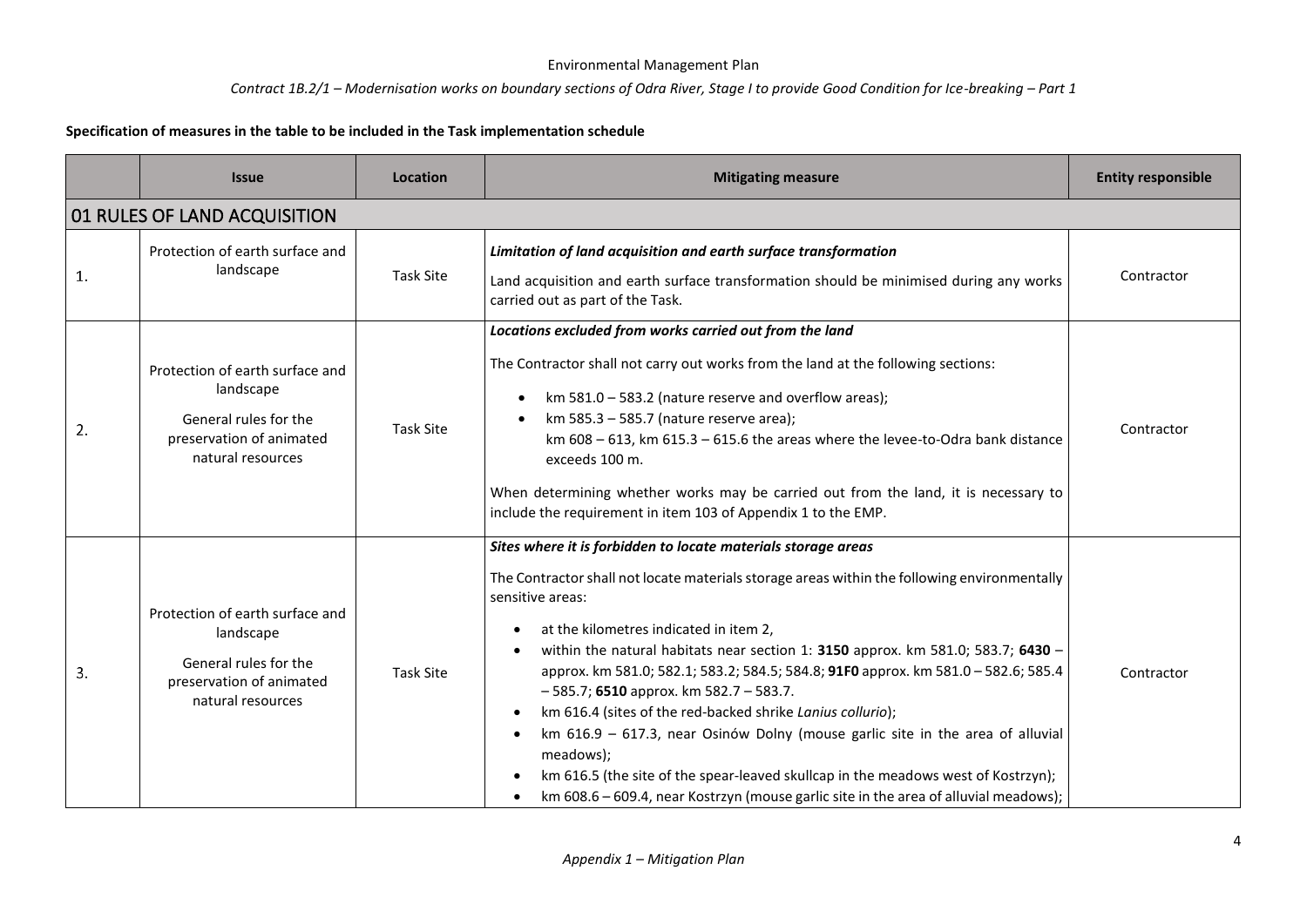|    |                                                                                                                        |                  | km $608 - 613$ and km $615.3 - 615.6 - 617$ and herpetofauna habitats (where the<br>levee-to-Odra bank distance exceeds 100 m);<br>within the natural habitats near sections 2 i 3: $6430 -$ approx. km 602.5; 603.3;<br>$606.3 - 606.5$ ; 606.9; 6440 - approx. km 608.6 - 609.5; 615.7 - 615.8; 616.9 - 617.3;<br>within damp depressions where communities indicative for natural habitat 3270<br>could grow in summer, as it is necessary to restore the river bank to its properties<br>allowing the formation of that habitat. |            |
|----|------------------------------------------------------------------------------------------------------------------------|------------------|--------------------------------------------------------------------------------------------------------------------------------------------------------------------------------------------------------------------------------------------------------------------------------------------------------------------------------------------------------------------------------------------------------------------------------------------------------------------------------------------------------------------------------------|------------|
| 4. | Protection of earth surface and<br>landscape<br>General rules for the<br>preservation of animated<br>natural resources | <b>Task Site</b> | Requirements for locating materials storage areas (storage yards)<br>The Contractor shall arrange materials storage areas with the participation of<br>a)<br>Contractor's environmental supervision team (verifying the location immediately<br>before the works due to a dynamically changing water level and related variations in<br>animal occupation), outside the natural habitat patches and environmentally<br>sensitive areas specified in item 3,                                                                          | Contractor |
| 5. | Protection of earth surface and<br>landscape<br>General rules for the<br>preservation of animated<br>natural resources | <b>Task Site</b> | Materials storage areas will be located once the Project Engineer has approved the<br>b)<br>Method Statement and the Site Arrangement Plan,                                                                                                                                                                                                                                                                                                                                                                                          | Contractor |
| 6. | Protection of earth surface and<br>landscape<br>General rules for the<br>preservation of animated<br>natural resources | <b>Task Site</b> | In the event of adverse weather conditions or dynamically changing water level, it is<br>C)<br>possible to arrange materials storage areas in a different location, having first checked<br>it through Contractor's environmental supervision team no later than 3 days before<br>storing the materials; the team must confirm that the location does not include any<br>valuable environmental compartment. The Contractor must submit the location of<br>such areas in advance to the Engineer for approval.                       | Contractor |
| 7. | Protection of earth surface and<br>landscape                                                                           | <b>Task Site</b> | Requirements regarding the location of onshore back-up facilities<br>The Contractor shall arrange the site back-up facilities using watercraft.                                                                                                                                                                                                                                                                                                                                                                                      | Contractor |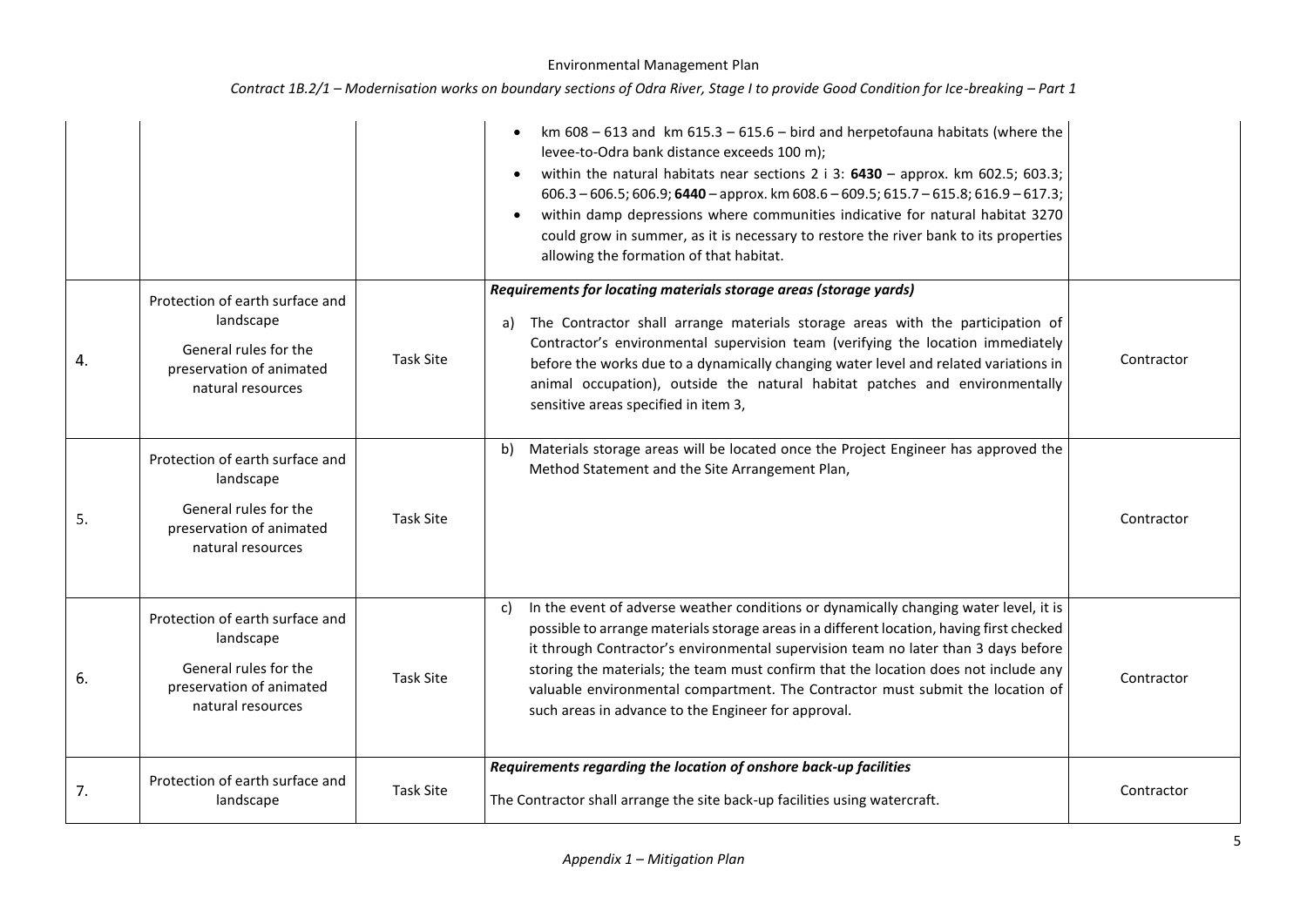|     | General rules for the<br>preservation of animated<br>natural resources                                                 |                                     | Where onshore back-up facilities must be used, when selecting the location the Contractor<br>shall be guided by requirements identical to those regarding materials storage areas<br>(storage yards) (see items 3 to 6 of Appendix 1 to the EMP).                                                                                                                                                                                                                                                                                                                                                      |            |
|-----|------------------------------------------------------------------------------------------------------------------------|-------------------------------------|--------------------------------------------------------------------------------------------------------------------------------------------------------------------------------------------------------------------------------------------------------------------------------------------------------------------------------------------------------------------------------------------------------------------------------------------------------------------------------------------------------------------------------------------------------------------------------------------------------|------------|
| 8.  | Protection of earth surface and<br>landscape<br>General rules for the<br>preservation of animated<br>natural resources | <b>Task Site</b>                    | Requirements concerning the location of haul roads<br>Any access or haul roads must be set out based on the existing road network. If there are<br>no existing roads, the new roads must be set out outside environmentally sensitive areas,<br>i.e. outside forest areas and habitat sites. Such locations should be selected in collaboration<br>with Contractor's environmental supervision team. The areas of access roads should be<br>limited to a necessary minimum.<br>Requirements for traffic management at the task site are given particularly in items 56-67<br>of Appendix 1 to the EMP. | Contractor |
| 9.  | Protection of earth surface and<br>landscape<br>General rules for the<br>preservation of animated<br>natural resources | <b>Task Site</b>                    | Providing access to storage yards<br>The locations selected for storage yards should be conveniently accessible by road in order<br>to allow the delivery of light materials (e.g. fascine) by land transport and the access for<br>workers and fire brigade in case of fire.                                                                                                                                                                                                                                                                                                                          | Contractor |
| 10. | Protection of earth surface and<br>landscape<br>General rules for the<br>preservation of animated<br>natural resources | Task Site including<br>access roads | Additional requirements for the location of access roads<br>In the event of using the dirt road running along the embankment next to the overflow area<br>south of Słubice, the road may only be used by lightweight equipment, under the<br>supervision of Contractor's environmental supervision team, and outside the breeding<br>season (i.e. it is allowed from mid-October to the beginning of March).                                                                                                                                                                                           | Contractor |
|     | 02 - REQUIREMENTS FOR SECURING PROTECTED NATURAL RESOURCES                                                             |                                     |                                                                                                                                                                                                                                                                                                                                                                                                                                                                                                                                                                                                        |            |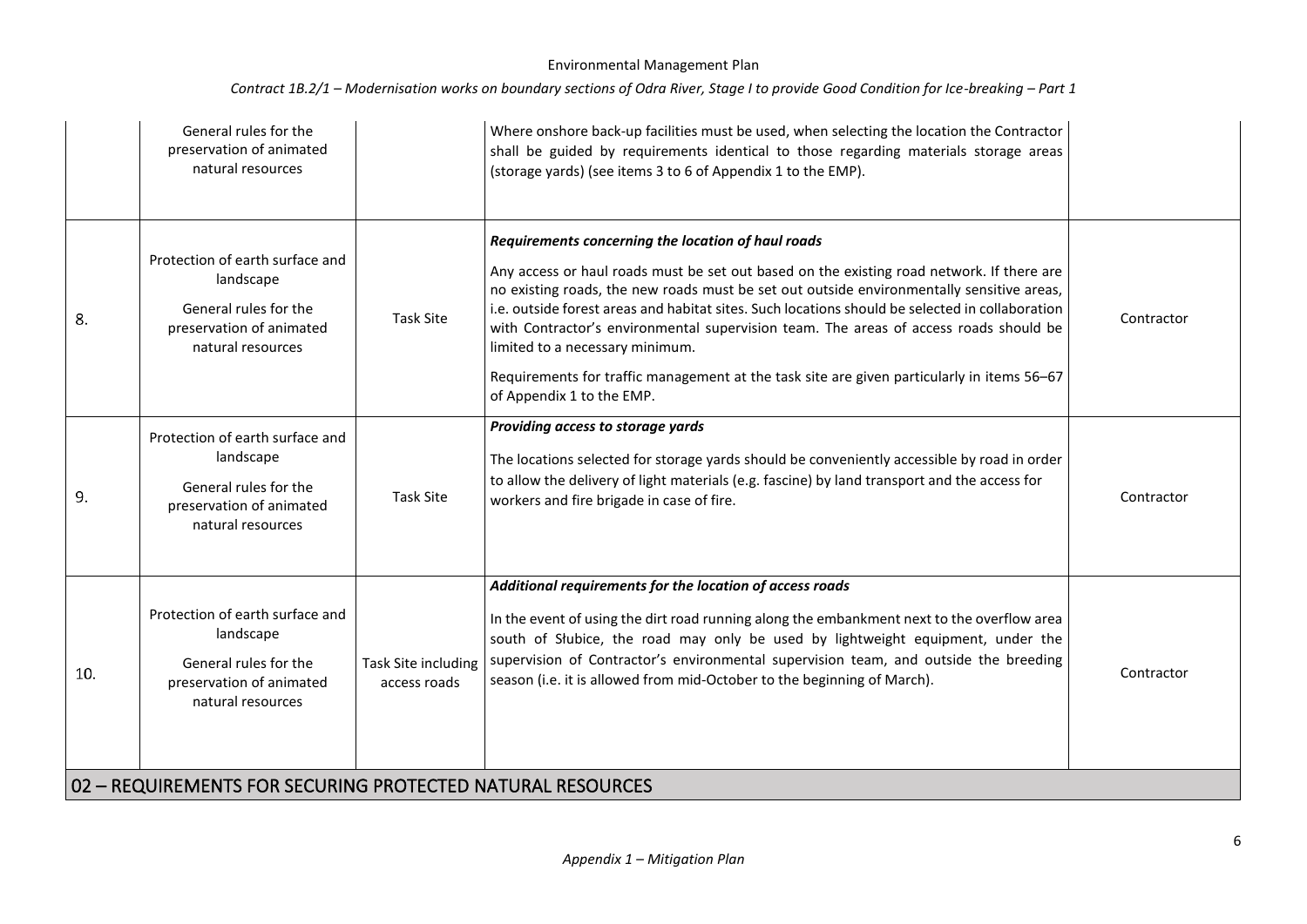|          |                                                                        |                  | Activities by Contractor's environmental supervision team                                                                                                                                                                                                                                                                                                                                                                                                                                                                                                                                                                                                                                                                                                                                                                                                                                                                                                                                                                                                                                                                                                                                                                                                                                                                                                                                                                                                                                                                                                                                                                                                                                                                                                                                                                                                                                                                                                                                                                                                                                                                                                                                                                                                                                                                                                                                                                                                                                                                                                                                                |            |
|----------|------------------------------------------------------------------------|------------------|----------------------------------------------------------------------------------------------------------------------------------------------------------------------------------------------------------------------------------------------------------------------------------------------------------------------------------------------------------------------------------------------------------------------------------------------------------------------------------------------------------------------------------------------------------------------------------------------------------------------------------------------------------------------------------------------------------------------------------------------------------------------------------------------------------------------------------------------------------------------------------------------------------------------------------------------------------------------------------------------------------------------------------------------------------------------------------------------------------------------------------------------------------------------------------------------------------------------------------------------------------------------------------------------------------------------------------------------------------------------------------------------------------------------------------------------------------------------------------------------------------------------------------------------------------------------------------------------------------------------------------------------------------------------------------------------------------------------------------------------------------------------------------------------------------------------------------------------------------------------------------------------------------------------------------------------------------------------------------------------------------------------------------------------------------------------------------------------------------------------------------------------------------------------------------------------------------------------------------------------------------------------------------------------------------------------------------------------------------------------------------------------------------------------------------------------------------------------------------------------------------------------------------------------------------------------------------------------------------|------------|
| 11.<br>X | General rules for the<br>preservation of animated<br>natural resources | <b>Task Site</b> | Contractor's environmental supervision team shall monitor the Task Site on an ongoing<br>basis, including any storage areas for construction materials, parking areas for machinery,<br>and the method of implementing the Task. It is required to introduce the monitoring of<br>hydro-biological and hydro-morphological components during any works that interfere in<br>water environment and bank area, as well as ornithological, chiropterological and<br>herpetological supervision.<br>Contractor's environmental supervision team shall cover, without limitation:<br>prior to the construction works, the environmental supervisors shall verify the site<br>a)<br>for the presence of any habitats of protected animal species, the ornithological<br>supervisors shall verify the work site, including for the presence of bird nests, and<br>the herpetological supervisors shall check the site to identify any habitats of<br>amphibians. The hydro-biological and hydro-morphological supervisors shall<br>define the range of presence of aquatic organisms (patches of plants, including the<br>fringed water lily and unionids), and the plants and bivalves shall be relocated<br>according to their instructions. Where it is required to obtain a derogation from a<br>prohibition applicable to a certain species, before staring their activities the<br>environmental supervisors shall obtain such derogation on behalf of the Investor;<br>prior to the construction works, the environmental supervisors shall inspect the<br>b)<br>work sites with the participation of a phytosociologist/botanist in order to identify<br>the sites and population of invasive plants. Specific requirements for handling<br>invasive species are presented in items 109 to 113 of Appendix 1 to the EMP;<br>direct supervision over the preparatory works before construction: clearing of any<br>C)<br>colliding trees and bushes, mowing the site at the planned work areas (reed stands,<br>vegetated covers on groynes);<br>indicating any additional measures to mitigate the impact of earthworks on<br>d)<br>animals, particularly on invertebrates;<br>training for the works Contractor on the rules and conditions for implementing the<br>e)<br>Environmental Management Plan. In addition, the Contractor's employees who<br>handle fuels, other oil derivatives or any other substance harmful to health and<br>environment shall be trained in the rules of preserving groundwater environment<br>and using measures for its preservation, including the use of sorbents; | Contractor |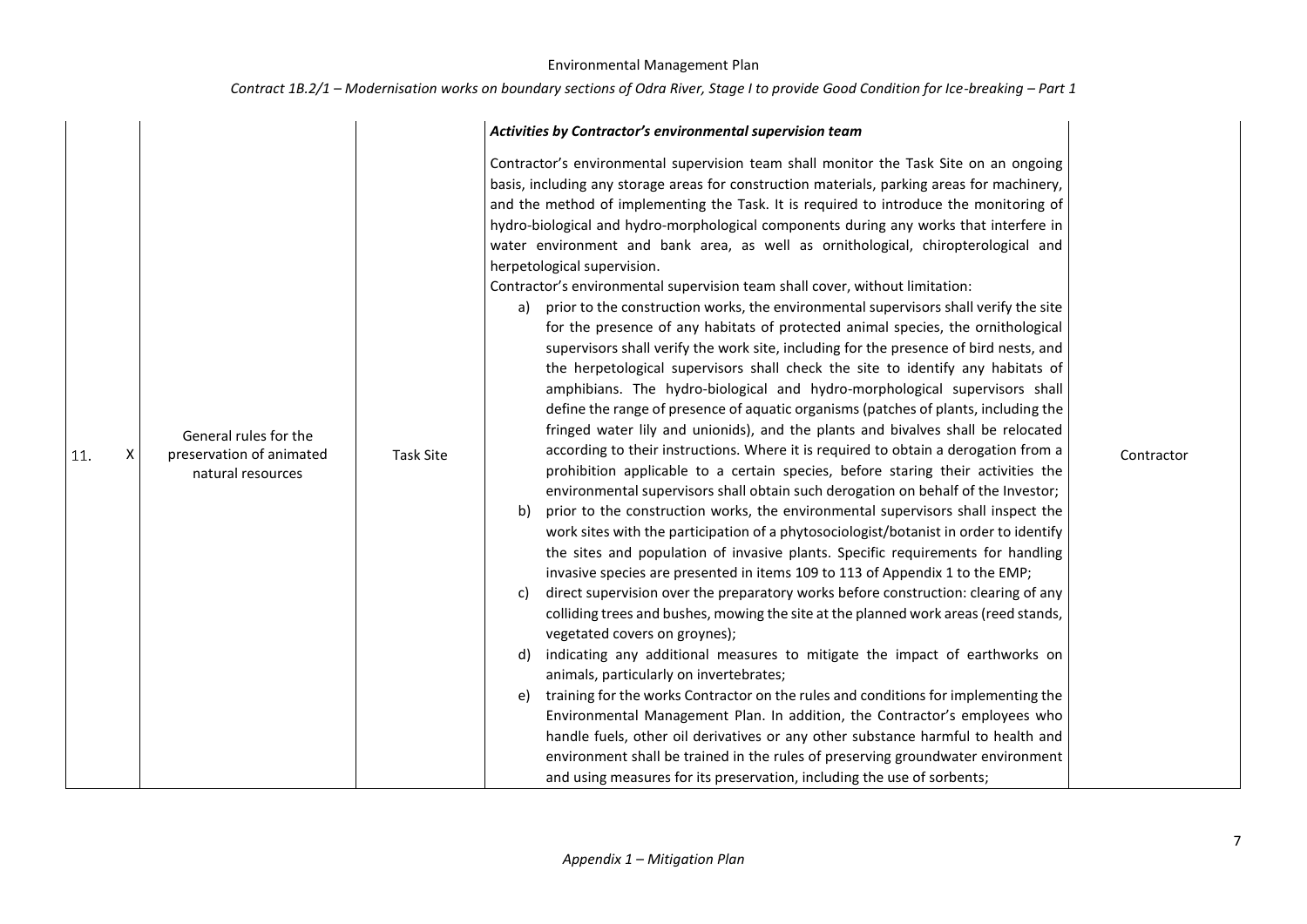| Contract 1B.2/1 – Modernisation works on boundary sections of Odra River, Stage I to provide Good Condition for Ice-breaking – Part 1 |  |  |  |
|---------------------------------------------------------------------------------------------------------------------------------------|--|--|--|
|---------------------------------------------------------------------------------------------------------------------------------------|--|--|--|

|     |                                                                        |                  | prior to the works, given the dynamic changes in water level and, consequently,<br>variations in land occupation by plants and animals - consultation and approval of<br>the selected locations of access roads and storage areas for construction materials;<br>day-to-day instructions for the methods of work including the need to preserve<br>g)<br>natural assets and protected plant and animal species, with a particular focus on<br>amphibians, reptiles, birds, bats and fish, in such a way to minimise the impact of<br>works on the species and natural habitats for which the Natura 2000 areas and<br>national forms of nature conservation have been established;<br>h) where necessary, formulating recommendations for taking measures required to<br>mitigate the effects of the Task on the natural habitats, species and their sites being<br>of Community interest and protected by law, which could not have been foreseen<br>when setting the requirements included in the permit;<br>formulating instructions regarding protection during the works;<br>i)<br>formulating recommendations to take measures aimed at preventing the spread<br>i)<br>of invasive species;<br>preparing reports for environmental protection authorities as required by the<br>k)<br>administrative decisions issued for the Task;<br>conducting works regarding environmental supervision according to B.I.1. of the<br>$\mathbf{I}$<br>environmental permit set out in Appendix 4 to the EMP. |            |
|-----|------------------------------------------------------------------------|------------------|--------------------------------------------------------------------------------------------------------------------------------------------------------------------------------------------------------------------------------------------------------------------------------------------------------------------------------------------------------------------------------------------------------------------------------------------------------------------------------------------------------------------------------------------------------------------------------------------------------------------------------------------------------------------------------------------------------------------------------------------------------------------------------------------------------------------------------------------------------------------------------------------------------------------------------------------------------------------------------------------------------------------------------------------------------------------------------------------------------------------------------------------------------------------------------------------------------------------------------------------------------------------------------------------------------------------------------------------------------------------------------------------------------------------------------------------------------------------------------------------------------|------------|
| 12. | General rules for the<br>preservation of animated<br>natural resources | <b>Task Site</b> | Implementing the environmental monitoring plan at the execution stage<br>Contractor's environmental supervision team shall carry out a programme for monitoring<br>the preservation status of natural habitats and the population and distribution of protected<br>species, as well as the degree of using the created/founded breeding isles (mitigating<br>measure stated in item 49 of Appendix 1 to the EMP) at the execution stage, which<br>programme must be agreed with the Regional Director for Environmental Protection in<br>Szczecin according to the environmental permit (see Appendix 4a to the EMP and the<br>monitoring measure in items 156-158 of Appendix 2 to the EMP).                                                                                                                                                                                                                                                                                                                                                                                                                                                                                                                                                                                                                                                                                                                                                                                                          | Contractor |
| 13. | General rules for the<br>preservation of animated<br>natural resources | <b>Task Site</b> | Obtaining necessary derogations from the bans applicable to protected species<br>a) The Contractor (if necessary) shall, adequately to the results of environmental<br>survey conducted by Contractor's environmental supervision team prior to the<br>works and according to ongoing environmental supervision, obtain any required                                                                                                                                                                                                                                                                                                                                                                                                                                                                                                                                                                                                                                                                                                                                                                                                                                                                                                                                                                                                                                                                                                                                                                   | Contractor |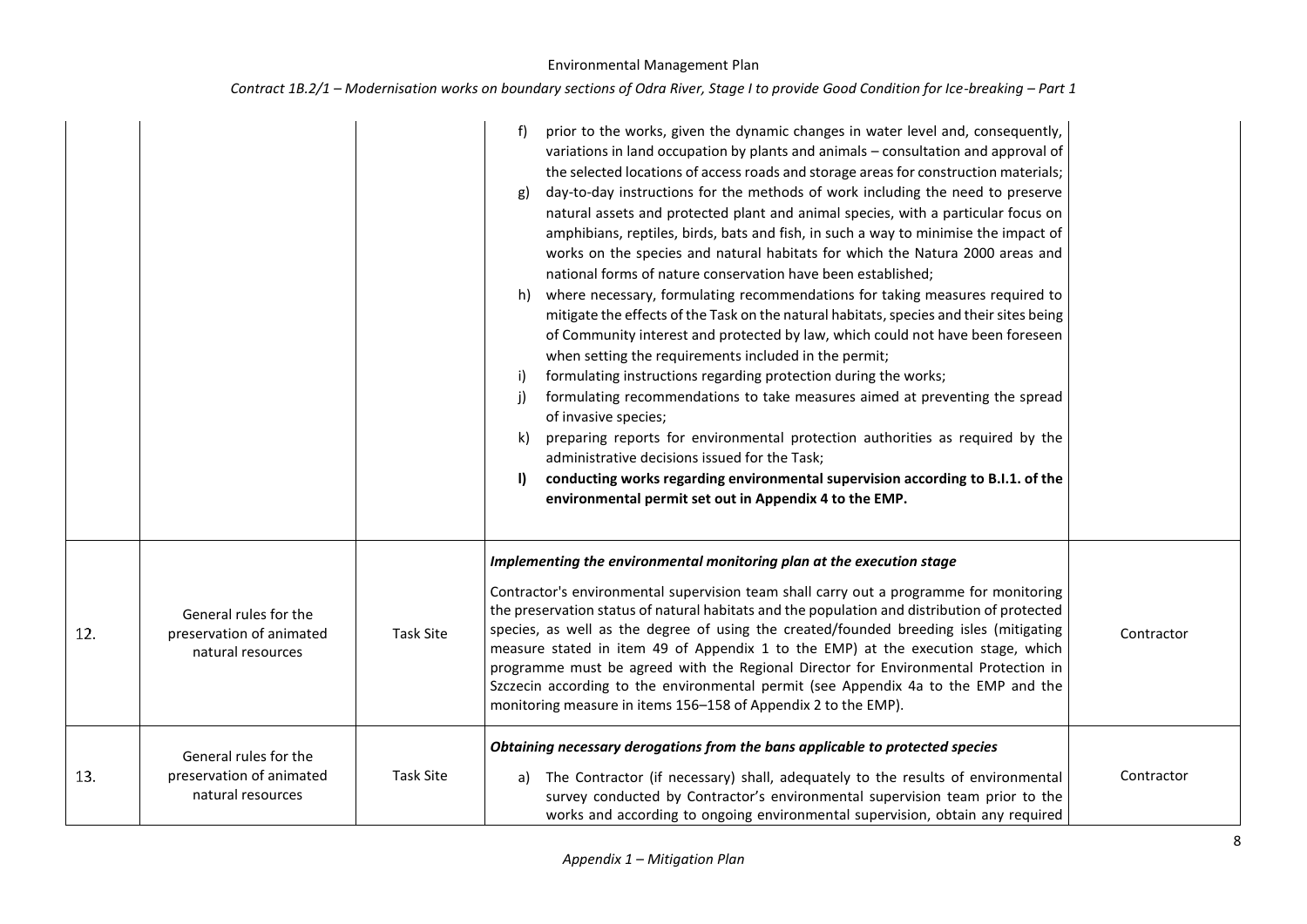|     |                                                                        |                  | permits for derogations from the bans applicable to the protected species of<br>plants, fungi and animals, issued under the Nature Conservation Act of 16 April<br>2004.                                                                                                                                                                                                                                                                                                                                                                                                                                                                                                                                |            |
|-----|------------------------------------------------------------------------|------------------|---------------------------------------------------------------------------------------------------------------------------------------------------------------------------------------------------------------------------------------------------------------------------------------------------------------------------------------------------------------------------------------------------------------------------------------------------------------------------------------------------------------------------------------------------------------------------------------------------------------------------------------------------------------------------------------------------------|------------|
| 14. | General rules for the<br>preservation of animated<br>natural resources | <b>Task Site</b> | upon obtaining relevant permits,* the Contractor shall carry out the actions<br>b)<br>specified in the administrative decisions and prepare related reports prescribed<br>therein. The reports shall be delivered to the Engineer no later than 30 days before<br>the date when they must be submitted to the authority issuing the permit. The<br>measures listed in (a) and (b) shall be participated by Contractor's environmental<br>supervision team.<br>* This also applies to decisions allowing for derogations from bans concerning the<br>protected species of plants and animals or wild game, issued for the Task before<br>implementing the Contract (see Appendix 4b, 4c, 4d to the EMP). | Contractor |
| 15. | General rules for the<br>preservation of animated<br>natural resources | <b>Task Site</b> | Relocation of protected species outside the work site and areas acquired temporarily<br>Where it is required to relocate any protected species outside the Task site or areas acquired<br>temporarily, the Contractor shall:<br>plan such measures and obtain relevant permits,<br>a)                                                                                                                                                                                                                                                                                                                                                                                                                   | Contractor |
| 16. | General rules for the<br>preservation of animated<br>natural resources | <b>Task Site</b> | effectively carry out the measures and implement any other measures specified in<br>b)<br>the permits (e.g. prepare reports on implementing the permits).<br>The measures listed in (a) and (b) shall be participated by Contractor's environmental<br>supervision team.                                                                                                                                                                                                                                                                                                                                                                                                                                | Contractor |
| 17. | General rules for the<br>preservation of animated<br>natural resources | <b>Task Site</b> | Adopting an appropriate work schedule<br>The Contractor shall ensure such a work schedule to adjust the periods and locations of each<br>work stage to the requirements stated in the environmental permit and the EMP, and to<br>limit as far as possible any adverse impact on the protected species existing at or around<br>the Task Site.                                                                                                                                                                                                                                                                                                                                                          | Contractor |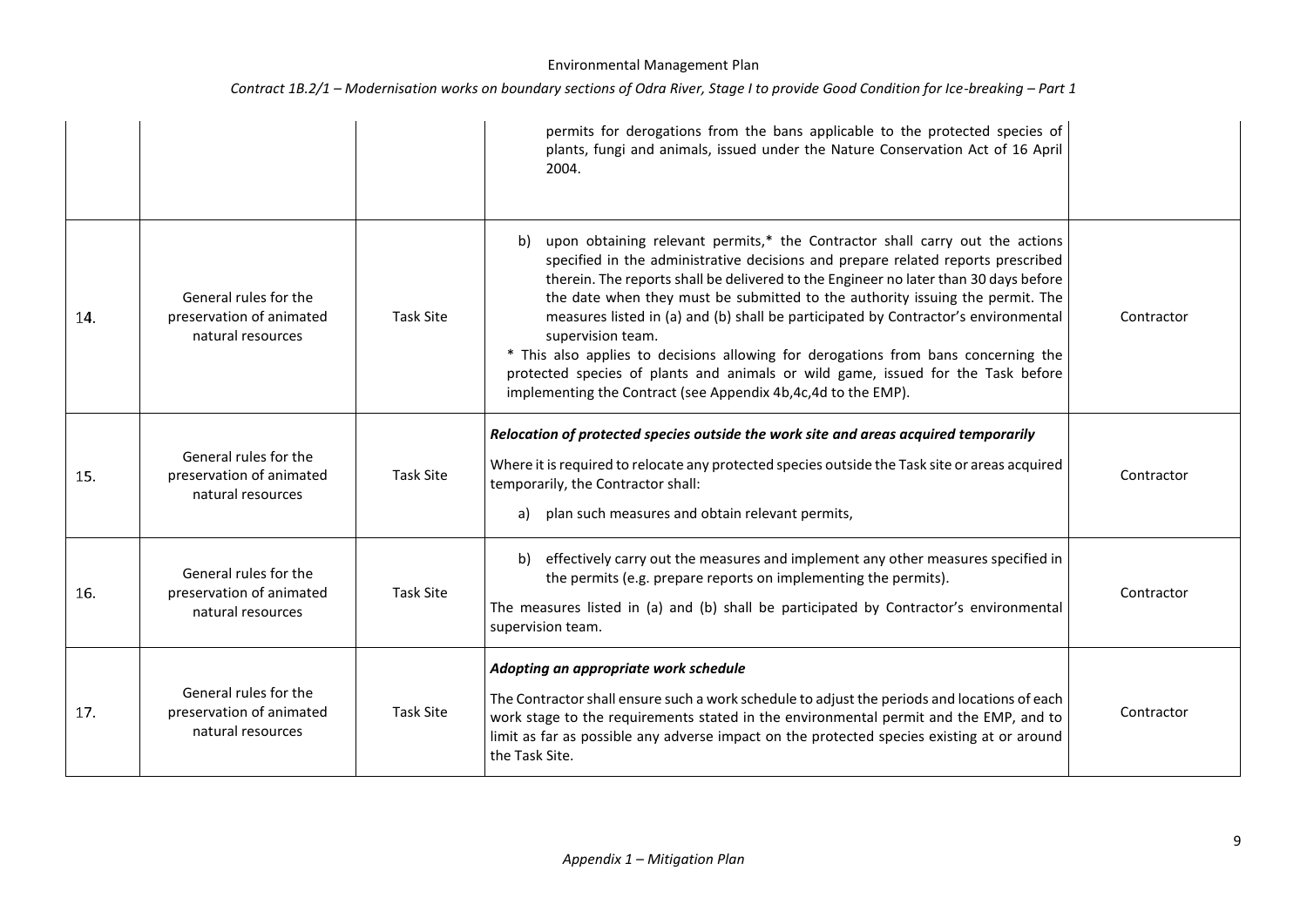|     |                                                                                                                |                  | The Contractor shall keep the schedule up to date in terms of the periods of work according<br>to the results of day-to-day monitoring conducted by Contractor's environmental<br>supervision team.<br>Requirements for the periods of work are also stated, without limitation, in items 25, 32,<br>33, 36, 37, 38, 39, 40, 42, 43, 48, 74, 86 and 101 of Appendix 1 to the EMP.                                                                                                                    |            |
|-----|----------------------------------------------------------------------------------------------------------------|------------------|------------------------------------------------------------------------------------------------------------------------------------------------------------------------------------------------------------------------------------------------------------------------------------------------------------------------------------------------------------------------------------------------------------------------------------------------------------------------------------------------------|------------|
| 18. | General rules for the<br>preservation of animated<br>natural resources                                         | <b>Task Site</b> | Use of substances and materials hazardous to fauna<br>The Contractor shall not conduct the works using any substance or material that could be<br>lethal to the animal species existing at or around the Task site.                                                                                                                                                                                                                                                                                  | Contractor |
| 19. | General rules for the<br>preservation of animated<br>natural resources                                         | <b>Task Site</b> | Inclusion of the conditions related to the presence of protected areas<br>During construction works, the Contractor shall comply with any norms, prohibitions or<br>indications, and respect any restrictions related to the presence of areas and objects<br>established under the Nature Conservation Act of 16 April 2004.                                                                                                                                                                        | Contractor |
| 20. | General rules for the<br>preservation of animated<br>natural resources - protection<br>of natural habitat 3270 | <b>Task Site</b> | Measures to protect natural habitat 3270 - Rivers with muddy banks with Chenopodion<br>rubri p.p. and All. Bidention tripartite and the characteristic species: strapwort (Corrigiola<br>litoralis L.)<br>a) to strengthen the population of the strapwort, the Contractor shall protect any<br>stands of that plant against accidental destruction, and acquire seeds to<br>preserve the species under conservatory cultivation for the duration of works<br>(according to Appendix 7c to the EMP), | Contractor |
| 21. | General rules for the<br>preservation of animated<br>natural resources - protection<br>of natural habitat 3270 | Task Site        | The Contractor shall not locate any materials storage areas in damp depressions<br>b)<br>where the communities indicative for that habitat could grow in summer,                                                                                                                                                                                                                                                                                                                                     | Contractor |
| 22. | General rules for the<br>preservation of animated<br>natural resources - protection<br>of natural habitat 3270 | Task Site        | when implementing the Task, the Contractor shall not interfere in any fascine<br>c)<br>situated in the inter-groyne spaces, except any locations which directly collide with<br>the designed facilities (e.g. wingwalls),                                                                                                                                                                                                                                                                            | Contractor |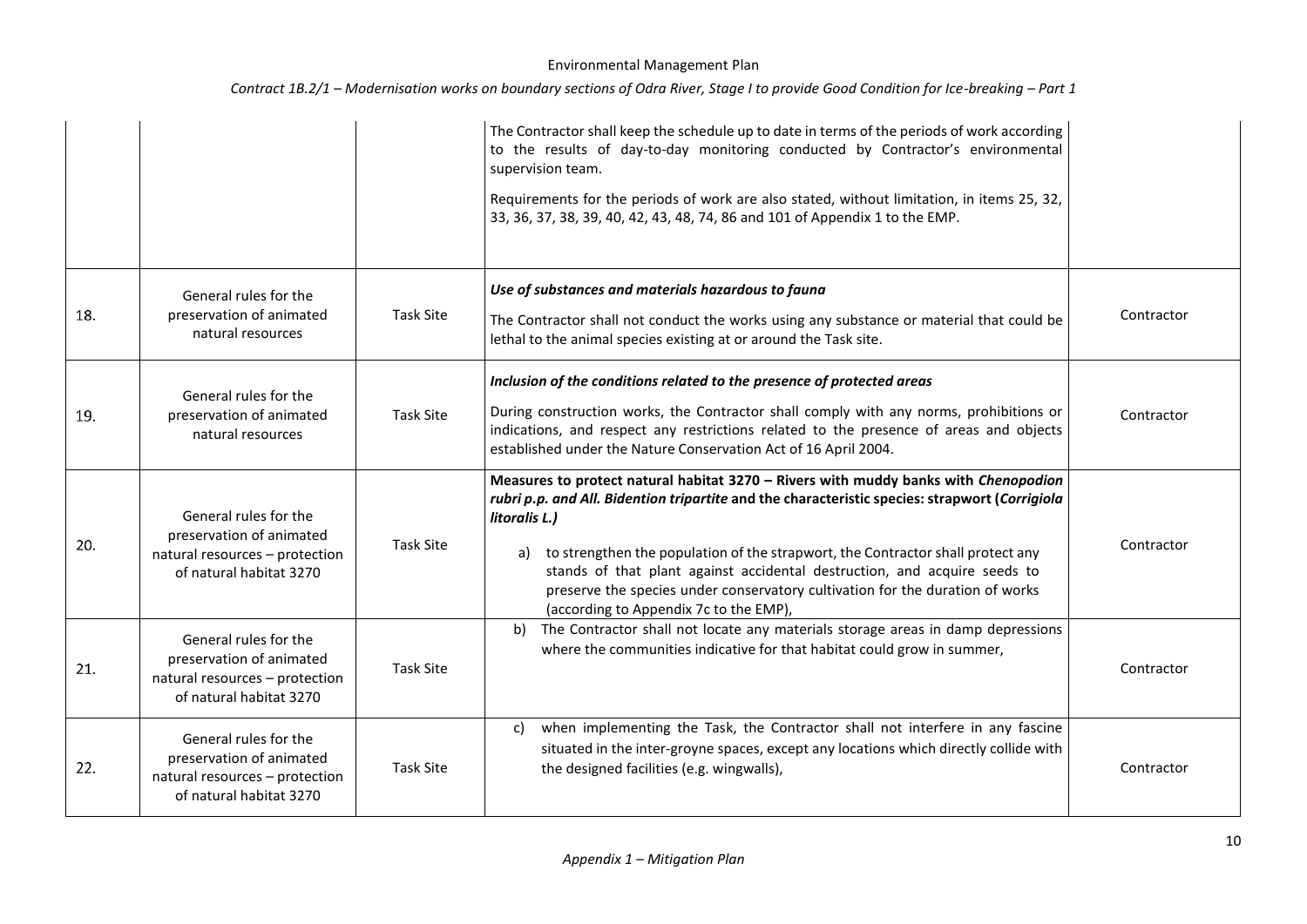| 23. | General rules for the<br>preservation of animated<br>natural resources - protection<br>of natural habitat 3270<br>Protection of earth surface and<br>landscape      | <b>Task Site</b> | d) the Contractor shall work on the construction of wingwalls from the furthest point<br>of the wingwall towards the groyne to allow the circulation of construction<br>equipment along the shoreline which will be finally taken by the wingwall structure.                                                                                                                                                                                                                                                                                                                                                                                                                                                                                                                                                                                                                                                                                                          | Contractor |
|-----|---------------------------------------------------------------------------------------------------------------------------------------------------------------------|------------------|-----------------------------------------------------------------------------------------------------------------------------------------------------------------------------------------------------------------------------------------------------------------------------------------------------------------------------------------------------------------------------------------------------------------------------------------------------------------------------------------------------------------------------------------------------------------------------------------------------------------------------------------------------------------------------------------------------------------------------------------------------------------------------------------------------------------------------------------------------------------------------------------------------------------------------------------------------------------------|------------|
| 24. | General rules for the<br>preservation of animated<br>natural resources - protection<br>of natural habitat 3270                                                      | <b>Task Site</b> | when reinforcing the bases of slopes and groynes, the Contractor shall not carry out<br>e)<br>turfing or seeding and shall give preference to openwork solutions (rip-raps), which<br>are easily covered by sludge and vegetation;                                                                                                                                                                                                                                                                                                                                                                                                                                                                                                                                                                                                                                                                                                                                    | Contractor |
| 25. | General rules for the<br>preservation of animated<br>natural resources - protection<br>of natural habitat 3270                                                      | <b>Task Site</b> | the works on the reconstruction of groynes, the construction of approach wall and<br>dam, and bank reinforcement, carried out in areas where Contractor's<br>environmental supervision team discovered natural habitat 3270 and the<br>strapwort, must be conducted outside the habitat shaping season, i.e. from October<br>to the end of February.<br>The measures listed in (a) to (f) shall be participated by Contractor's environmental<br>supervision team.                                                                                                                                                                                                                                                                                                                                                                                                                                                                                                    | Contractor |
| 26. | General rules for the<br>preservation of animated<br>natural resources: biological<br>and hydro-morphological<br>elements of water habitat and<br>protected species | <b>Task Site</b> | Measures aimed to differentiate the habitats existing in the bank zone in order to<br>accelerate natural occupation of the river sections under works by the characteristic<br>groups of aquatic organisms<br>1. The Contractor must introduce habitat-generating elements, i.e. oversized boulders:<br>on the riverbed in the inter-groyne areas (sets of 4 to 5 boulders, 0.8 to 1.5 m wide<br>a)<br>and 1.2 to 1.5 m high, on the downstream side of the new or modernised groyne),<br>in those inter-groyne areas whose depth exceeds 1.5 m below the medium-low<br>water (MLW) level, at the deepest point, in such a way that they do not slide down,<br>on the riverbed in the spaces behind the longitudinal dam, a set of 4 to 5 boulders,<br>b)<br>0.8 to 1.5 m wide and 1.2 to 1.5 m high, at approx. 50 m intervals.<br>In total, around 33 boulder sets will be installed. Total minimum quantity of rocks<br>planned is 132 pieces. - at km 581.0-585.7 | Contractor |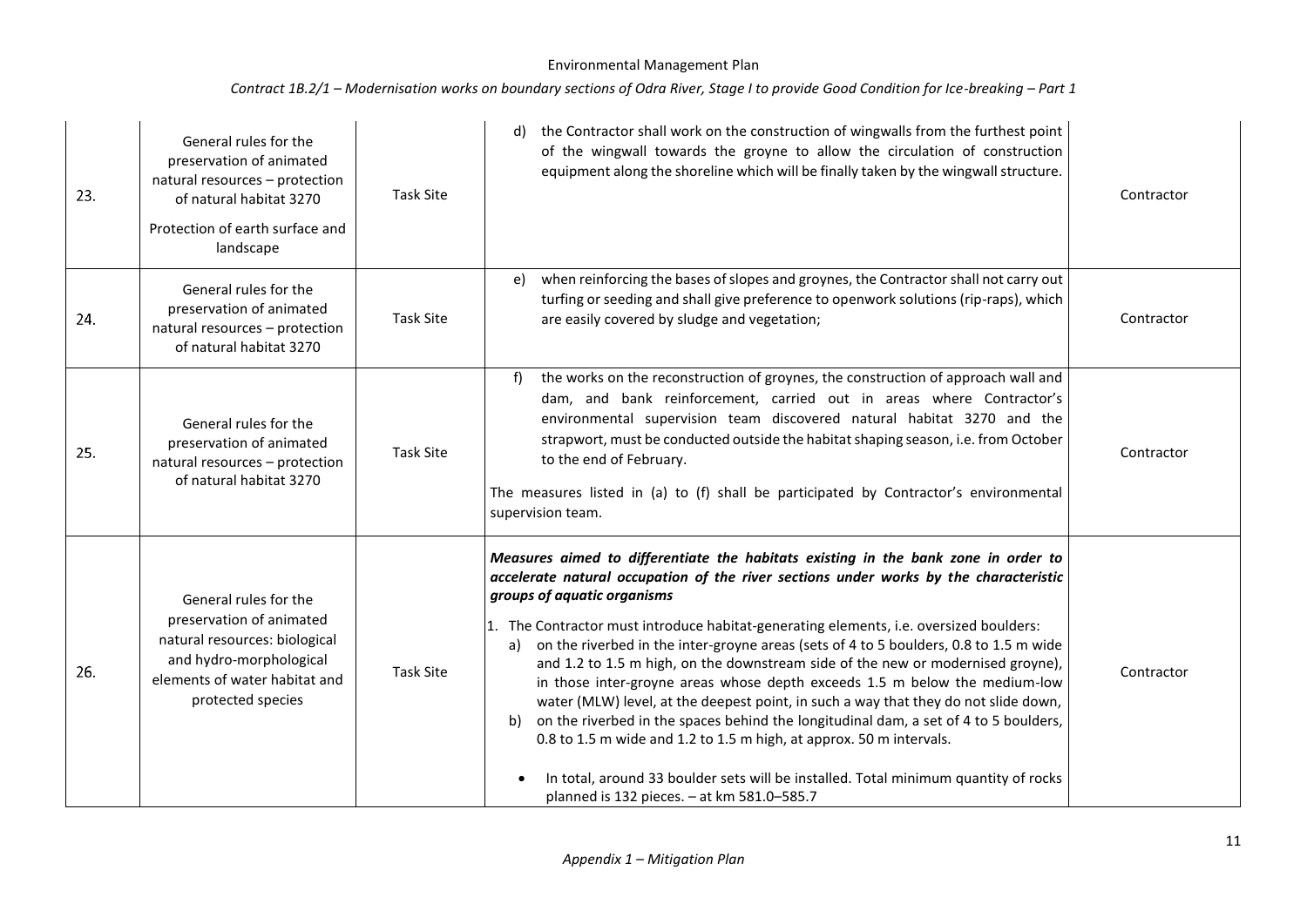|  |  |  | Contract 1B.2/1 – Modernisation works on boundary sections of Odra River, Stage I to provide Good Condition for Ice-breaking – Part 1 |
|--|--|--|---------------------------------------------------------------------------------------------------------------------------------------|
|--|--|--|---------------------------------------------------------------------------------------------------------------------------------------|

|     |                                                                                                                                                                     |                  | In total, around 8 rock sets will be installed. Total minimum quantity of rocks<br>planned is 32 pieces. - at km 604.0-605.0<br>In total, around 18 boulder sets will be installed behind the longitudinal dam, and<br>3 boulder sets at groynes 16/615, 18/615 and 20/615. Total minimum quantity of<br>boulders planned is 128 pcs. and 12 pcs., respectively - at km 613.1-614.7<br>The approximate locations of the planned rock sets are shown on the location plans<br>(Appendix 7a to the EMP).<br>The measure shall be participated by Contractor's environmental supervision team,<br>who will be consulted on the precise location and quantity of the boulders as assumed<br>in points 1a and 1b. |            |
|-----|---------------------------------------------------------------------------------------------------------------------------------------------------------------------|------------------|--------------------------------------------------------------------------------------------------------------------------------------------------------------------------------------------------------------------------------------------------------------------------------------------------------------------------------------------------------------------------------------------------------------------------------------------------------------------------------------------------------------------------------------------------------------------------------------------------------------------------------------------------------------------------------------------------------------|------------|
| 27. | General rules for the<br>preservation of animated<br>natural resources: biological<br>and hydro-morphological<br>elements of water habitat and<br>protected species | <b>Task Site</b> | 2. Within the inter-groyne areas, the Contractor shall leave any oversized rocks and thick<br>tree waste in areas which do not collide with the planned facilities.<br>The measure shall be participated by the experts from Contractor's environmental<br>supervision team.                                                                                                                                                                                                                                                                                                                                                                                                                                 | Contractor |
| 28. | General rules for the<br>preservation of animated<br>natural resources: biological<br>and hydro-morphological<br>elements of water habitat and<br>protected species | <b>Task Site</b> | 3. During works on groyne reconstruction conducted outside the immediate work area, the<br>Contractor shall preserve any structures that differentiate natural habitats and species<br>habitats which exist within the river channel, such as stones from any washed away<br>groynes, tree trunks, outwashes and the like.<br>The measure shall be participated by the experts from Contractor's environmental<br>supervision team.                                                                                                                                                                                                                                                                          | Contractor |
| 29. | General rules for the<br>preservation of animated<br>natural resources: biological<br>and hydro-morphological<br>elements of water habitat and<br>protected species | <b>Task Site</b> | 4. In the groyne slope and foot structure, on the stream side of each modernised groyne,<br>the Contractor shall restore the rapids using loose stones of various granulations (5-45<br>cm) to complement the stone structure of each modernised groyne.<br>The measure shall be implemented according to the instructions of Contractor's<br>environmental supervision team.                                                                                                                                                                                                                                                                                                                                | Contractor |
| 30. |                                                                                                                                                                     |                  | In the following locations: No. 1 at km 582.4 and No. 2 at km 585.7, the Contractor<br>5.<br>shall create 2 replacement habitats in the form of oxbows made as bays cutting into                                                                                                                                                                                                                                                                                                                                                                                                                                                                                                                             |            |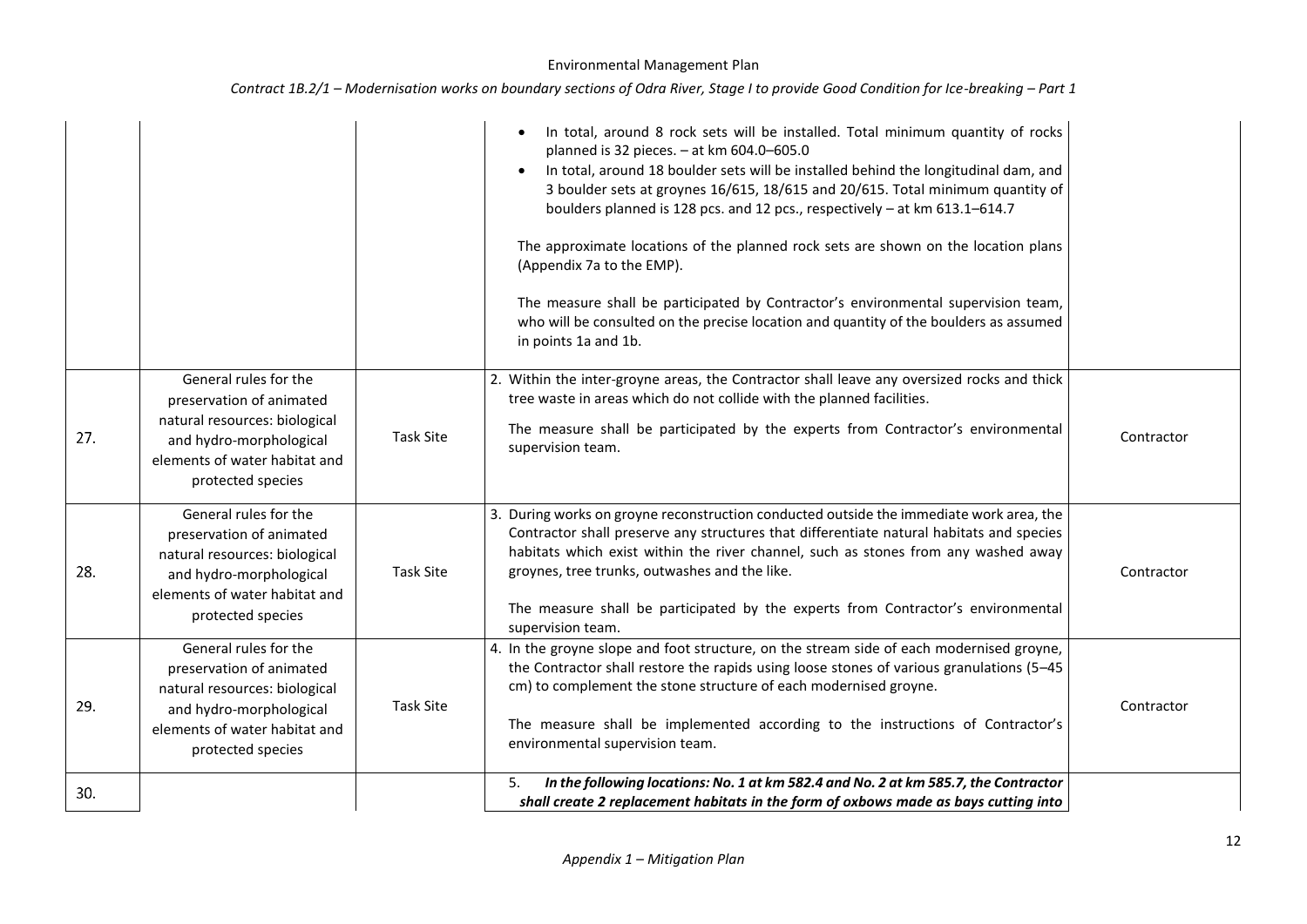| Contract 1B.2/1 – Modernisation works on boundary sections of Odra River, Stage I to provide Good Condition for Ice-breaking – Part 1 |  |  |  |
|---------------------------------------------------------------------------------------------------------------------------------------|--|--|--|
|---------------------------------------------------------------------------------------------------------------------------------------|--|--|--|

|     |                               |                  | (channel/weir) supplying water to each bay.                 | shore, having an irregular oval shape and effectively linked to the main corridor |            |
|-----|-------------------------------|------------------|-------------------------------------------------------------|-----------------------------------------------------------------------------------|------------|
|     |                               |                  | a) Bay 1 at km 582.4                                        |                                                                                   |            |
|     |                               |                  | Basic technical and operational parameters of bay no. 1:    |                                                                                   |            |
|     |                               |                  | - location of the bay:                                      | 582.4 km of the river Odra                                                        |            |
|     |                               |                  | - bay area:                                                 | $^{\sim}$ 1031 m2                                                                 |            |
|     |                               |                  | - bay length:                                               | $^{\sim}$ 62 m                                                                    |            |
|     |                               |                  | - bay width:                                                | $^{\sim}$ 21 m                                                                    |            |
|     |                               |                  | - bottom elevation:                                         | +16.99m Kr                                                                        |            |
|     |                               |                  | - bay slope inclination:                                    | max. 1:2                                                                          |            |
|     |                               |                  | - bay slope revetment:                                      | revetment made from the elevation as in the                                       |            |
|     |                               |                  |                                                             | figure: stakes Ø10 cm L=1.5m 3pcs/1lm with fascine 3 x Ø25 cm, geogrid h=100 mm   |            |
|     |                               |                  | minimum width 0.8 mm filled with humus, laid on geotextile. |                                                                                   |            |
|     |                               |                  | - inlet channel length:                                     | $^{\sim}$ 116 m                                                                   |            |
|     | General rules for the         |                  | - channel width in the bottom:                              | $~\sim$ 6 m                                                                       |            |
|     | preservation of animated      |                  | - elevation of the bottom in the overflow axis:             | +17.89 m Kr                                                                       |            |
|     | natural resources: biological |                  | - inclination of channel slopes:                            | max. 1:3                                                                          |            |
|     | and hydro-morphological       | <b>Task Site</b> |                                                             |                                                                                   | Contractor |
|     | elements of water habitat and |                  |                                                             | Geotextile with the following parameters should be used under the geogrid:        |            |
|     | protected species             |                  | - permeability (with 20 kPa load)                           | min. $1 \frac{1}{s}$                                                              |            |
|     |                               |                  | - surface density                                           | 600 g/m <sup>2</sup><br>min.                                                      |            |
|     |                               |                  | - tensile strength                                          | 27.0 kN/m<br>min.                                                                 |            |
|     |                               |                  | - CBR test                                                  | 4.5 kN<br>min.                                                                    |            |
|     |                               |                  | b) Bay 2 at km 585.7                                        |                                                                                   |            |
|     |                               |                  | Basic technical and operational parameters of bay no. 2:    |                                                                                   |            |
|     |                               |                  | - location of the bay:                                      | 582.4 km of the river Odra                                                        |            |
|     |                               |                  | - bay area:                                                 | $^{\sim}$ 931 m2                                                                  |            |
|     |                               |                  | - bay length:                                               | $~^{\sim}$ 47 m                                                                   |            |
| 31. |                               |                  | - bay width:                                                | $^{\sim}$ 25 m                                                                    |            |
|     |                               |                  | - bottom elevation:                                         | +16.35m Kr                                                                        |            |
|     |                               |                  | - bay slope inclination:                                    | max. 1:2                                                                          |            |
|     |                               |                  | - bay slope revetment:                                      | revetment made from the elevation as in the                                       |            |
|     |                               |                  |                                                             | figure: stakes Ø10 cm L=1.5m 3pcs/1lm with fascine 3 x Ø25 cm, geogrid h=100mm    |            |
|     |                               |                  | minimum width 0.8 mm filled with humus, laid on geotextile. |                                                                                   |            |
|     |                               |                  | - inlet channel length:                                     | $~^{\sim}$ 22 m                                                                   |            |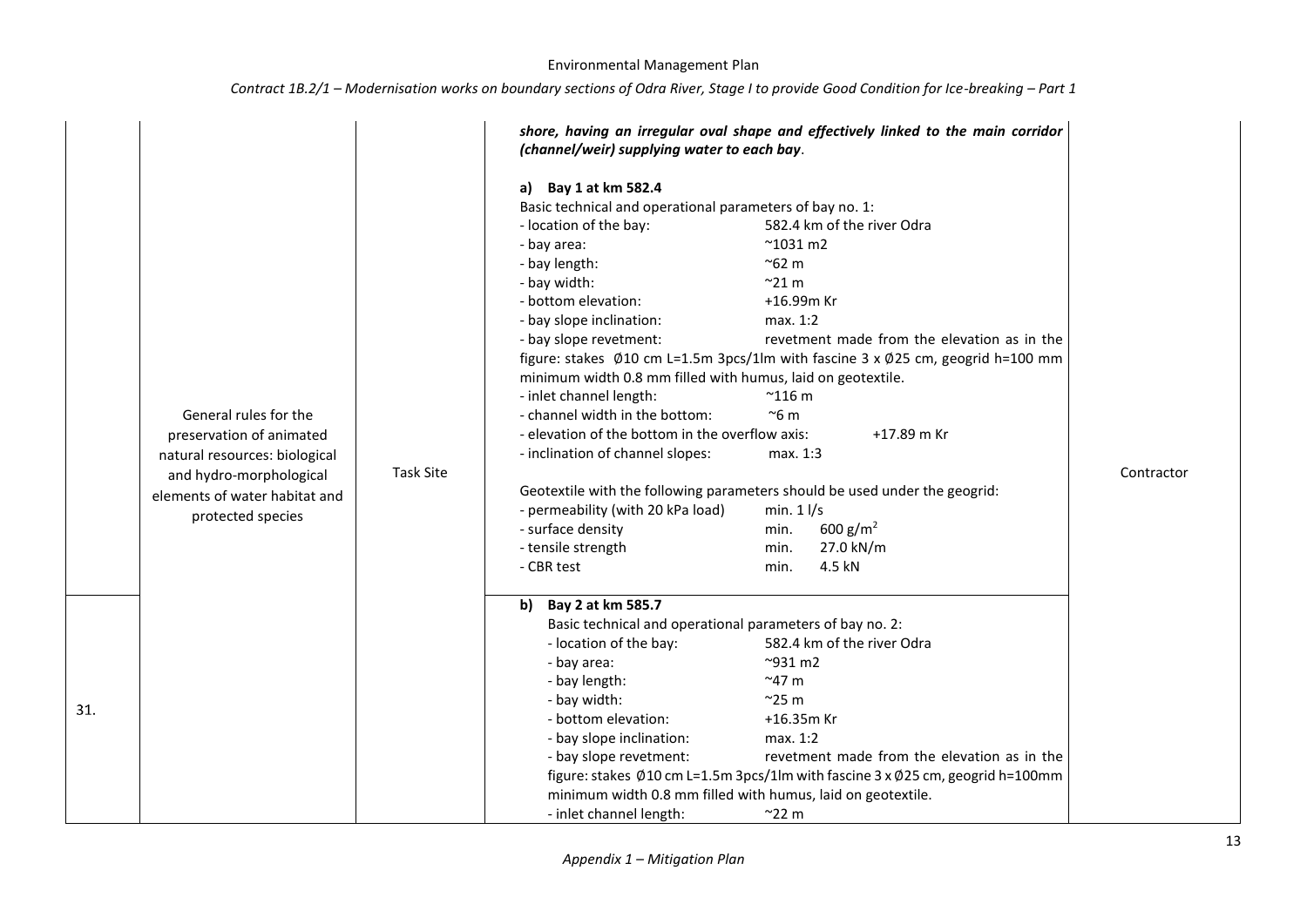| Contract 1B.2/1 – Modernisation works on boundary sections of Odra River, Stage I to provide Good Condition for Ice-breaking – Part 1 |  |  |  |
|---------------------------------------------------------------------------------------------------------------------------------------|--|--|--|
|---------------------------------------------------------------------------------------------------------------------------------------|--|--|--|

|     |                                                                                                                                                         |                  | - channel width in the bottom:<br>$~\sim$ 6 m<br>- elevation of the bottom in the overflow axis:<br>+17.25 m Kr<br>- inclination of channel slopes:<br>max. 1:3<br>Geotextile with the following parameters should be used under the geogrid:<br>- permeability (with 20 kPa load)<br>min. $1 \frac{1}{s}$<br>- surface density<br>600 g/m <sup>2</sup><br>min.<br>- tensile strength<br>27.0 kN/m<br>min.<br>- CBR test<br>4.5 kN<br>min.<br>Measure stated in items 5 (a) and (b) shall be participated by Contractor's environmental<br>supervision team.<br>The location of the planned bays listed in items 5 (a) and (b) is shown on the site plans<br>(Appendix 7b to the EMP).                                                                                                                                                                                                                                                                                                                                                                                                                                                                                                                                                                                                                                                                                                                                                                                                                                                                                                                                                                                       |            |
|-----|---------------------------------------------------------------------------------------------------------------------------------------------------------|------------------|------------------------------------------------------------------------------------------------------------------------------------------------------------------------------------------------------------------------------------------------------------------------------------------------------------------------------------------------------------------------------------------------------------------------------------------------------------------------------------------------------------------------------------------------------------------------------------------------------------------------------------------------------------------------------------------------------------------------------------------------------------------------------------------------------------------------------------------------------------------------------------------------------------------------------------------------------------------------------------------------------------------------------------------------------------------------------------------------------------------------------------------------------------------------------------------------------------------------------------------------------------------------------------------------------------------------------------------------------------------------------------------------------------------------------------------------------------------------------------------------------------------------------------------------------------------------------------------------------------------------------------------------------------------------------|------------|
| 32. | General rules for the<br>preservation of animated<br>natural resources - protective<br>metaplantation of the fringed<br>water lily (Nymphoides pellata) | <b>Task Site</b> | 6. Before starting the works, the Contractor shall relocate any patches of immersed plants<br>with floating leaves (having an area of over 10 $m2$ ) and fragments of patches (up to a half<br>of their area) of rush plants covering the bed of Odra (in particular nymphaeids, including<br>all identified endangered stands of the fringed water lily), from the work area to a<br>possibly close location with similar site conditions (with a particular focus on the areas<br>at the groyne root and inter-groyne spaces between the modernised groynes and<br>sections cut off by a dam). The Contractor shall relocate the plants with a method that<br>enables relocation along with the accompanying invertebrates and the collection of<br>unionids (see Appendix 7d to the EMP and items 34-35 of Appendix 1), by transporting<br>them in adequately moist conditions. The Contractor shall carry out the replanting in<br>compliance with the following rules:<br>the works shall be performed during possibly low water levels, which will allow a<br>a)<br>quick process;<br>when plants are put into their ecosystem foundation, water depth should not<br>b)<br>exceed 0.7 m, as the works must be carried out with precision;<br>any new position shall be located in the downstream part of the river current, since<br>c)<br>the fringed water lily is very sensitive to water stream;<br>the position should not be located in the immediate zone of rush plants, since one<br>d)<br>of the reasons for the extinction of previous patches of fringed water lily was that<br>its phytocoenosis had been eliminated by expansive rush communities, which | Contractor |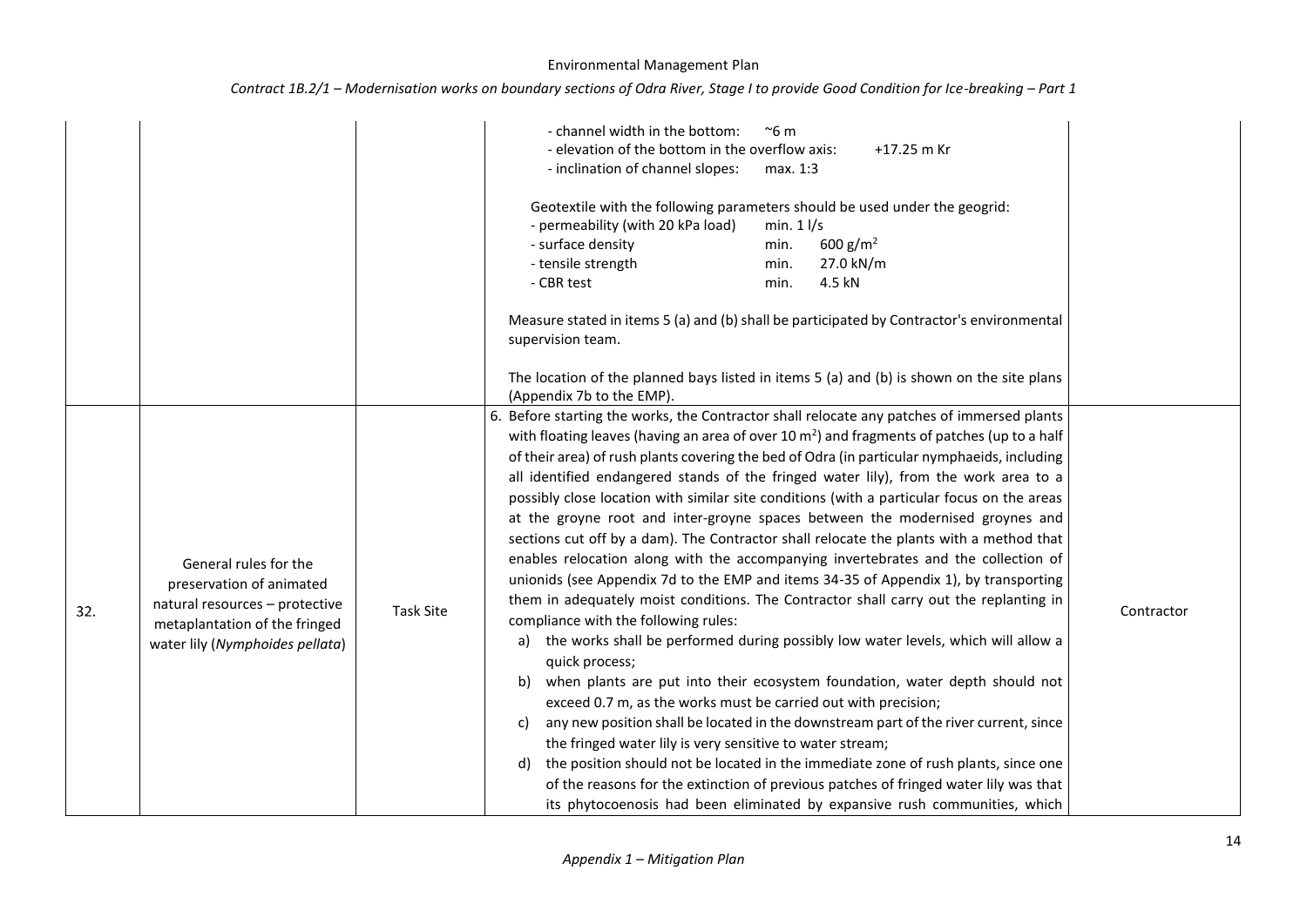|     |                                                                                                                                          |                  | caused the extinction of open and quickly heating water surfaces; additionally, the<br>position must be located in a place covered by rush and protecting against strong<br>wind that causes water waves;<br>the river bed at that position must be sandy with minimum share of gravel fractions<br>e)<br>and a small layer of organic deposits, in order to allow the plant to take roots;<br>the works shall be carried out in an optimum period, i.e. at the turn of June and<br>f)<br>July, which will provide an adequately long period for the relocated plants to grow<br>in new conditions, taking into account the ecological conditions in each year.<br>The measures specified in point 6 (a) to (f) shall be participated by Contractor's<br>environmental supervision team, which must in particular conduct a survey of the<br>positions of fringed water lily, develop a meta-plantation scheme in the form of a<br>Quality Assurance Plan that must be approved by the Engineer, make appropriate<br>arrangements with environmental protection services, and carry out direct<br>environmental supervision over the works. |            |
|-----|------------------------------------------------------------------------------------------------------------------------------------------|------------------|---------------------------------------------------------------------------------------------------------------------------------------------------------------------------------------------------------------------------------------------------------------------------------------------------------------------------------------------------------------------------------------------------------------------------------------------------------------------------------------------------------------------------------------------------------------------------------------------------------------------------------------------------------------------------------------------------------------------------------------------------------------------------------------------------------------------------------------------------------------------------------------------------------------------------------------------------------------------------------------------------------------------------------------------------------------------------------------------------------------------------------------------|------------|
| 33. | General rules for the<br>preservation of animated<br>natural resources - protection<br>of the fringed water lily<br>(Nymphoides pellata) | <b>Task Site</b> | 7. Works on the groynes neighbouring the sites of the fringed water lily may only be carried<br>out after the growing season, on October and November.                                                                                                                                                                                                                                                                                                                                                                                                                                                                                                                                                                                                                                                                                                                                                                                                                                                                                                                                                                                      | Contractor |
| 34. | General rules for the<br>preservation of animated<br>natural resources - protection<br>of water mollucs and<br>ichtiofauna               | <b>Task Site</b> | Before the works, the Contractor shall relocate any bivalves from the Unionidae family<br>8.<br>from the site to safe locations situated upstream of the current work site, in order to<br>preserve the protected species of that group (such as the swan mussel Anodonta<br>cygnea or depressed river mussel Pseudanodonta complanata), in the following<br>manner:<br>no later than one week prior to the commencement of works that imply the taking<br>a)<br>of riverbed for the modernisation of groynes and their wingwalls, the construction<br>of bank, lead-in pier or longitudinal dam revetment, it is required to collect any<br>unionids from the riverbed by wading (walking with waders put on) using manual<br>net dippers with 5 mm mesh, through shallow waters along the groyne (sandy and<br>silty areas, among loose plants or stones coming from damaged rip-rap), and in<br>areas being more than 0.7 m deep, by repetitive drawing of a dredger along the<br>groyne sides down to 3-5 m from the edge of the existing rip-rap at the groyne                                                                         | Contractor |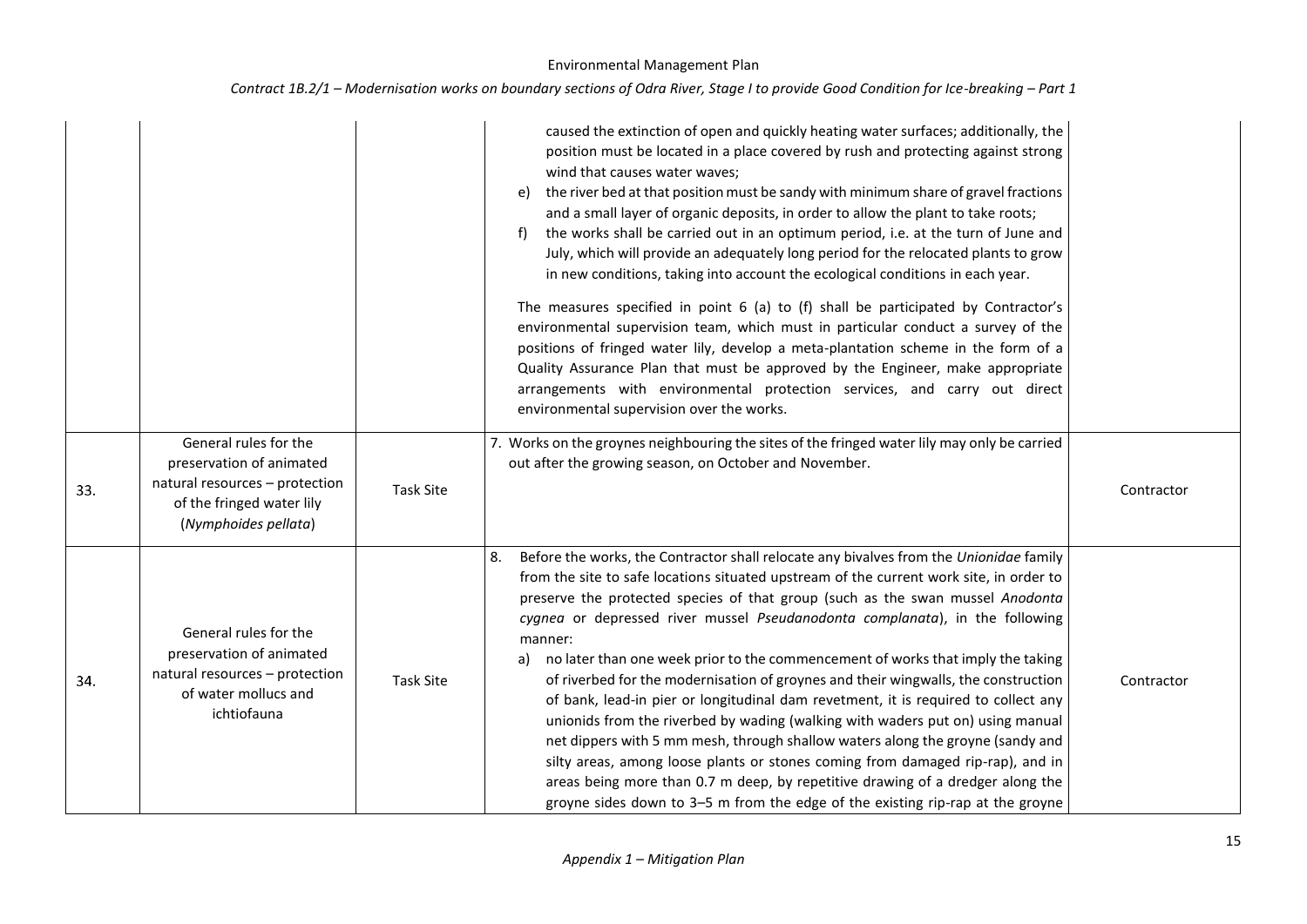|     |                                                                                                                            |                  | side (deeper areas with sandy or silty bed and in small clumps of immersed plants);<br>the dredger will be handled from a boat and have a 5 mm mesh, inlet dimensions<br>of approx. 100 x 30 cm and a net length of approx. 80 cm;<br>the bivalves shall be placed in water tanks and immediately moved to safe locations<br>b)<br>situated upstream of the current place of work (depth: approx. 1 m, free current<br>or stagnant water, sandy or silty riverbed, preferably close to plants) and released<br>into water,                                                                                                                                            |            |
|-----|----------------------------------------------------------------------------------------------------------------------------|------------------|-----------------------------------------------------------------------------------------------------------------------------------------------------------------------------------------------------------------------------------------------------------------------------------------------------------------------------------------------------------------------------------------------------------------------------------------------------------------------------------------------------------------------------------------------------------------------------------------------------------------------------------------------------------------------|------------|
| 35. | General rules for the<br>preservation of animated<br>natural resources - protection<br>of water mollucs and<br>ichtiofauna | <b>Task Site</b> | when relocating the plant patches (see items 32-33 of Appendix 1 to the EMP), any<br>c)<br>unionids noticed in the spoil shall also be collected and relocated to the target area<br>together with the mass of replanted vegetation (transport in containers with plants<br>and water, transport time not longer than 12-24 hours).<br>The measures listed in point 8 (a) to (c) shall be participated by Contractor's environmental<br>supervision team.                                                                                                                                                                                                             | Contractor |
| 36. | General rules for the<br>preservation of animated<br>natural resources - protection<br>of ichtiofauna                      | <b>Task Site</b> | <b>Measures to protect ichtiofauna</b><br>The earthworks conducted in the river channel on the modernisation and<br>a)<br>construction of groynes must be carried out from July 16 <sup>th</sup> to the end of February,<br>which takes into account the periods of spawning, growth and hatching of fish such<br>as the spined loach Cobitis taenia, European bitterling Rhodeus amarus, white-<br>finned gudgeon Romanogobio bellingi, asp Aspius aspius, Sabanajewia aurata,<br>common barbel Barbus barbus, stone loach Barbatula barbatula, and the spring<br>migration of the Atlantic sturgeon Acipenser oxyrinchus and river lamprey<br>Lamptera fluviatilis, | Contractor |
| 37. | General rules for the<br>preservation of animated<br>natural resources - protection<br>of ichtiofauna                      | <b>Task Site</b> | during the works involving the demolition of groynes and the placement of new<br>b)<br>structures in the riverbed, performed between October and December, i.e. during<br>the migration of bi-environmental salmonids and the river lamprey, the Contractor<br>shall use curtains restricting the work site to approx. 10 m around the facilities<br>under works,                                                                                                                                                                                                                                                                                                     | Contractor |
| 38. | General rules for the<br>preservation of animated                                                                          | <b>Task Site</b> | any construction works carried out from October to December, which interfere in<br>c)<br>the river bed (such as the demolition of damaged groynes or the placement of new<br>structures in the bed), shall be conducted by the Contractor according to the                                                                                                                                                                                                                                                                                                                                                                                                            | Contractor |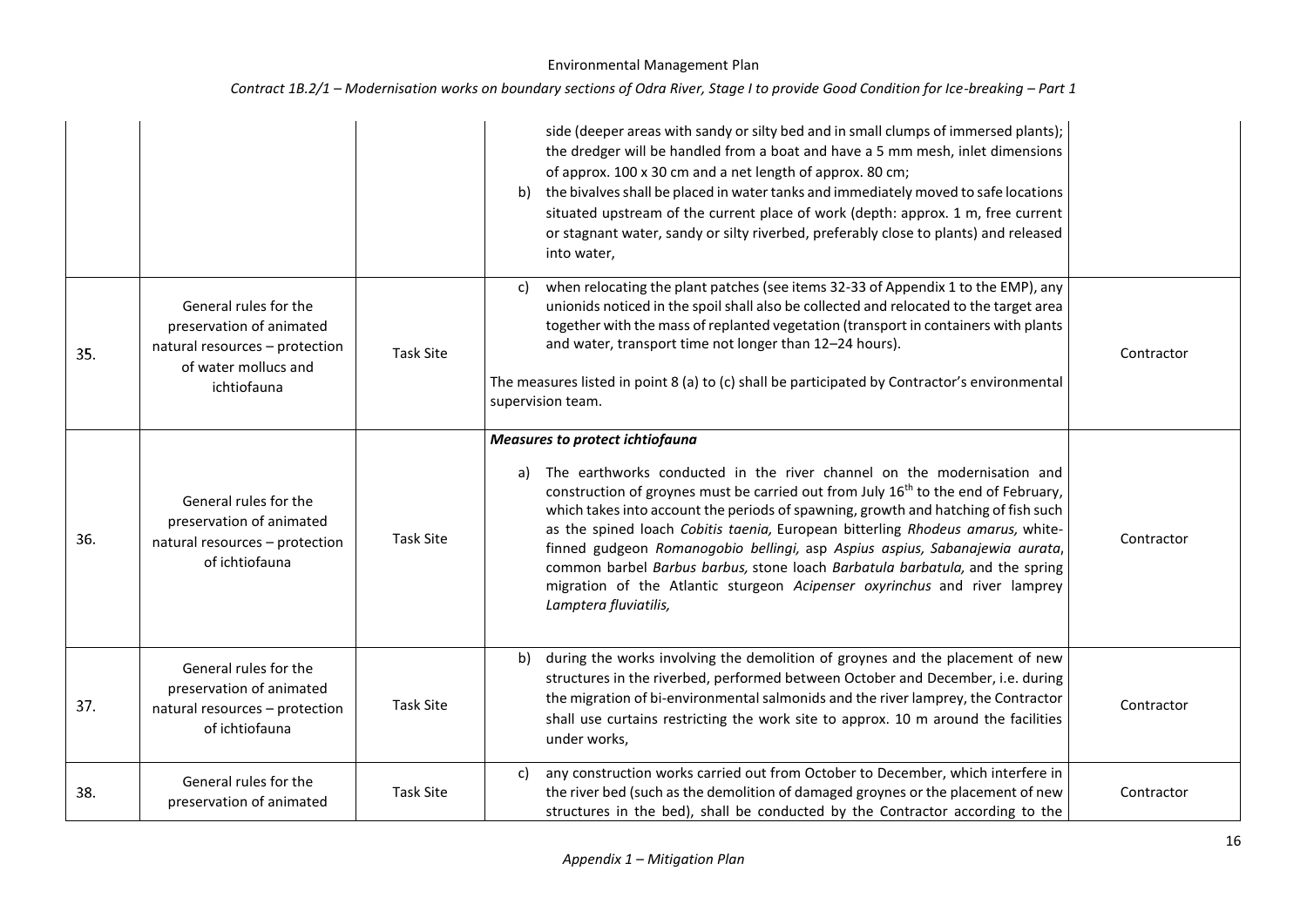|     | natural resources - protection<br>of ichtiofauna                                                      |                  | following rules, based on the results of monitoring of suspended matter<br>concentration and water oxygenation (see item 152 of Appendix 2 to the EMP):<br>- the monitoring of suspended matter concentration must be conducted on a daily<br>basis by taking measurement after work that lasted for at least 2 hours (at a normal<br>rate). Measurements of dissolved oxygen concentration will be carried out in<br>parallel with the measurement of suspended matter concentration. The<br>oxygenation shall be measured in the centre of water column, approx. 1.0 m under<br>water table,<br>- if the measured suspended matter concentration exceeds 200 mg/l or the dissolved<br>oxygen concentration is $<$ 5 mg/l of O <sub>2</sub> (at monitoring points located approx. 200 m<br>downstream of the work area), the works shall be suspended for 2 hours, and then<br>the measurement must be repeated. The works shall be resumed if the values<br>indicated in such repeated measurement drop below 200 mg/l,<br>- if the concentrations are >400 mg/l for suspended matter or <5 mg/l for $O_2$ , the<br>works must be suspended for min. 2 hours, and in case of <3 mg/l of $O_2$ the works<br>must be immediately stopped for at least 24 hours until the concentration drops<br>below 200 mg/l, which must be confirmed by an additional measurement;<br>- marks shall be made at monitoring points located approx. 200 m downstream of the<br>work area.<br>Resumption of works after each break caused by the excess of suspended matter<br>concentration will depend on the results of the next survey carried out as part of<br>the investment monitoring.<br>The monitoring of suspended matter and oxygen concentrations in water must be<br>carried out as required in item 152 of Appendix 2 to the EMP. |                                                                                                             |
|-----|-------------------------------------------------------------------------------------------------------|------------------|----------------------------------------------------------------------------------------------------------------------------------------------------------------------------------------------------------------------------------------------------------------------------------------------------------------------------------------------------------------------------------------------------------------------------------------------------------------------------------------------------------------------------------------------------------------------------------------------------------------------------------------------------------------------------------------------------------------------------------------------------------------------------------------------------------------------------------------------------------------------------------------------------------------------------------------------------------------------------------------------------------------------------------------------------------------------------------------------------------------------------------------------------------------------------------------------------------------------------------------------------------------------------------------------------------------------------------------------------------------------------------------------------------------------------------------------------------------------------------------------------------------------------------------------------------------------------------------------------------------------------------------------------------------------------------------------------------------------------------------------------------------------------------------------------------------------------------|-------------------------------------------------------------------------------------------------------------|
| 39. | General rules for the<br>preservation of animated<br>natural resources - protection<br>of ichtiofauna | <b>Task Site</b> | The Contractor shall carry out works during the day in order not to disturb any<br>d)<br>activities, including the migration of nocturnal species (e.g. eel).                                                                                                                                                                                                                                                                                                                                                                                                                                                                                                                                                                                                                                                                                                                                                                                                                                                                                                                                                                                                                                                                                                                                                                                                                                                                                                                                                                                                                                                                                                                                                                                                                                                                    | Contractor                                                                                                  |
| 40. | General rules for the<br>preservation of animated<br>natural resources: biological                    | <b>Task Site</b> | Supplementary restocks with the burbot (Lota lota) as a measure to compensate for the<br>losses in the spawning season (winter).<br>Restocks:                                                                                                                                                                                                                                                                                                                                                                                                                                                                                                                                                                                                                                                                                                                                                                                                                                                                                                                                                                                                                                                                                                                                                                                                                                                                                                                                                                                                                                                                                                                                                                                                                                                                                    | Contractor, throughout<br>the term of the Contract<br>(including the Defects<br><b>Notification Period)</b> |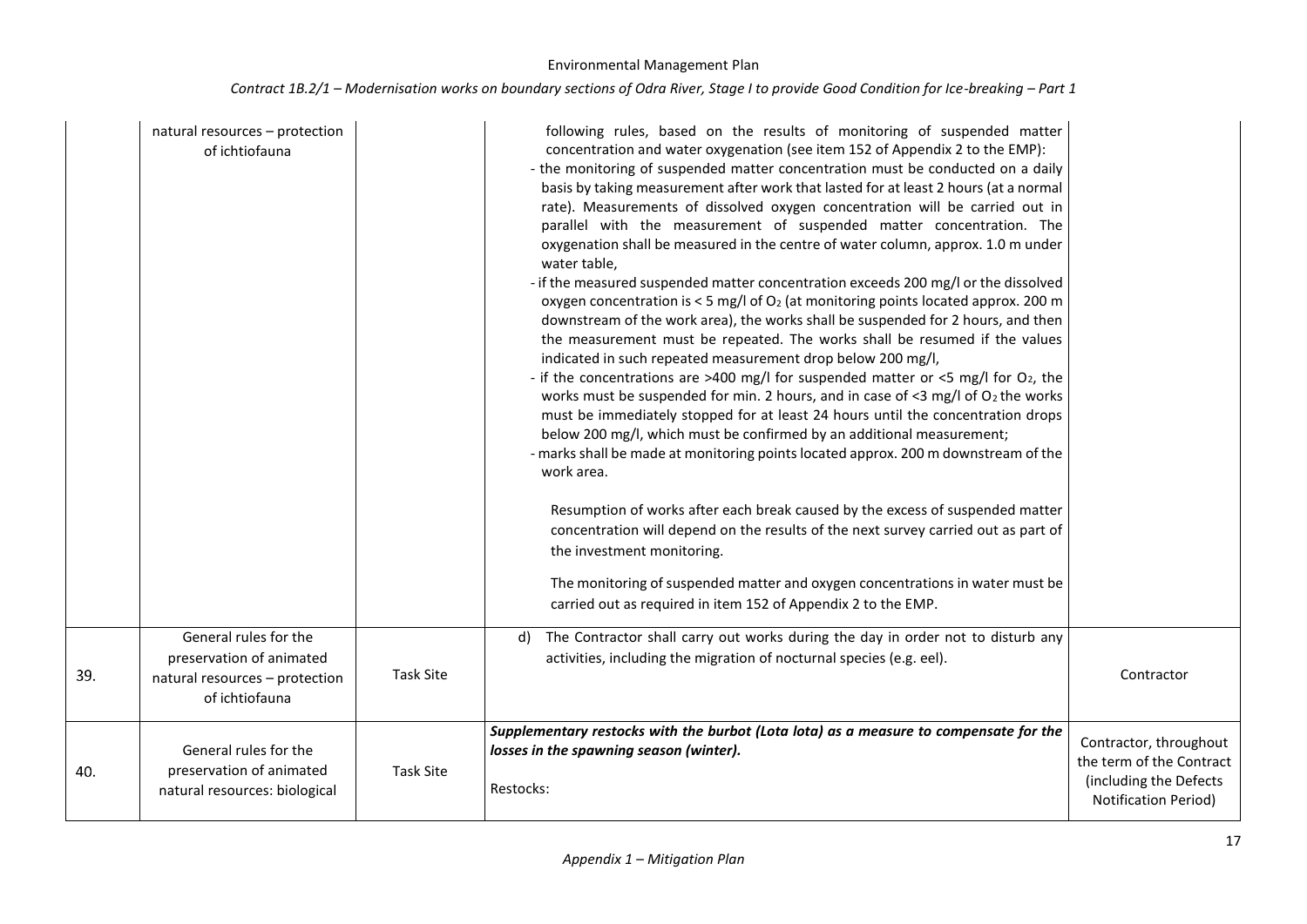|     | elements of water habitat -<br>ichtiofauna                                                            |                  | 1. burbot (Lota lota)<br>a) every year for the period of works and for 3 years thereafter*, the Contractor in<br>coordination with fishery users shall introduce restocking material derived from<br>spawner coming from Odra river basin in a quantity of 250,000 specimens of<br>burbot into the body of surface water "Odra from Nysa Łużycka to Warta";<br>the areas of restocking must be located at least 3 km from the work site, so that<br>b)<br>the spawners are not introduced into the river sections where conditions are<br>disturbed by the works,<br>the place and period of restocking shall be agreed each time with a fishery user<br>C)<br>and environmental supervision body (during the period of works),<br>each restocking shall be reported to the State Water Holding Polish Waters<br>d)<br>Regional Water Management Authority in Szczecin, and shall be supervised by an<br>ichtiologist.<br>* The measure shall be carried out by the Contractor throughout the term of the Contract<br>(including the Defects Notification Period), the remaining part shall be under the<br>responsibility of the Investor (see column "Entity responsible").                                                                                                                                                                                                                                               | Investor, after the term<br>of the Contract |
|-----|-------------------------------------------------------------------------------------------------------|------------------|-----------------------------------------------------------------------------------------------------------------------------------------------------------------------------------------------------------------------------------------------------------------------------------------------------------------------------------------------------------------------------------------------------------------------------------------------------------------------------------------------------------------------------------------------------------------------------------------------------------------------------------------------------------------------------------------------------------------------------------------------------------------------------------------------------------------------------------------------------------------------------------------------------------------------------------------------------------------------------------------------------------------------------------------------------------------------------------------------------------------------------------------------------------------------------------------------------------------------------------------------------------------------------------------------------------------------------------------------------------------------------------------------------------------------------|---------------------------------------------|
| 41. | General rules for the<br>preservation of animated<br>natural resources - protection<br>of ichtiofauna | <b>Task Site</b> | <b>Catching protected fish species</b><br>If any protected fish species are found in the bank area of the work site, such as the spined<br>loach, European bitterling or white-finned gudgeon, which live in the submerged and<br>flowing hydrophytes, the Contractor shall catch them and release to the river upstream of<br>the area of works.<br>To carry out the measure, three* electrical fishing cycles (at 1-hour intervals) from a boat<br>must be conducted along the banks and the top of the existing groyne or at the section<br>running along the planned bank revetment, as well as within the planned lead-in pier and<br>dam, 1 day prior to the works, according to the following requirements:<br>the fishing shall be carried out according to standard PN-EN14011, with a validated<br>$\bullet$<br>power generator, and supervised by an ichtiologist;<br>the fishing crew manager shall hold a qualification certificate for the operation of<br>$\bullet$<br>electrical fishing equipment;<br>common species of fish (such as the roach, bleak, white bream or perch) shall be<br>$\bullet$<br>released to the river;<br>specimens under various protection statuses: spined loach, Sabanejewia aurata,<br>$\bullet$<br>European bitterling and white-finned gudgeon (all gudgeons must be caught and<br>relocated, as the identification of that species in field conditions is difficult), stone | Contractor                                  |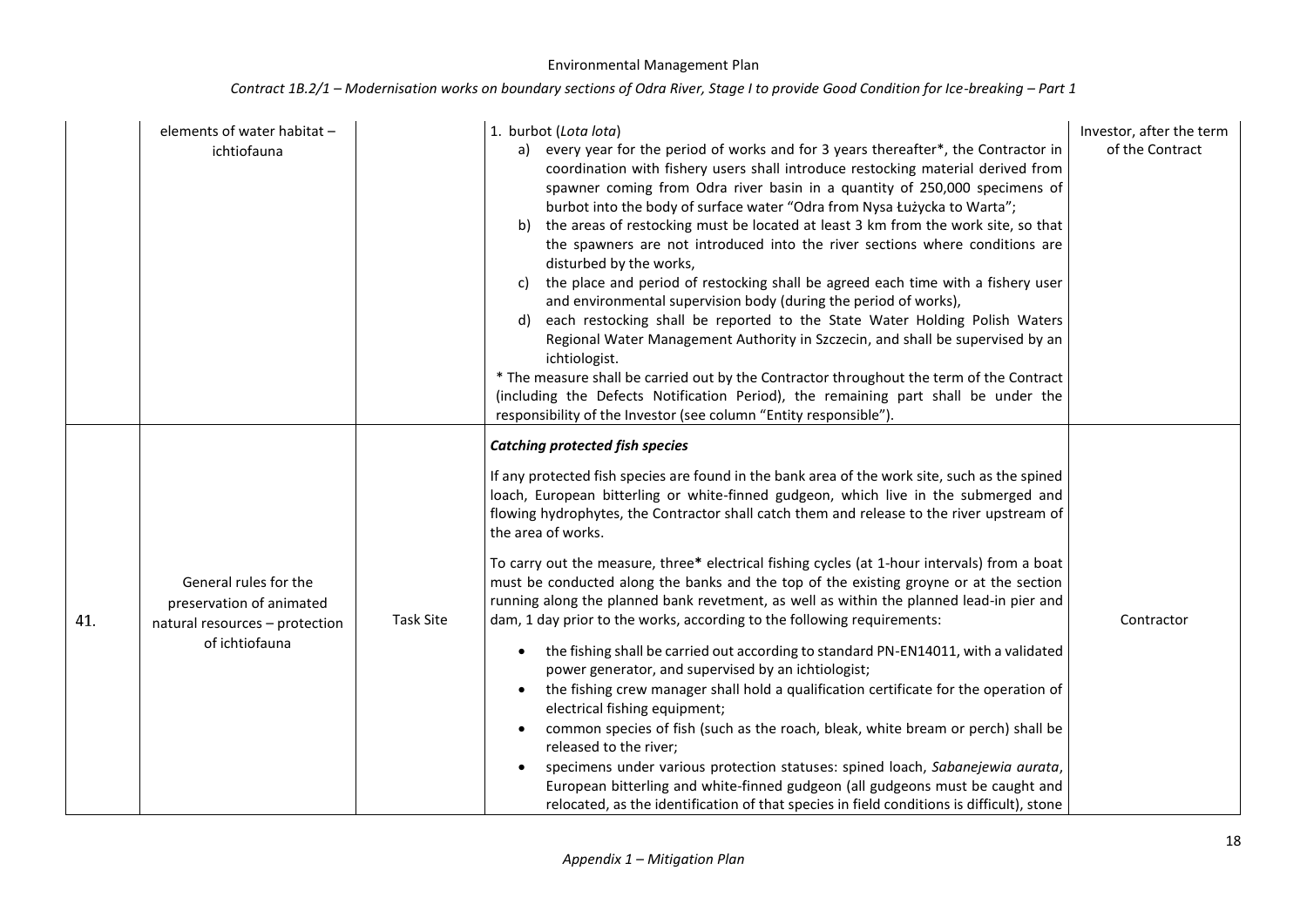|     |                                                                                                           |                  | loach, European weatherfish, lampreys, asp and common barbel, shall be placed<br>into containers with oxygenated water and relocated to similar habitats outside<br>the site of works (upstream the river);<br>any foreign species caught, in particular the round goby and other invasive species<br>from the Gobiidae family, as well as the Chinese sleeper and stone moroko, may<br>not be legally released to water but must be annihilated in a humanitarian manner.<br>* If no species under various protection statuses are found, it is allowed to carry out one<br>electrical fishing procedure if approved by the ichtiologist from Contractor's and<br>Engineer's environmental supervision team.<br>The measure shall be participated by Contractor's environmental supervision team, who<br>must obtain all relevant permits required to carry out the measure. |            |
|-----|-----------------------------------------------------------------------------------------------------------|------------------|-------------------------------------------------------------------------------------------------------------------------------------------------------------------------------------------------------------------------------------------------------------------------------------------------------------------------------------------------------------------------------------------------------------------------------------------------------------------------------------------------------------------------------------------------------------------------------------------------------------------------------------------------------------------------------------------------------------------------------------------------------------------------------------------------------------------------------------------------------------------------------|------------|
| 42. | General rules for the<br>preservation of animated<br>natural resources - protection<br>of chiropterofauna | <b>Task Site</b> | Time limitations arising from the protection of bats<br>To minimise the impact of the Task on bats, any works carried out at a site of high<br>a)<br>concentration of bats (km 585.5-586, 604.0, 604.5-605.0, 614.0-615.0) must be<br>conducted in the period of reduced activity and wintering of bats, i.e. from August<br>15 <sup>th</sup> to April 30 <sup>th</sup> .                                                                                                                                                                                                                                                                                                                                                                                                                                                                                                     | Contractor |
| 43. | General rules for the<br>preservation of animated<br>natural resources - protection<br>of chiropterofauna | <b>Task Site</b> | The clearing of cavity trees (discovered at the following sites: English oak: 1<br>b)<br>specimen at km 585.68; white willow: 3 specimens; European white elm: 1<br>specimen at km 606.15-614.52) must be obligatorily carried out in the period of<br>reduced activity and wintering of bats, i.e. from August 15 <sup>th</sup> to April 30 <sup>th</sup> , taking<br>into account the nesting season of birds.                                                                                                                                                                                                                                                                                                                                                                                                                                                              | Contractor |
| 44. | General rules for the<br>preservation of animated<br>natural resources                                    | <b>Task Site</b> | Habitat-forming measures - creation of a replacement habitat (oxbow) in the area behind<br>the dam<br>Construction of a longitudinal dam (at section 3: km 613.1-614.5) shall be carried out along<br>with the installation of two pipes with a diameter of 1000 mm in the dam structure on each<br>groyne field, removal of some groynes (on approx. 30 m) in the middle part of the dam and<br>the creation of an open connection of the area behind the dam with the downstream side<br>in order to improve the oxygen conditions in the reservoir, allowing for the migration of<br>fauna (invertebrates and fish), reducing the tendency of the reservoir to silt and overgrow,                                                                                                                                                                                          | Contractor |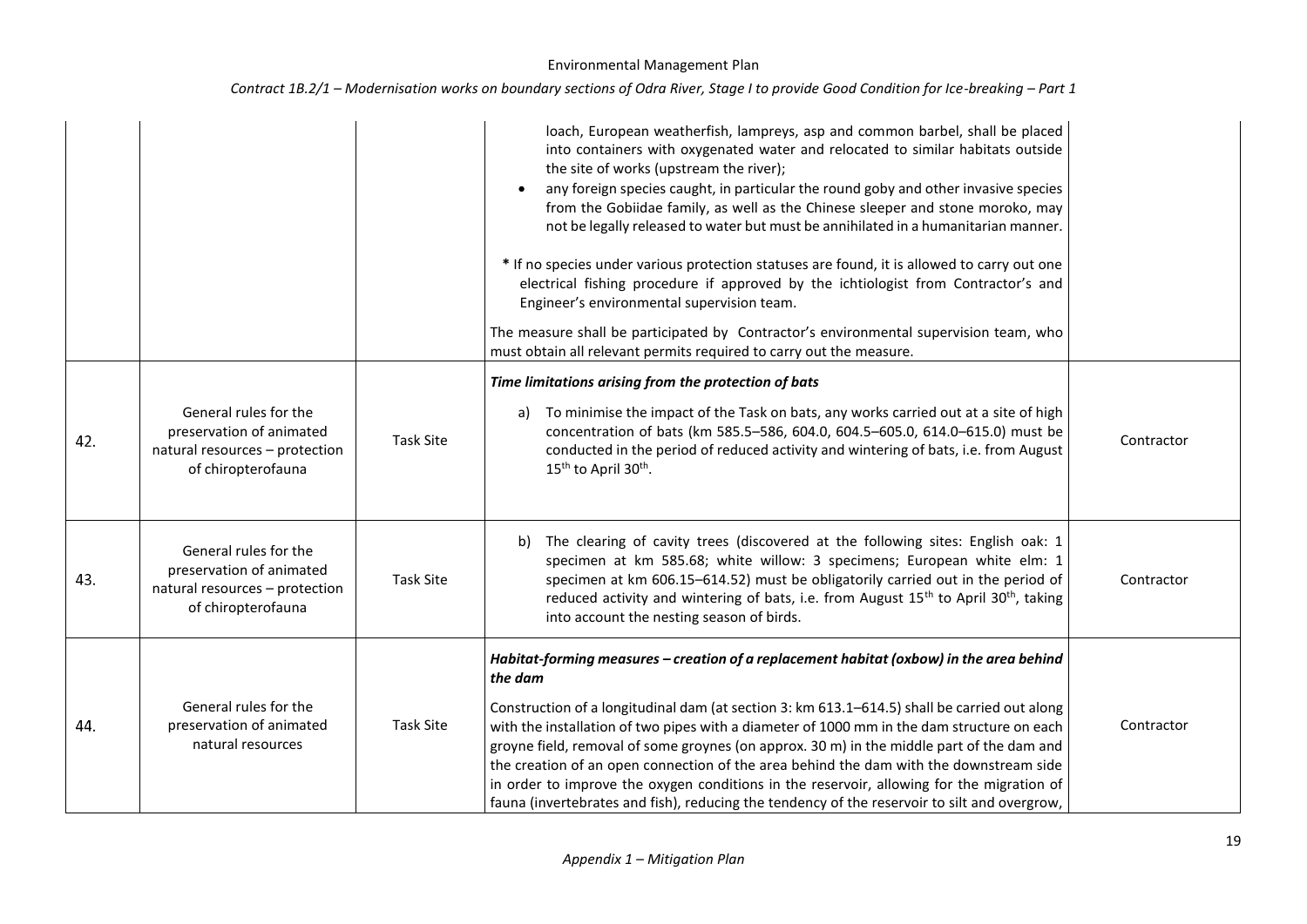|     |                                                                                                                        |                  | and to prevent the death of benthofauna taxa and the loss of fish. In order to diversify the<br>habitat structure, groups of 4-5 oversized boulders will be introduced into the spaces behind<br>the dam, approx. every 50 m in the existing depressions.<br>The measure shall be participated by Contractor's environmental supervision team.<br>The location of the measure is shown on the site plan in Appendix 7a (Figure 2) to the EMP.                                                                                                                                                                                                                                                                                                                                                                                                                                                                                                                                                                                                                                                                                                                                                                                                                                                               |            |
|-----|------------------------------------------------------------------------------------------------------------------------|------------------|-------------------------------------------------------------------------------------------------------------------------------------------------------------------------------------------------------------------------------------------------------------------------------------------------------------------------------------------------------------------------------------------------------------------------------------------------------------------------------------------------------------------------------------------------------------------------------------------------------------------------------------------------------------------------------------------------------------------------------------------------------------------------------------------------------------------------------------------------------------------------------------------------------------------------------------------------------------------------------------------------------------------------------------------------------------------------------------------------------------------------------------------------------------------------------------------------------------------------------------------------------------------------------------------------------------|------------|
| 45. | General rules for the<br>preservation of animated<br>natural resources - protection<br>of herpetofauna                 | Access roads     | Limiting the mortality of animals when using land roads<br>If land roads are used during significant migration of amphibians, then in the migration<br>season it is required to secure the roads with fences. Amphibians shall be relocated to the<br>other side of the fences. Once the Contractor determines the work scheme, Contractor's<br>environmental supervision team shall decide whether it is necessary to leave the fences by<br>the roads.<br>The measure shall be participated by Contractor's environmental supervision team.                                                                                                                                                                                                                                                                                                                                                                                                                                                                                                                                                                                                                                                                                                                                                               | Contractor |
| 46. | General rules for the<br>preservation of animated<br>natural resources<br>Protection of earth surface and<br>landscape | <b>Task Site</b> | Protection of natural habitats and the habitats of protected animal and plant species<br>In order to protect various environmental compartments against the adverse<br>a)<br>effect of the Task, during the works (involving earthworks, materials storage and<br>machinery circulation) the Contractor shall take into account the locations of<br>natural habitats and the habitats of protected animal and plant species by fencing<br>such locations (e.g. with forest netting) or by Contractor's environmental<br>supervisors clearly signing those locations in the field (e.g. with an information<br>board) at the following kilometres <sup>*</sup> :<br>- within natural habitats:<br>section 1: 3150 - approx. km 581.0; 583.7; 6430 - approx. km 581.0;<br>$\bullet$<br>582.1; 583.2; 584.5; 584.8; 91F0 - approx. km 581.0-582.6; km 585.4-<br>585.7; 6510 - approx. km 582.7-583.7 8 (Appendix 8a);<br>section 2: 6430 - approx. km 602.5; 603.3; 606.3-606.5; 606.9; 6440 -<br>$\bullet$<br>approx. km 608.6-609.5 (Appendix 8b);<br>section 3: 615.7-615.8; 616.9-617.3 (Appendix 8c);<br>$\bullet$<br>- within the habitats of protected species of plants and animals: km 616.4; km<br>616.9-617.3; km 616.5; km 608.6-609.4; km 608-613, and km 615.3-615.6<br>(Appendices 9a, 9b, 9c); | Contractor |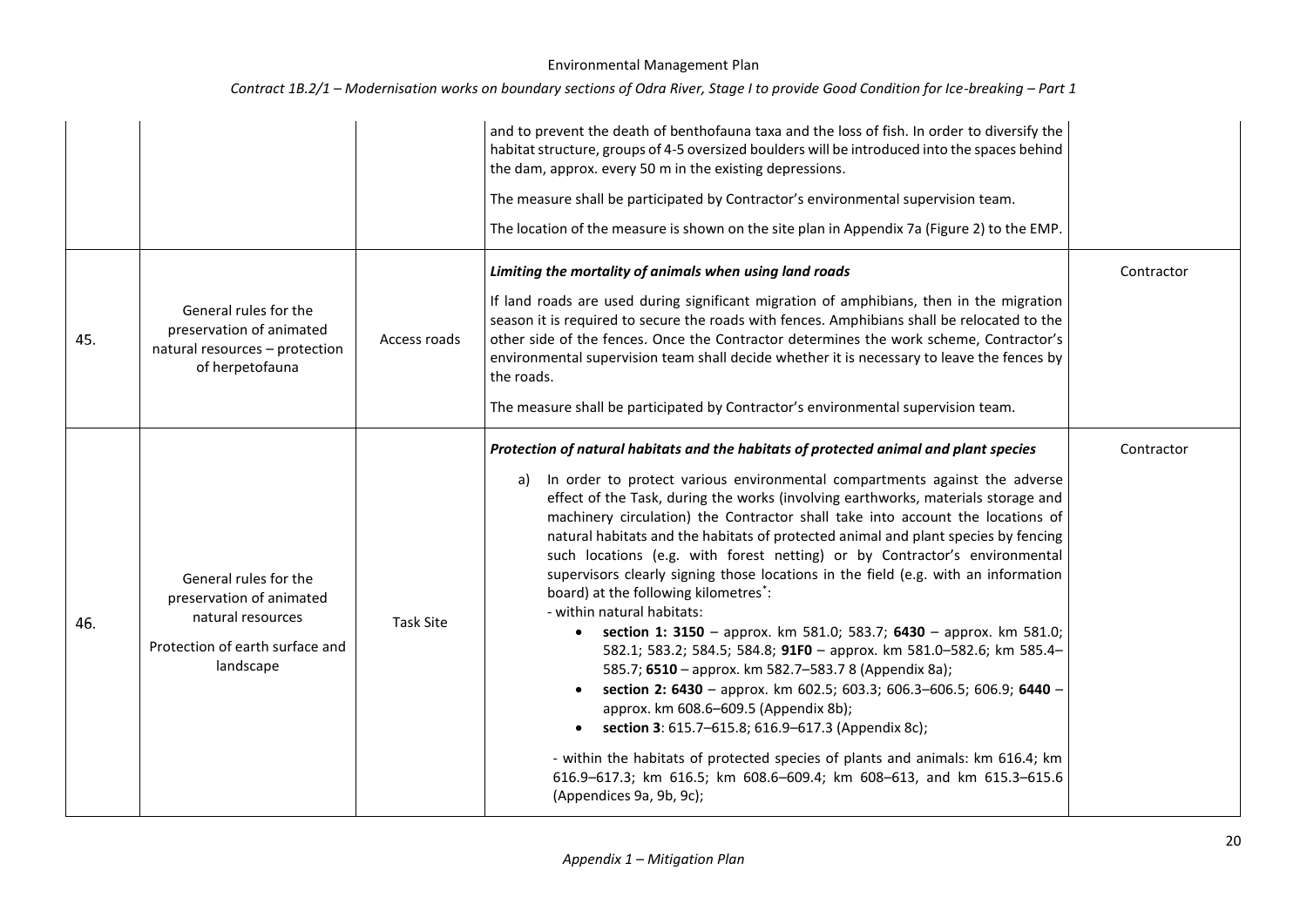|     |                                                                                                                        |                  | * With regard to the kilometres exceeding the immediate work sites of the Task, the<br>requirement applies to materials storage places or access roads.                                                                                                                                                                                                                                                                                                                                                                                                                                                                                                                                                                                                                                |                                                                                                             |
|-----|------------------------------------------------------------------------------------------------------------------------|------------------|----------------------------------------------------------------------------------------------------------------------------------------------------------------------------------------------------------------------------------------------------------------------------------------------------------------------------------------------------------------------------------------------------------------------------------------------------------------------------------------------------------------------------------------------------------------------------------------------------------------------------------------------------------------------------------------------------------------------------------------------------------------------------------------|-------------------------------------------------------------------------------------------------------------|
| 47. | General rules for the<br>preservation of animated<br>natural resources<br>Protection of earth surface and<br>landscape | <b>Task Site</b> | The Contractor shall care for the condition of the protective measures specified in<br>b)<br>item a. If they are damaged, the Contractor shall carry out proper repairs.<br>The activities in items 46 a and b will be carried out under the supervision of a competent<br>expert of the Contractor's environmental supervision team, who will indicate the method<br>of protection minimising the risk of injury to animals (e.g. by getting entangled in the net).                                                                                                                                                                                                                                                                                                                   | Contractor                                                                                                  |
| 48. | General rules for the<br>preservation of animated<br>natural resources                                                 | <b>Task Site</b> | Protection of birds from the sparrow family which nest in the rushes and grey willows on<br>the bank<br>Before starting works at a given groyne, bank reinforcement, approach wall or dam, the<br>Contractor shall remove any plants covering the groyne within 30 m from its base, outside<br>the breeding season, i.e. from August to the end of February.<br>The area of plant clearing within 30 m from the groyne base to protect birds from the<br>sparrow family is shown on the layout plans in Appendix 7a to the EMP.                                                                                                                                                                                                                                                        | Contractor                                                                                                  |
| 49. | General rules for the<br>preservation of animated<br>natural resources - protection<br>of ornitofauna                  | <b>Task Site</b> | Counteracting the limitation of availability of potential breeding habitats for lari and<br>charadrii<br>Prior to the commencement of the modernisation works, the Contractor shall execute at<br>least two low "nursery" floating islands with a total area of approx. 250 m <sup>2</sup> outside the<br>riverbed, i.e. in the vicinity of Chlewice, on plot no. 272 Chlewice precinct, Boleszkowice<br>commune, Myśliborski district with the following assumptions: construct low floating<br>islands without a "sill" protruding outside, above the water, in a cellular concrete structure,<br>with positive buoyancy, quickly overgrowing with vegetation. The surface of the platform<br>will be covered with a few centimetres' layer of soil and a special biotextile for the | Contractor, throughout<br>the term of the Contract<br>(including the Defects<br><b>Notification Period)</b> |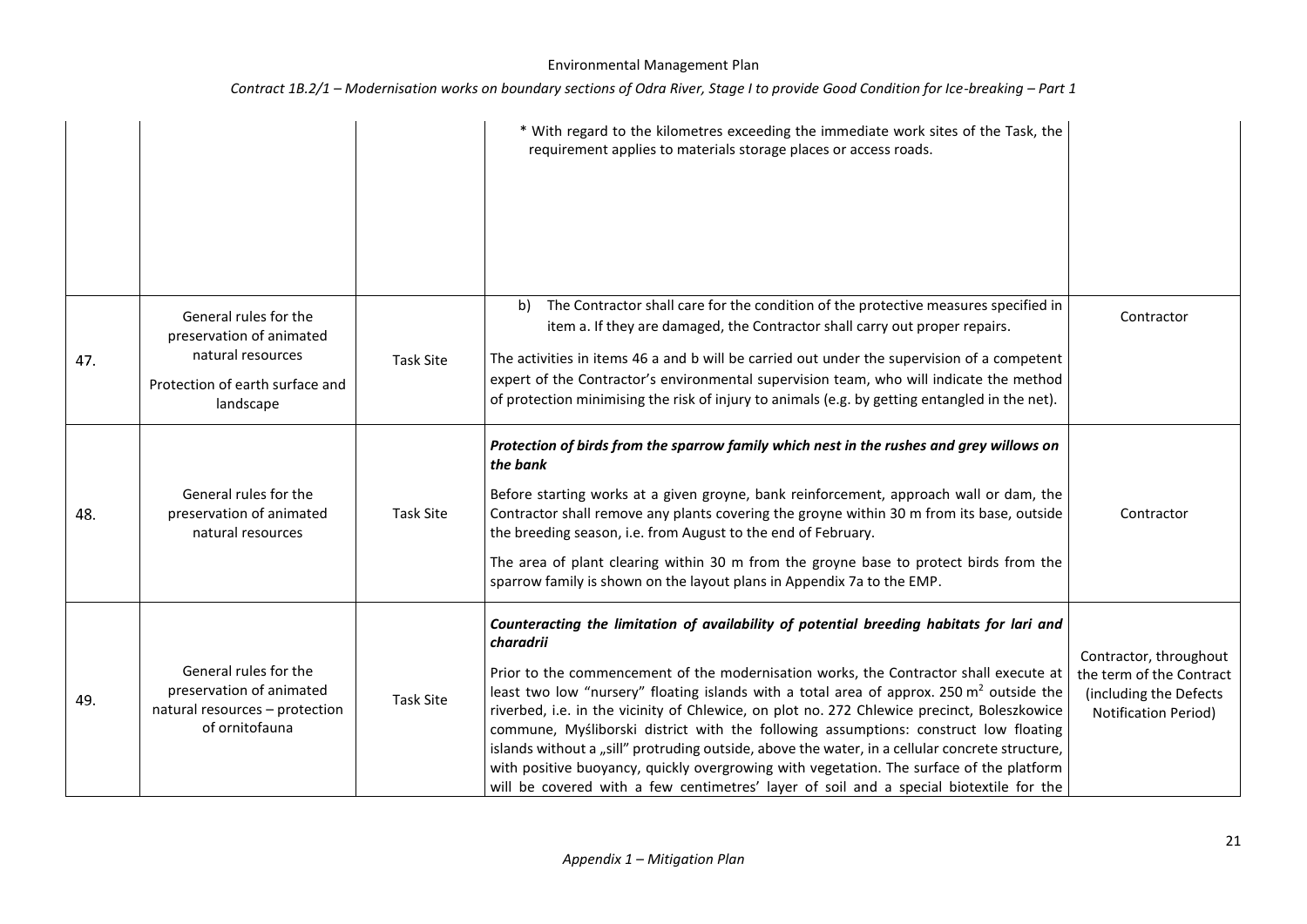|     |                                                                                                        |                  | development of plants, so that it quickly fits into the landscape and becomes settled by<br>ornithofauna.<br>Additional platforms will be located next to breeding platforms already in operation.<br>Detailed location of the platforms and the requirements for the functionality of the islands<br>will be indicated by the host of the waters being sites for the breeding islands requiring the<br>addition of the low floating islands. The Contractor together with its environmental<br>supervision team shall prepare and submit to the Engineer for approval the measure<br>implementation method to be made as a Quality Assurance Plan.<br>Note: The measure is covered by the Option in accordance with Sub-Clause of the<br>Particular Conditions of Contract (Part 3 of the Bidding Document) |            |
|-----|--------------------------------------------------------------------------------------------------------|------------------|--------------------------------------------------------------------------------------------------------------------------------------------------------------------------------------------------------------------------------------------------------------------------------------------------------------------------------------------------------------------------------------------------------------------------------------------------------------------------------------------------------------------------------------------------------------------------------------------------------------------------------------------------------------------------------------------------------------------------------------------------------------------------------------------------------------|------------|
| 50. | General rules for the<br>preservation of animated<br>natural resources - protection<br>of herpetofauna | Task Site        | Training in the identification of domestic snakes - protection of the grass snake<br>Prior to the works, a herpetologist from Contractor's environmental supervision team shall<br>train the workers who will carry out the Task in the identification of domestic snakes.<br>The objective is to minimise the mortality of the grass snake. Most people are afraid of<br>snakes, including those completely safe and defenceless such as the grass snake, and often<br>kill them thinking it is the common viper. The training may change that wrong approach at<br>least for some field workers.                                                                                                                                                                                                           | Contractor |
|     |                                                                                                        |                  | 03 - REQUIREMENTS FOR HANDLING EARTH MASSES ACQUIRED DURING WORKS                                                                                                                                                                                                                                                                                                                                                                                                                                                                                                                                                                                                                                                                                                                                            |            |
| 51. | Rules of handling soil                                                                                 | <b>Task Site</b> | <b>Handling earth masses</b><br>It is required to apply the following rules of handling earth masses, including deposits<br>extracted from the river channel:<br>Any excavated soil must be used for land remediation and for shaping the<br>a)<br>landscape, except earth masses acquired at the sites of invasive species (see item<br>115 of Appendix 1 to the EMP). Any excess soil shall be moved away using floating<br>equipment and then handled according to relevant provisions of the Waste<br>Management Act of 14 December 2012;<br>if any contaminated soil is found (soil which exceeds the admissible substance<br>b)<br>concentration $-$ see measure in item 52; according to currently applicable<br>regulations, i.e. the Waste Management Act, the Environmental Protection Law,        | Contractor |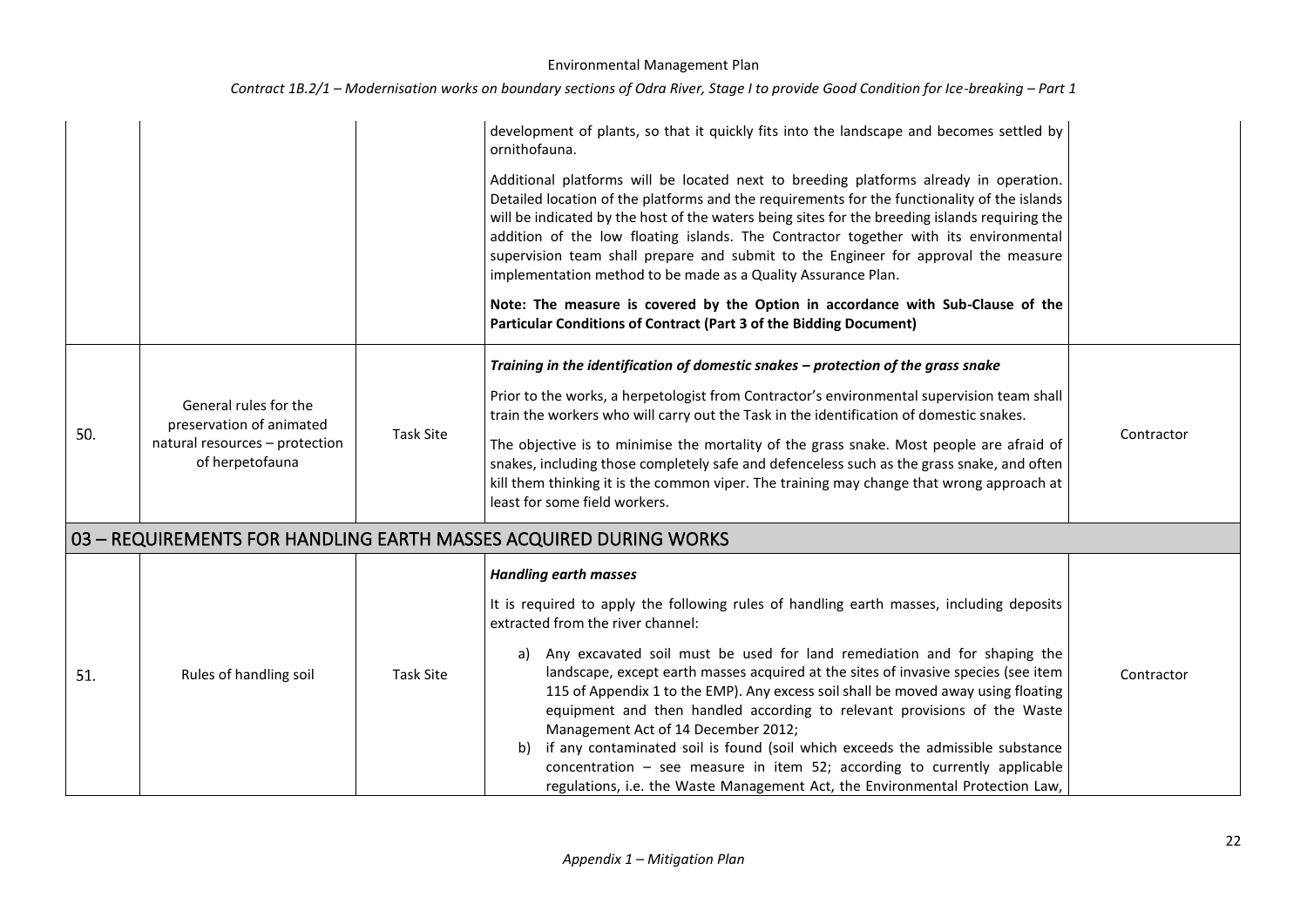|  |  | Contract 1B.2/1 – Modernisation works on boundary sections of Odra River, Stage I to provide Good Condition for Ice-breaking – Part 1 |
|--|--|---------------------------------------------------------------------------------------------------------------------------------------|
|--|--|---------------------------------------------------------------------------------------------------------------------------------------|

|     |                                                                                                       |                  | and related implementing acts), it shall be removed and given to entities holding<br>relevant permits for their further management;<br>earth masses acquired at the sites of invasive species shall be removed and given<br>C)<br>to entities holding relevant permits for their further management;<br>the manner of handling the soils and sediments will be presented by the Contractor<br>d)<br>in the Land Management Plan (described in detail in chapter 6.14 of the EMP) and<br>submitted for the Engineer's approval before commencing earthworks;<br>The Contractor shall obtain all the necessary permits required for the management<br>e)<br>of earth masses, which includes the execution of analyses and tests required to<br>obtain such permits (as per legal requirements and/or the requirements of the<br>earth mass recipient).                                                                                                                                                                                                                                                                                                                                                                                                                                                    |            |
|-----|-------------------------------------------------------------------------------------------------------|------------------|---------------------------------------------------------------------------------------------------------------------------------------------------------------------------------------------------------------------------------------------------------------------------------------------------------------------------------------------------------------------------------------------------------------------------------------------------------------------------------------------------------------------------------------------------------------------------------------------------------------------------------------------------------------------------------------------------------------------------------------------------------------------------------------------------------------------------------------------------------------------------------------------------------------------------------------------------------------------------------------------------------------------------------------------------------------------------------------------------------------------------------------------------------------------------------------------------------------------------------------------------------------------------------------------------------|------------|
| 52. | Rules of handling soil                                                                                | <b>Task Site</b> | <b>Earth mass quality control</b><br>If ongoing assessment and verification of earth mass quality (see monitoring measure in<br>item 154 in Appendix 2 to the EMP) reveals any untypical parameters and appearance of<br>excavated soil (such as its colour, odour or consistency):<br>The Contractor shall conduct control testing and determine the quality of the soil<br>batch whose parameters and appearance have changed, in accordance with<br>applicable regulations (i.e. the Waste Management Act, the Environmental<br>Protection Law, and related implementing acts). The tests must be conducted by a<br>laboratory accredited for this type of testing.<br>If any contaminated soil is found, the Contractor shall handle such a soil batch in<br>accordance with item 51b of Appendix 1 to the EMP.<br>The Contractor shall ensure temporary storage of any batch of soil which is<br>suspected to be contaminated, until the results of laboratory tests are obtained.<br>The method and requirements for such temporary storage of soil shall be defined<br>by the Contractor in the Land Management Plan, which must be approved by the<br>Engineer prior to the works specified therein (see chapter 6.14 of the EMP). The<br>adopted method may not cause environmental pollution. | Contractor |
| 53. | General rules for the<br>preservation of animated<br>natural resources<br>Protection of surface water | <b>Task Site</b> | No storage of excess earth mass in inter-groyne areas<br>No excess earth mass or other material derived from the reconstructed groynes may be<br>stored within the river channel, inter-groyne areas or the terrace of Odra river. Inter-groyne<br>areas must remain intact during the works as far as possible.                                                                                                                                                                                                                                                                                                                                                                                                                                                                                                                                                                                                                                                                                                                                                                                                                                                                                                                                                                                        | Contractor |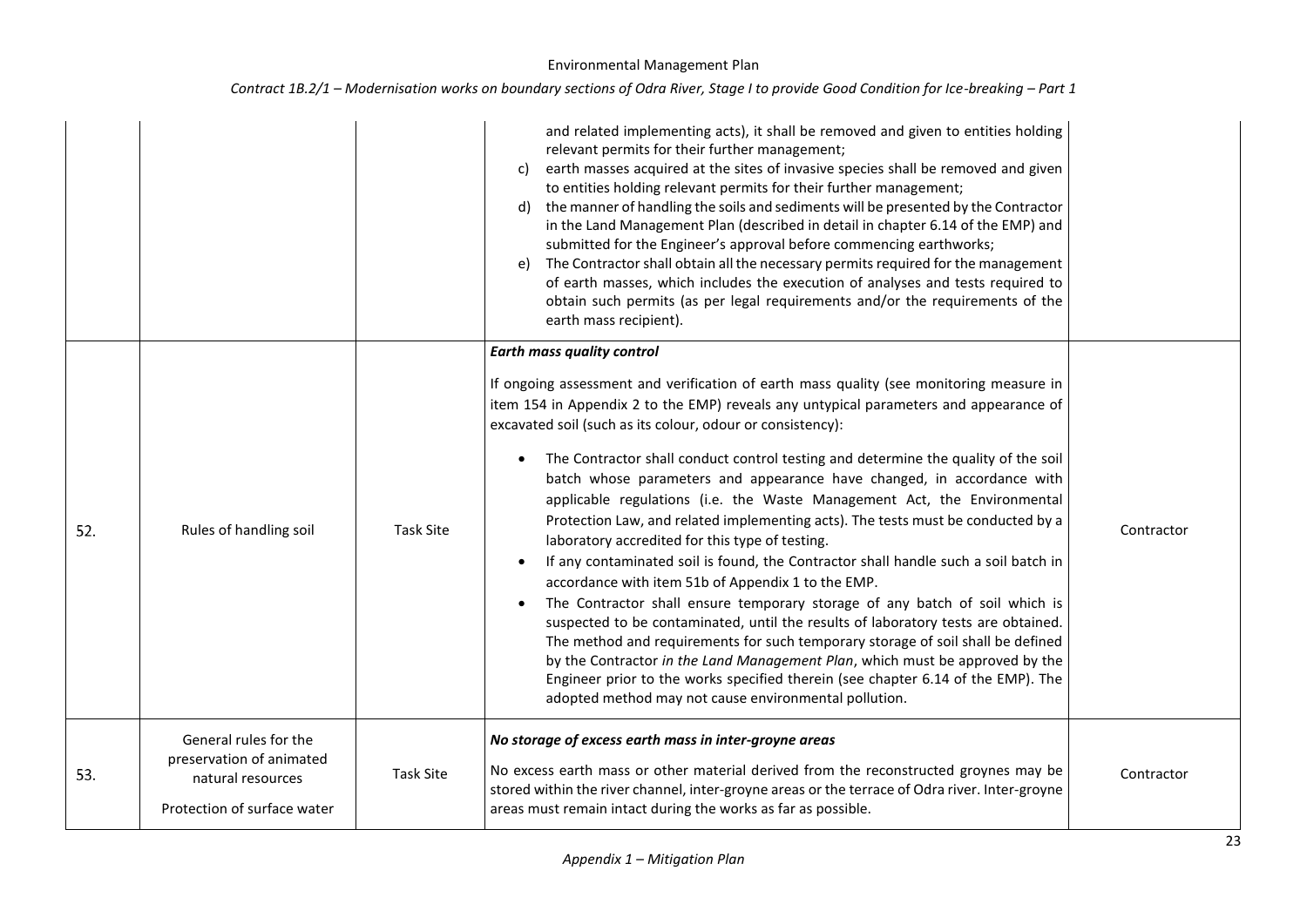| 54. | Rules of handling soil<br>General rules for the<br>preservation of animated<br>natural resources<br>Protection of surface water | <b>Task Site</b>           | No relocation of earth mass in the river channel<br>The Contractor is not allowed to conduct dredging works or relocate/move/push earth mass<br>in the river channel.                                                                                                                                                                                                                                                                                                                                                                                                                                                                                                                                                                                                                                                                           | Contractor |
|-----|---------------------------------------------------------------------------------------------------------------------------------|----------------------------|-------------------------------------------------------------------------------------------------------------------------------------------------------------------------------------------------------------------------------------------------------------------------------------------------------------------------------------------------------------------------------------------------------------------------------------------------------------------------------------------------------------------------------------------------------------------------------------------------------------------------------------------------------------------------------------------------------------------------------------------------------------------------------------------------------------------------------------------------|------------|
| 55. | Rules of handling soil                                                                                                          | <b>Task Site</b>           | Rules of transporting and reloading of earth mass<br>Any excess earth mass generated during works may be transported by land or water using<br>transport equipment approved by the Engineer. Any loading, transport or unloading of<br>material shall be carried out according to the HASP (item 122 of Appendix 1 to the EMP),<br>OHS regulations (items 126 and 149 of Appendix 1 to the EMP) and regulations concerning<br>road and waterway traffic.<br>The method of reloading works, including the requirements for temporary storage location<br>for earth mass, shall be defined by the Contractor in the Land Management Plan, which<br>must be approved by the Engineer prior to the works specified therein (see chapter 6.14 of<br>the EMP). The adopted technology may not cause environmental pollution in the adjacent<br>areas. | Contractor |
|     | 04 - REQUIREMENTS FOR TRAFFIC MANAGEMENT AT THE TASK SITE                                                                       |                            |                                                                                                                                                                                                                                                                                                                                                                                                                                                                                                                                                                                                                                                                                                                                                                                                                                                 |            |
| 56. | Protection of earth surface and<br>landscape                                                                                    | Task Site                  | Transport of construction materials to temporary storage locations<br>The Contractor shall deliver stone to temporary storage locations using local barges.                                                                                                                                                                                                                                                                                                                                                                                                                                                                                                                                                                                                                                                                                     | Contractor |
| 57. | Protection of earth surface and<br>landscape                                                                                    | Task site and<br>waterways | Transport of construction materials from temporary storage locations to work sites<br>The Contractor shall transport stone from temporary storage locations to work sites by<br>pontoons and low-draught barges, having loaded such quantity of stone that allows for free<br>manoeuvring.                                                                                                                                                                                                                                                                                                                                                                                                                                                                                                                                                      | Contractor |
| 58. |                                                                                                                                 |                            | Requirements for the use of access roads running to the Task site including surroundings                                                                                                                                                                                                                                                                                                                                                                                                                                                                                                                                                                                                                                                                                                                                                        | Contractor |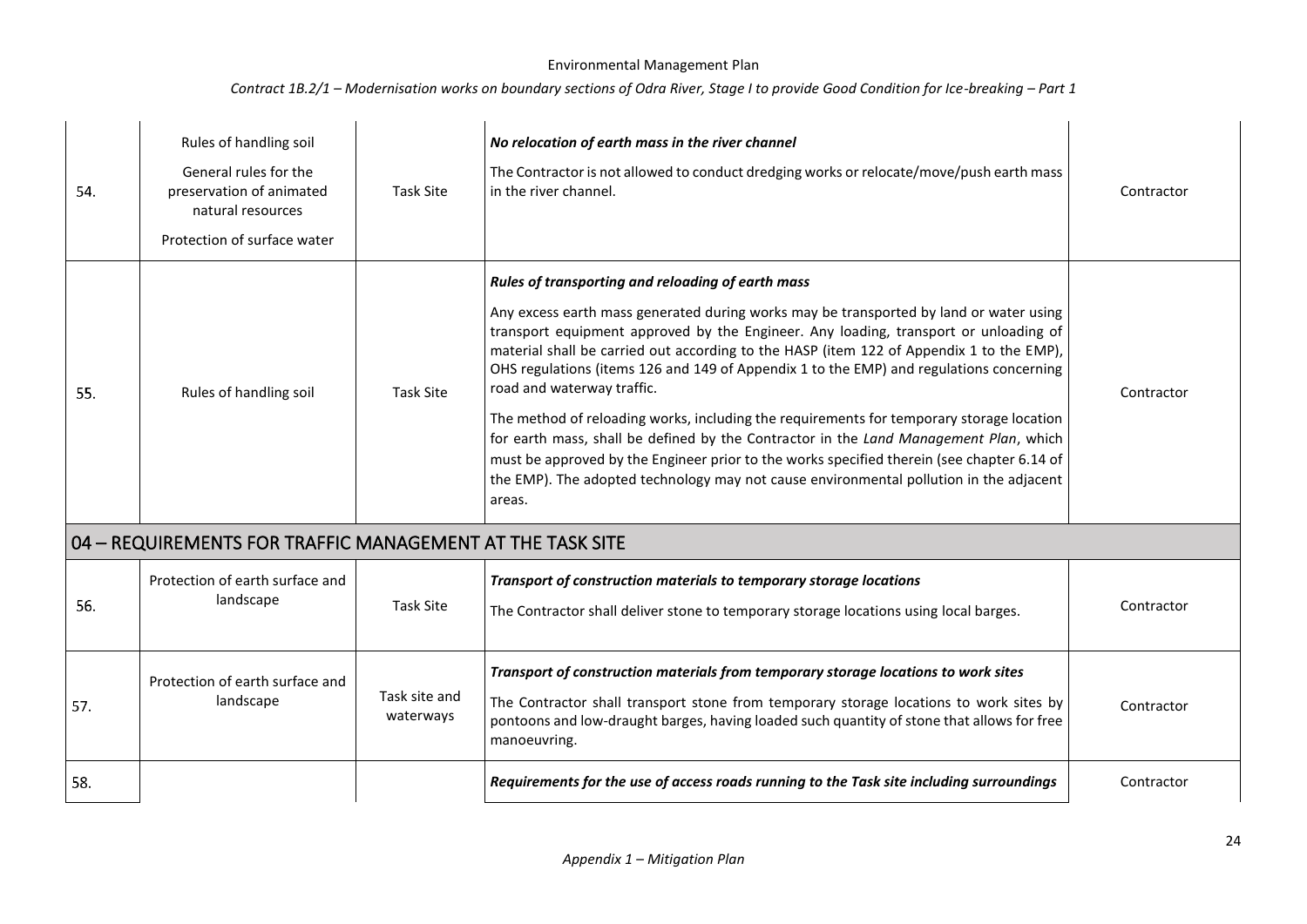|     |                                                                       |                                    | The use of land access roads running to the Task site is subject to the following<br>requirements:<br>The Contractor shall prepare traffic arrangement plans for the duration of works<br>a)<br>according to the Technical Specifications and requirements of road managers<br>concerning transport and use of such roads,<br>The Contractor must agree the traffic arrangement plans with the managers of the<br>b) |
|-----|-----------------------------------------------------------------------|------------------------------------|----------------------------------------------------------------------------------------------------------------------------------------------------------------------------------------------------------------------------------------------------------------------------------------------------------------------------------------------------------------------------------------------------------------------|
| 59. |                                                                       |                                    | roads to be used. The Contractor must arrange traffic according to the plans agreed<br>(which includes the signage and protection of work site, the signage of any<br>divergence, the recommended road signage due to any modification of traffic<br>arrangement, etc.),                                                                                                                                             |
| 60. | Assuring human health and                                             |                                    | prior to the works, the Contractor shall submit to the Engineer for approval the<br>C)<br>traffic arrangement plans agreed with the road managers and traffic management<br>authority,                                                                                                                                                                                                                               |
| 61. | safety<br>Protection of tangible goods<br>Protection of Earth surface | Task site and land<br>access roads | based on demands and work progress, the Contractor shall keep the traffic<br>d)<br>arrangement plans up-to-date (any updates must be agreed with the road<br>managers and traffic management authority, and approved by the Engineer),                                                                                                                                                                               |
| 62. |                                                                       |                                    | access routes shall be signed according to applicable law and arrangements with<br>e)<br>the managers of the roads to be used by the Contractor. The Contractor shall check<br>the signage on a regular basis and restore or replenish it immediately in the event<br>of destruction or theft,                                                                                                                       |
| 63. |                                                                       |                                    | It is required to keep clean and in proper condition any paved areas at the site<br>f)<br>back-up facilities used for the circulation of vehicles transporting construction<br>materials,                                                                                                                                                                                                                            |
| 64. |                                                                       |                                    | The Contractor must prepare photographic documentation of the whole Task site<br>g)<br>and access roads, with a particular focus on the condition of roads and buildings<br>located near the roads used for transporting construction materials,                                                                                                                                                                     |
| 65. |                                                                       |                                    | The Contractor shall be liable for any damage to structures, buildings, roads,<br>h)<br>drainage ditches, culverts, water or gas supply lines, power lines and poles, cables,                                                                                                                                                                                                                                        |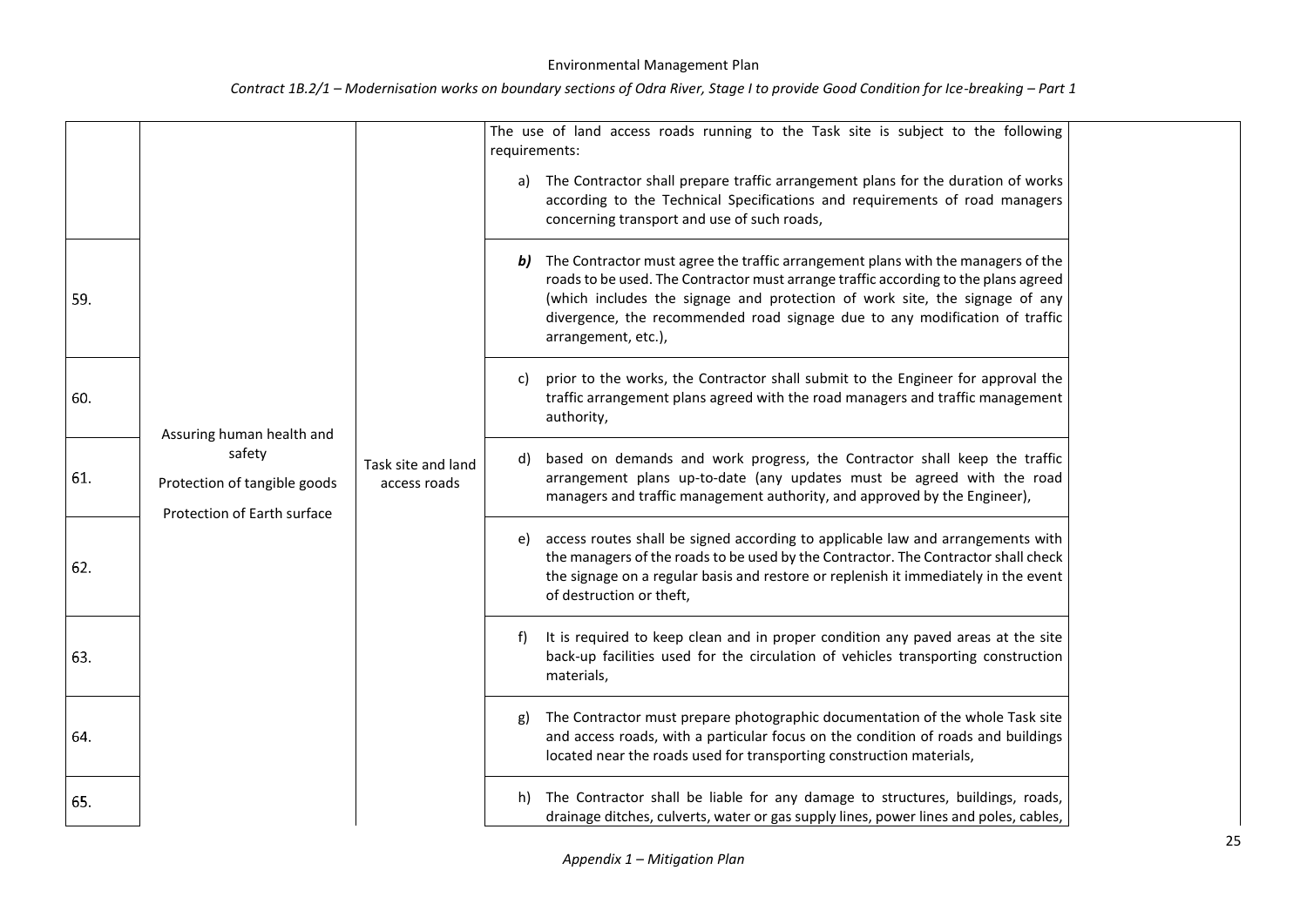|     |                                                                                                        |                                          | survey control points, any type of installation, and other types of facilities such as<br>signage and marking, navigation signs, information boards, cultural heritage sites,<br>etc., caused by the Contractor or its Subcontractors during the works. The<br>Contractor shall also be responsible for restoring the capacity of ditches and<br>drainage systems within the work area and at the transport roads used, in the<br>event of damage caused by the works or related transport, |            |
|-----|--------------------------------------------------------------------------------------------------------|------------------------------------------|---------------------------------------------------------------------------------------------------------------------------------------------------------------------------------------------------------------------------------------------------------------------------------------------------------------------------------------------------------------------------------------------------------------------------------------------------------------------------------------------|------------|
| 66. |                                                                                                        |                                          | The Contractor shall repair any damage at its own expense and, where necessary,<br>i)<br>carry out other works ordered by the Engineer,                                                                                                                                                                                                                                                                                                                                                     |            |
| 67. |                                                                                                        |                                          | The Contractor shall observe any statutory restrictions regarding axle load when<br>j)<br>transporting materials and equipment to and from the Task site. The Contractor<br>shall obtain from authorities all permits required to transport any untypical load,<br>and shall notify the Engineer every time in the event of such transport.                                                                                                                                                 |            |
| 68. | General rules for the<br>preservation of animated<br>natural resources - protection<br>of herpetofauna | Task Site - section<br>at km 604.0-605.0 | Conditions of used of the road located on the site, at km 604.0-605.0<br>To minimise the impact of the works on herpetofauna, at km 602.1 it is required to visibly<br>sign the breeding site of the moor frog located near the levee so that it is not damaged by<br>construction equipment when using the road.<br>Measure participated by Contractor's environmental supervision team.                                                                                                   |            |
| 69. | Protection of human health and<br>safety Protection of tangible<br>goods                               | Task site and<br>waterways               | Safety requirements for water transport equipment<br>Water transport equipment is subject to the following requirements:<br>a) transport equipment (floating sets) and floating equipment must be in accordance<br>with relevant inland navigation regulations applicable in the Republic of Poland,                                                                                                                                                                                        | Contractor |
| 70. |                                                                                                        |                                          | b) the parameters of transport equipment (floating sets) and floating equipment<br>must suit the conditions arising from the current class of waterway and to the<br>water level on a given waterway during the works,                                                                                                                                                                                                                                                                      |            |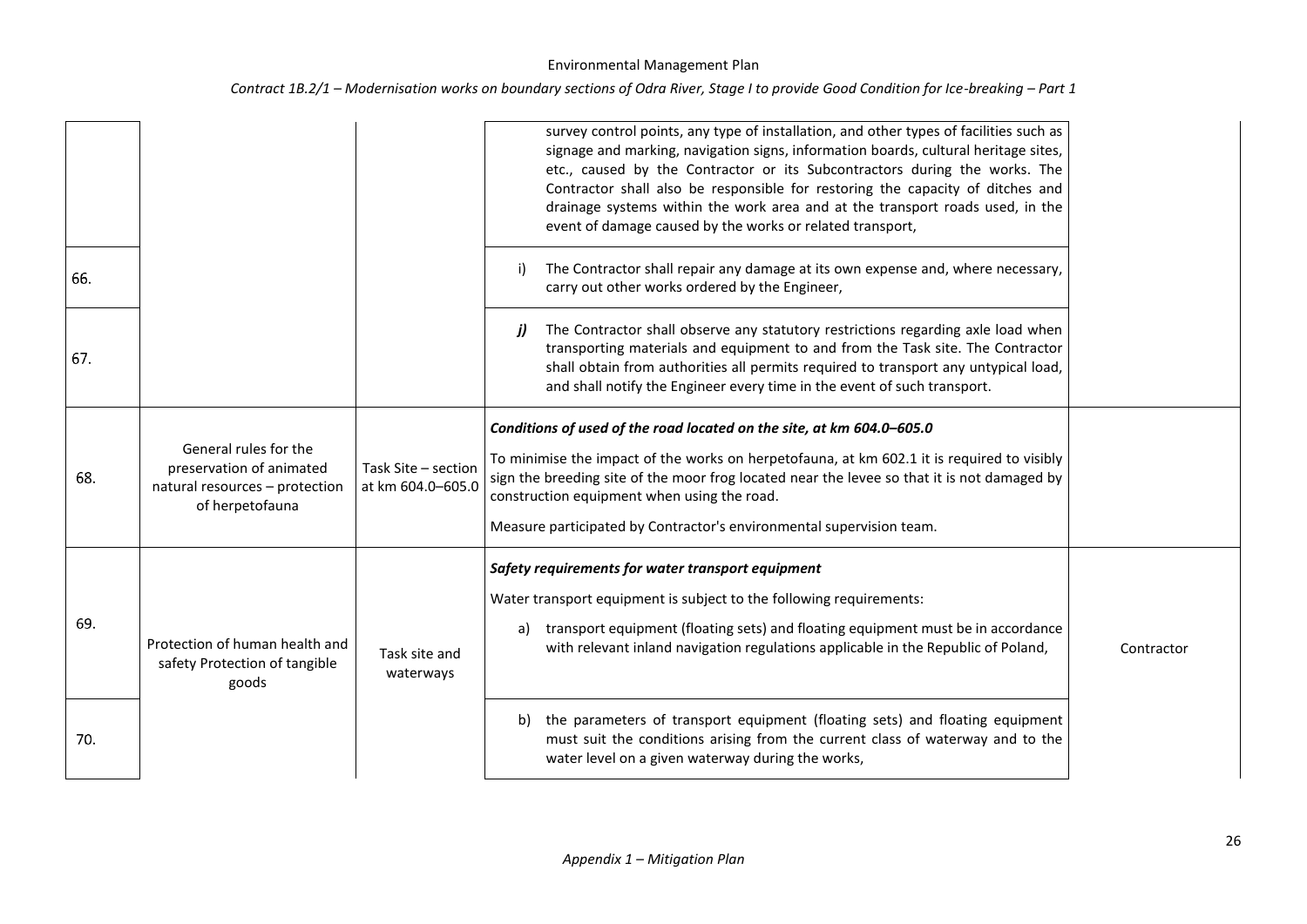| 71. |                                                                                                          |                  | the use of vessels during the works must be agreed with the waterway manager<br>C)<br>and the competent Director of the Inland Waterways Authority,                                                                                                                                                                                                                  |            |
|-----|----------------------------------------------------------------------------------------------------------|------------------|----------------------------------------------------------------------------------------------------------------------------------------------------------------------------------------------------------------------------------------------------------------------------------------------------------------------------------------------------------------------|------------|
| 72. |                                                                                                          |                  | prior to the works, it is required to prepare a Safe Navigation Plan (Instructions for<br>d)<br>Operation and Circulation of Vessels during Works), which must be approved by<br>the Director of the Inland Waterways Authority in Szczecin and agreed with the<br>Engineer,                                                                                         |            |
| 73. |                                                                                                          |                  | e) prior to the works, it is required to sign the work site and waterway to warn about<br>any existing hazards and restrictions in water traffic. The method of signing and the<br>locations of signs shall be agreed with the Director of the Inland Waterways<br>Authority in Szczecin and the competent waterway administration body                              |            |
| 74. |                                                                                                          |                  | the schedule and arrangement of works must include any presence of law water<br>f<br>and the risk of adverse navigation conditions.                                                                                                                                                                                                                                  |            |
|     |                                                                                                          |                  | Reduction of dusting and noise when transporting materials                                                                                                                                                                                                                                                                                                           |            |
|     |                                                                                                          |                  | When transporting construction materials by a land road, it is required to:                                                                                                                                                                                                                                                                                          |            |
| 75. | Protection of earth surface and<br>landscape / Noise protection /<br>Assuring human health and<br>safety | <b>Task Site</b> | a) use technical and organisational measures that ensure the cleanliness of access<br>roads running to the materials storage places and site back-up facilities,<br>when passing through developed areas, it is absolutely necessary to maintain<br>b)<br>appropriate speed of vehicles,<br>use technical and organisational measures aimed at reducing noise,<br>c) | Contractor |
|     |                                                                                                          |                  | properly secure any transported loads to minimise any nuisance (use adequate transport<br>shields, e.g. to reduce dusting).                                                                                                                                                                                                                                          |            |
|     |                                                                                                          |                  | Maintaining the admissible load capacity of transport equipment                                                                                                                                                                                                                                                                                                      |            |
| 76. | Assuring human health and                                                                                | <b>Task Site</b> | When transporting materials and carrying out works from water side (using floating                                                                                                                                                                                                                                                                                   | Contractor |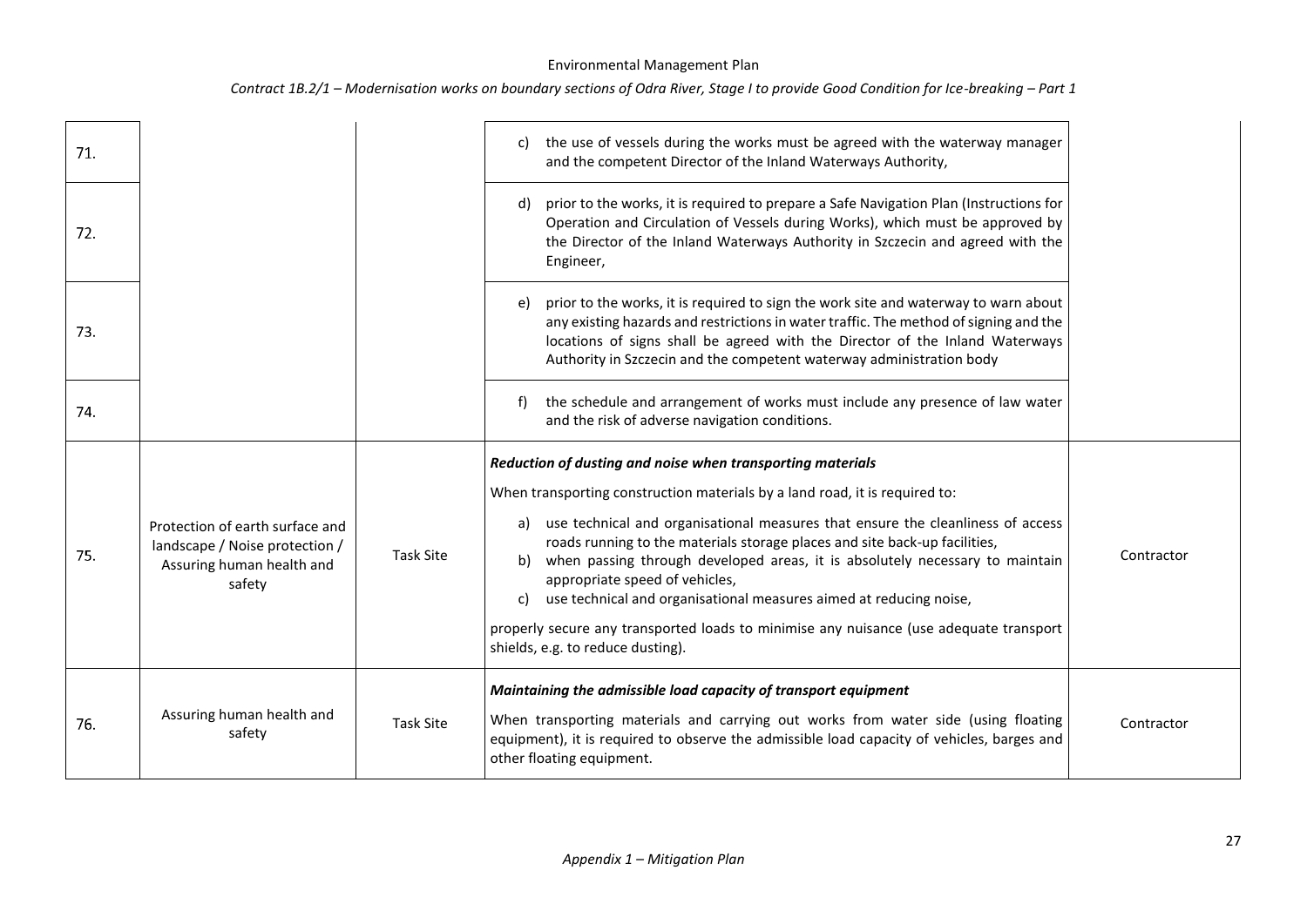| 05 - ARRANGEMENT OF CONSTRUCTION SITE, BACK-UP FACILITIES AND STORAGE YARDS |                                                                                                                                |                  |                                                                                                                                                                                                                                                                                                                                                                                                                                                                                |            |  |
|-----------------------------------------------------------------------------|--------------------------------------------------------------------------------------------------------------------------------|------------------|--------------------------------------------------------------------------------------------------------------------------------------------------------------------------------------------------------------------------------------------------------------------------------------------------------------------------------------------------------------------------------------------------------------------------------------------------------------------------------|------------|--|
| 77.                                                                         | General rules for the<br>preservation of animated<br>natural resources<br>Protection of ground and<br>groundwater              | <b>Task Site</b> | <b>Proper arrangement of Task sites</b><br>The Task site should be kept in order, and the works should be properly arranged.                                                                                                                                                                                                                                                                                                                                                   | Contractor |  |
| 78.                                                                         | General rules for the<br>preservation of animated<br>natural resources<br>Protection of ground and<br>surface and ground water | <b>Task Site</b> | Providing the sites posing the risk of contamination with materials and equipment for spillage<br>elimination<br>The Contractor shall provide vessels with materials and equipment used for spillage elimination,<br>such as flexible barriers, sorption barriers or sorbents (mats, rolls, cushions, sleeves). Materials for<br>neutralising spillage (in particular oil derivatives) should also be provided in the areas of works and<br>storage of construction materials. | Contractor |  |
| 79.                                                                         | Protection of ground and<br>surface and ground water                                                                           | <b>Task Site</b> | Paving storage yards*<br>The Contractor shall pave storage yards (temporary places of materials storage), for example with<br>road slabs.<br>* This also applies to any onshore back-up facilities if such are arranged by the Contractor.                                                                                                                                                                                                                                     | Contractor |  |
| 80.                                                                         | Protection of earth surface<br>and landscape<br>Assuring human health and<br>safety                                            | <b>Task Site</b> | <b>Arrangement of amenities</b><br>The Contractor shall arrange a floating amenity area. Ship crews and equipment operators will be<br>provided with amenity areas on the vessels where they work. Other employees will use amenity<br>areas on a houseboat (floating hotel) or a floating pontoon (e.g. W-Z type) equipped with a set of<br>containers.                                                                                                                       | Contractor |  |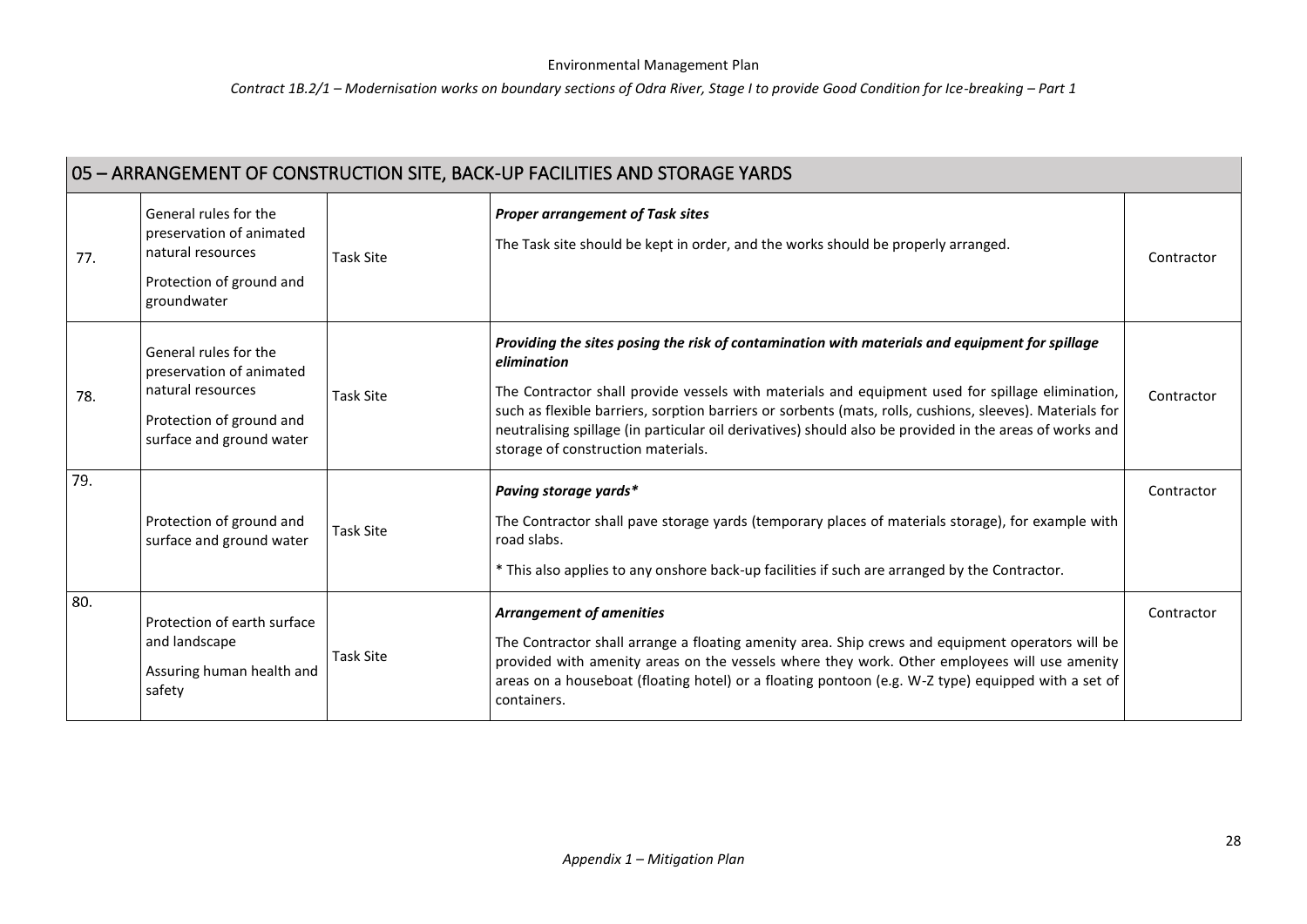| 06 - REQUIREMENTS FOR WASTE MANAGEMENT |                                                                                                                  |                  |                                                                                                                                                                                                                                                                                                                                                                                                                                                                                                                                                                                                                                                                                                                                                                                                                                                                                                                                                                                                                                                                                                                                                                                                                                                                                                                                                                                                                                                                                                                                                                                                               |            |
|----------------------------------------|------------------------------------------------------------------------------------------------------------------|------------------|---------------------------------------------------------------------------------------------------------------------------------------------------------------------------------------------------------------------------------------------------------------------------------------------------------------------------------------------------------------------------------------------------------------------------------------------------------------------------------------------------------------------------------------------------------------------------------------------------------------------------------------------------------------------------------------------------------------------------------------------------------------------------------------------------------------------------------------------------------------------------------------------------------------------------------------------------------------------------------------------------------------------------------------------------------------------------------------------------------------------------------------------------------------------------------------------------------------------------------------------------------------------------------------------------------------------------------------------------------------------------------------------------------------------------------------------------------------------------------------------------------------------------------------------------------------------------------------------------------------|------------|
| 81.                                    | Assuring human health and<br>safety<br>Protection of groundwater<br>Protection of earth surface<br>and landscape | <b>Task Site</b> | Storage of hazardous substances and materials<br>If any hazardous substances or materials are stored at the site back-up facilities, they must be<br>adequately secured so that they may not be accessed by unauthorised persons, and relevant<br>warning plates must be provided.<br>Any hazardous waste must be sorted and stored in designated containers placed on a paved ground<br>protected against unauthorised access until the waste is handed to an entity holding a relevant<br>permit for neutralisation.                                                                                                                                                                                                                                                                                                                                                                                                                                                                                                                                                                                                                                                                                                                                                                                                                                                                                                                                                                                                                                                                                        | Contractor |
| 82.                                    | General waste handling<br>$p$   procedure<br>Protection of groundwater                                           | <b>Task Site</b> | General requirements for waste management<br>Waste should be managed according to the following rules:<br>works must be arranged in a way to minimise the quantity of waste generated and to<br>a)<br>minimise its adverse impact on the environment,<br>any waste generated while performing the Task should be sorted and stored separately in<br>b)<br>containers or separated and dedicated locations (including on barges), in conditions that<br>prevent dusting and the spillage of light fractions and their adverse impact on the<br>environment,<br>it is required to provide regular waste collection by entities duly authorised for its further<br>c)<br>management,<br>any ship waste containing oils or lubricants, load waste and waste generated on vessels or<br>d)<br>other floating equipment, as well as wastewater and domestic waste, must be collected<br>within the vessels in a way preventing the release of contaminants to the environment,<br>ship waste shall be handed to specialised ship waste collection points,<br>e)<br>The Contractor shall obtain all permits required for waste management, which includes the<br>f)<br>execution of any analyses and tests required to obtain such permits and to determine the<br>waste characteristics, as per legal requirements and/or the requirements of the waste<br>recipient.<br>Waste management shall be carried out in accordance with the Waste Management Act of 14<br>December 2012, the Inland Waterways Act of 21 December 2000, and the Waste Management Plan<br>referred to in item 123 of Appendix 1 to the EMP. | Contractor |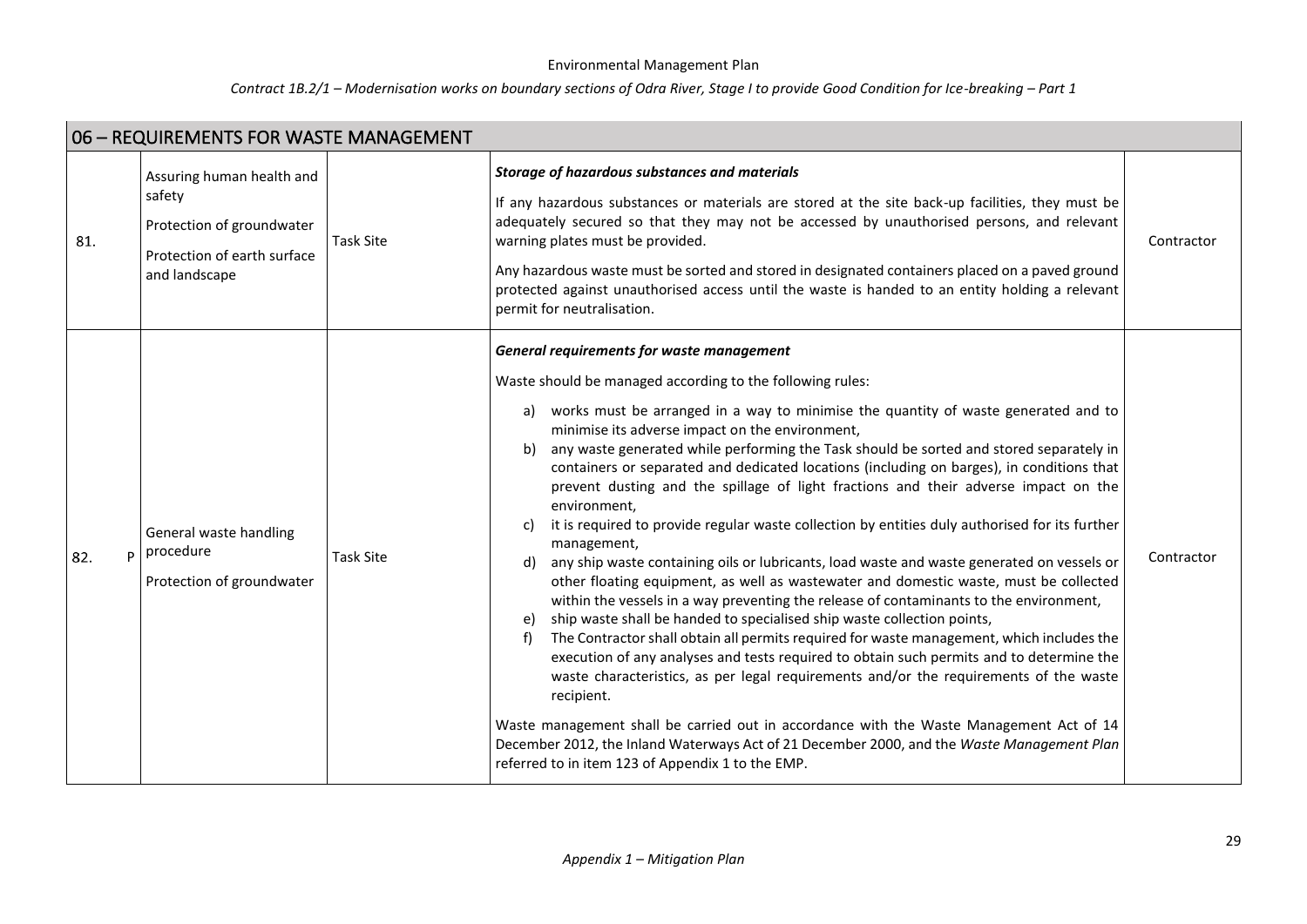| 83. | General waste handling<br>procedure<br>Protection of groundwater                                       | <b>Task Site</b> | Management of waste produced by personnel<br>Any waste produced by personnel shall be collected in designated bags and containers. The<br>Contractor shall ensure that waste is then collected and utilised according to environmental<br>regulations by specialised waste collection companies. Particular attention must be paid to regular<br>collection of waste produced by personnel in the immediate vicinity of the river channel, so that the<br>channel is not contaminated.                                                                                                                                                                                                                                                                                                                                                                                                                                                                    | Contractor |
|-----|--------------------------------------------------------------------------------------------------------|------------------|-----------------------------------------------------------------------------------------------------------------------------------------------------------------------------------------------------------------------------------------------------------------------------------------------------------------------------------------------------------------------------------------------------------------------------------------------------------------------------------------------------------------------------------------------------------------------------------------------------------------------------------------------------------------------------------------------------------------------------------------------------------------------------------------------------------------------------------------------------------------------------------------------------------------------------------------------------------|------------|
| 84. | Handling of domestic<br>wastewater<br>Protection of groundwater                                        | <b>Task Site</b> | Ensuring appropriate conditions of hygiene within the Task site<br>The Task site shall be provided with tight toilets in a required quantity (including mobile toilets if<br>necessary) and with a required quantity of personal care products, and it is required to train all<br>personnel in maintaining appropriate conditions of hygiene within the Task sites and their<br>immediate surroundings. Contractor's personnel should satisfy their physiological needs only in<br>dedicated places.                                                                                                                                                                                                                                                                                                                                                                                                                                                     | Contractor |
| 85. | Handling of domestic<br>wastewater<br>Protection of groundwater                                        | <b>Task Site</b> | <b>Handling of domestic wastewater</b><br>Domestic wastewater should be collected in tight septic tanks and collected on a regular basis by<br>authorised entities.                                                                                                                                                                                                                                                                                                                                                                                                                                                                                                                                                                                                                                                                                                                                                                                       | Contractor |
|     |                                                                                                        |                  | 07 - REQUIREMENTS FOR THE CLEARANCE AND PRESERVATION OF TREES AND BUSHES                                                                                                                                                                                                                                                                                                                                                                                                                                                                                                                                                                                                                                                                                                                                                                                                                                                                                  |            |
| 86. | General rules for the<br>preservation of animated<br>natural resources -<br>protection of ornithofauna | <b>Task Site</b> | <b>Restriction for tree and bush clearing</b><br>Trees and bushes (only the selected specimens) shall be cleared outside the bird breeding season,<br>with the stipulation that it may be conducted in the said protection period where it is impossible to<br>adjust the clearing to the protection period due to technical reasons, but at least 3 days prior to any<br>clearing to be conducted in the breeding season, the ornithologist from Contractor's environmental<br>supervision team must check the site to confirm the absence of nests or hatches of birds.<br>The said derogation does not apply to cavity trees (discovered at the following sites: English oak: 1<br>specimen at km 585.68; European white elm: 2 specimens at km 614.52), which may only be cleared<br>in the period of reduced activity and wintering of bats, i.e. from August $15th$ to April 30 <sup>th</sup> , taking into<br>account the nesting season of birds. | Contractor |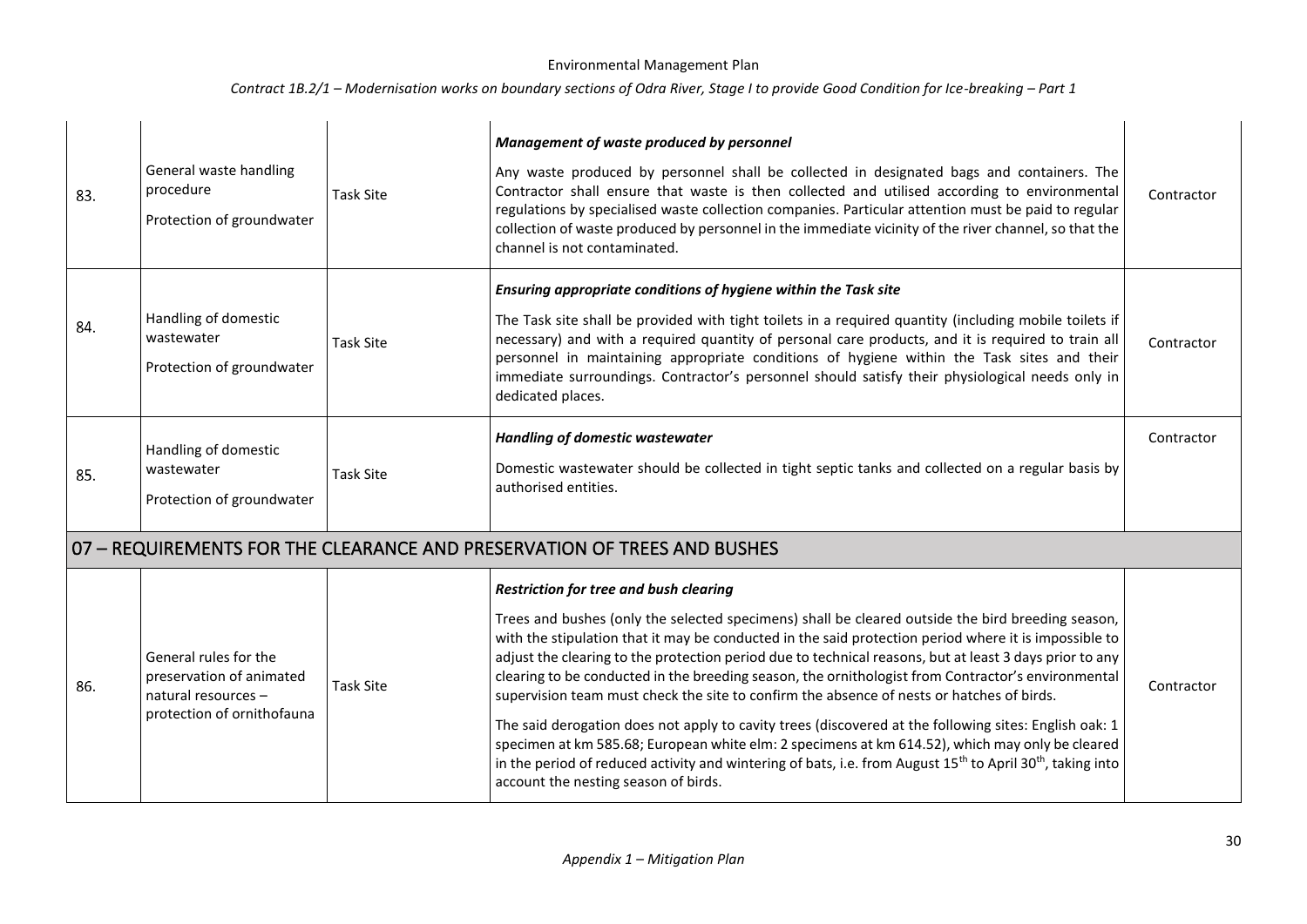| 87. | General rules for the<br>preservation of animated<br>natural resources -<br>protection of trees                             | <b>Task Site</b> | Protection of trees growing near the works<br>Any trees which are not to be cleared but grow within the Task site and are exposed to damage<br>caused by the operation and circulation of equipment must be protected by the Contractor through:<br>shielding any trunks of trees growing in the immediate vicinity of earthworks, e.g. by<br>a)<br>installing trunk shields made of wooden boards around the whole trunk at least to 1.5 m,<br>where possible, conducting manually any earthworks carried out within the root system,<br>b)<br>covering any exposed tree roots with mats made of straw or bag fabric, or with turf, to<br>C)<br>protect them against excessive drying (in summer) or freezing (in winter),<br>not storing any construction materials or excavated soil under tree limbs, in order to<br>d)<br>prevent gas transfer between the air and the soil, which may cause the roots to decay and<br>die out<br>preventive trimming of tree crowns to prevent their damage in the machinery and<br>e)<br>equipment garaging area.              | Contractor |
|-----|-----------------------------------------------------------------------------------------------------------------------------|------------------|-----------------------------------------------------------------------------------------------------------------------------------------------------------------------------------------------------------------------------------------------------------------------------------------------------------------------------------------------------------------------------------------------------------------------------------------------------------------------------------------------------------------------------------------------------------------------------------------------------------------------------------------------------------------------------------------------------------------------------------------------------------------------------------------------------------------------------------------------------------------------------------------------------------------------------------------------------------------------------------------------------------------------------------------------------------------------|------------|
| 88. | General rules for the<br>preservation of animated<br>natural resources -<br>protection of trees                             | <b>Task Site</b> | Taking adequate measures in case of damage to trees<br>If any tree is damaged, it is required to immediately carry out necessary maintenance works to limit<br>the effects of damage, which must be supervised by a phytosociologist/botanist from Contractor's<br>environmental supervision team.                                                                                                                                                                                                                                                                                                                                                                                                                                                                                                                                                                                                                                                                                                                                                                    | Contractor |
| 89. | General rules for the<br>preservation of animated<br>natural resources -<br>preservation of the<br>protected beetle species | <b>Task Site</b> | Assessment for the presence of beetle species prior to tree clearing<br>Prior to any tree clearing, it is required to meet the following requirements:<br>any clearance of trees with a circumference exceeding 100 cm (measured at 130 cm) should<br>a)<br>be preceded with a check by an entomologist from Contractor's environmental supervision<br>team for the presence of any protected beetle species existing within each such tree,<br>if any tree is inhabited by a protected species of beetle, the Contractor shall obtain the<br>b)<br>permits for derogations from the bans applicable to protected animal species, required<br>under the Nature Conservation Act of 16 April 2004,<br>the Contractor shall comply with the requirements stated therein under the supervision of<br>C)<br>an entomologist from Contractor's environmental supervision team,<br>the Contractor shall prepare relevant reports on the implementation and scope of the<br>d)<br>activities subject to the derogation from the bans applicable to protected animal species. | Contractor |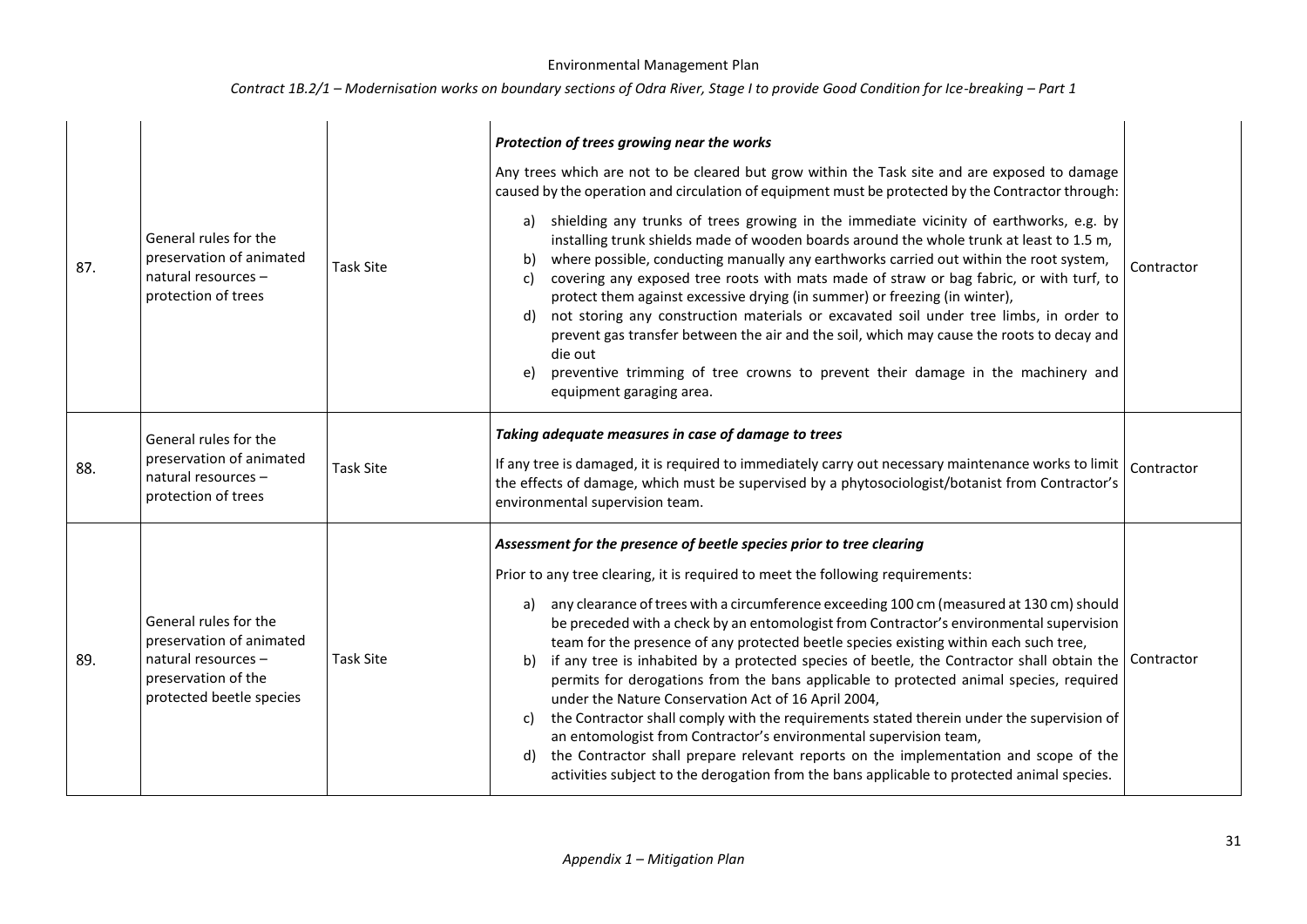| 90. | General rules for the<br>preservation of animated<br>natural resources -<br>protection of<br>chiropterofauna | <b>Task Site</b> | Assessment for the presence of bat species prior to tree clearing<br>To minimise any loss of protected bat species, which may exist in the tree hollows, prior to clearing<br>the following requirements must be fulfilled:<br>any clearance of trees with a circumference exceeding 100 cm (measured at 130 cm) should<br>a)<br>be preceded with a check by a chiropterologist from Contractor's environmental<br>supervision team for the presence of bats within each such tree,<br>if any bats are found within the trees intended for clearing, prior to the clearing the<br>b)<br>Contractor shall obtain necessary permits for derogation from the bans applicable to<br>protected animal species, issued under the Nature Conservation Act of 16 April 2004,<br>any further works at the sites of protected bat species shall be supervised by a<br>c)<br>chiropterologist from Contractor's environmental supervision team and conducted<br>according to relevant requirements stated in the administrative decisions issued under the<br>Nature Conservation Act of 16 April 2004,<br>the Contractor shall prepare relevant reports on the implementation and scope of the<br>d)<br>activities subject to the derogation from the bans applicable to protected animal species. | Contractor |
|-----|--------------------------------------------------------------------------------------------------------------|------------------|------------------------------------------------------------------------------------------------------------------------------------------------------------------------------------------------------------------------------------------------------------------------------------------------------------------------------------------------------------------------------------------------------------------------------------------------------------------------------------------------------------------------------------------------------------------------------------------------------------------------------------------------------------------------------------------------------------------------------------------------------------------------------------------------------------------------------------------------------------------------------------------------------------------------------------------------------------------------------------------------------------------------------------------------------------------------------------------------------------------------------------------------------------------------------------------------------------------------------------------------------------------------------------------|------------|
|     |                                                                                                              |                  | 08 - REQUIREMENTS FOR THE PREVENTION OF ENVIRONMENTAL POLLUTION                                                                                                                                                                                                                                                                                                                                                                                                                                                                                                                                                                                                                                                                                                                                                                                                                                                                                                                                                                                                                                                                                                                                                                                                                          |            |
| 91. | Protection of soil, ground<br>and surface and ground<br>water                                                | <b>Task Site</b> | Prevention of spillage and the contamination of soil, ground and water<br>To prevent the contamination of soil, ground and water during the arrangement and execution of<br>works, the following measures must be taken:<br>avoid any spillage and seal any potential sources of contamination: containers and<br>a)<br>pavements used for reloading and refuelling,<br>b) to prevent any accidental leakage of hazardous oil derivatives and other substances, it is<br>required to use adequate protective measures and procedures involving proper storage of<br>substances in specified quantities,<br>materials and equipment shall be stored in locations adequately protected against the<br>C)<br>contamination of groundwater environment.                                                                                                                                                                                                                                                                                                                                                                                                                                                                                                                                      | Contractor |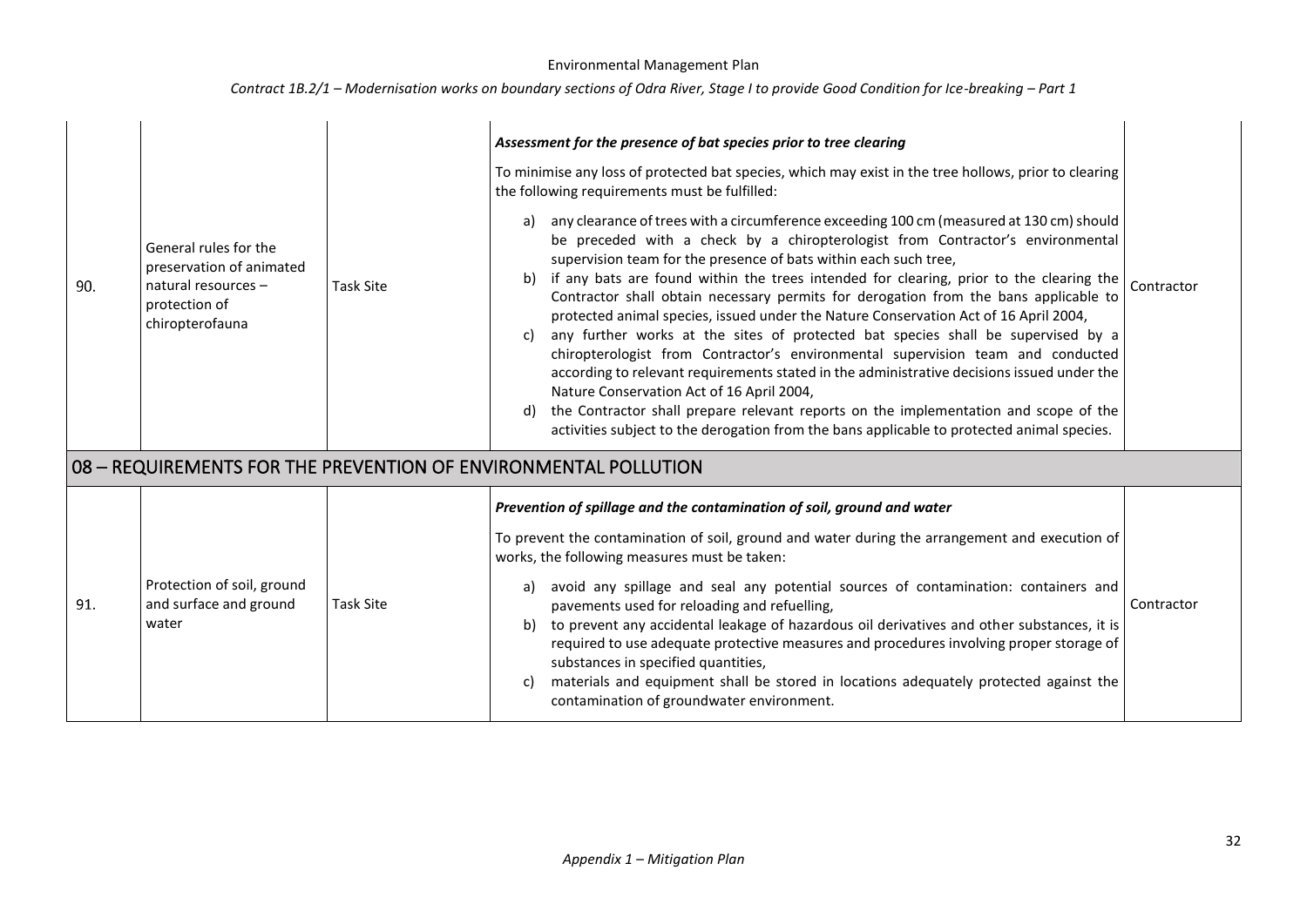| 92. | Protection of soil, ground<br>and surface and ground<br>water | <b>Task Site</b> | Prevention and measures concerning the release of contaminants to groundwater environment<br>The Contractor shall carry out the Task in a way to mitigate the risk of any contaminants penetrating<br>to groundwater environment, which applies in particular to oil derivatives. In the event of spillage<br>of an oil derivative, the following rules of procedure shall be applied:<br>a) any leakage must be immediately eliminated and neutralised, and any contaminated soi<br>layers must be immediately removed and managed according to regulations in force;<br>b) any areas covered by leaked oil derivatives must be reinstated to their original condition;<br>in the event of leakage to water, immediately contain the spread of contaminants and<br>c)<br>remove the oil derivative from water surface. | Contractor |
|-----|---------------------------------------------------------------|------------------|-------------------------------------------------------------------------------------------------------------------------------------------------------------------------------------------------------------------------------------------------------------------------------------------------------------------------------------------------------------------------------------------------------------------------------------------------------------------------------------------------------------------------------------------------------------------------------------------------------------------------------------------------------------------------------------------------------------------------------------------------------------------------------------------------------------------------|------------|
| 93. | Protection of soil, ground<br>and surface and ground<br>water | <b>Task Site</b> | <b>Spillage prevention procedure</b><br>Given the risk of leakage of oil derivatives, prior to the works the Contractor shall prepare and<br>present to the Engineer for approval a so-called spillage prevention procedure (see section 6.14 of<br>the EMP) and procure its implementation.                                                                                                                                                                                                                                                                                                                                                                                                                                                                                                                            | Contractor |
| 94. | Protection of soil, ground<br>and surface and ground<br>water | <b>Task Site</b> | <b>Rules of fuel supply</b><br>Fuel shall be supplied to the site by bunkering barges filled with fuel in a dedicated location with<br>properly equipped quays, and once the barge arrives at the site, fuel shall be transferred to<br>pushboats and temporary mobile fuel stations installed on pontoons provided with diggers.                                                                                                                                                                                                                                                                                                                                                                                                                                                                                       | Contractor |
| 95. | Protection of soil, ground<br>and surface and ground<br>water | <b>Task Site</b> | Rules of operating a mobile fuel station<br>Mobile fuel station shall be installed in a sealed bath to avoid the spillage of fuel on the pontoon<br>deck, and the vessels shall be provided with materials and equipment for spillage elimination such<br>as flexible, pneumatic or sorption barriers and sorbents (mats, rolls, cushions, sleeves).                                                                                                                                                                                                                                                                                                                                                                                                                                                                    | Contractor |
| 96. | Protection of soil, ground<br>and surface and ground<br>water | <b>Task Site</b> | <b>Rules of refuelling machinery</b><br>Machines and vehicles may only be refuelled in dedicated locations. When refuelling, the machine<br>and vehicle operation manuals must be observed. Refuelling should be carried out using mobile or<br>fixed fuel dispenser points with appropriate safeguards such as a sorbent station for eliminating<br>potential fuel leaks and spills to the ground.                                                                                                                                                                                                                                                                                                                                                                                                                     | Contractor |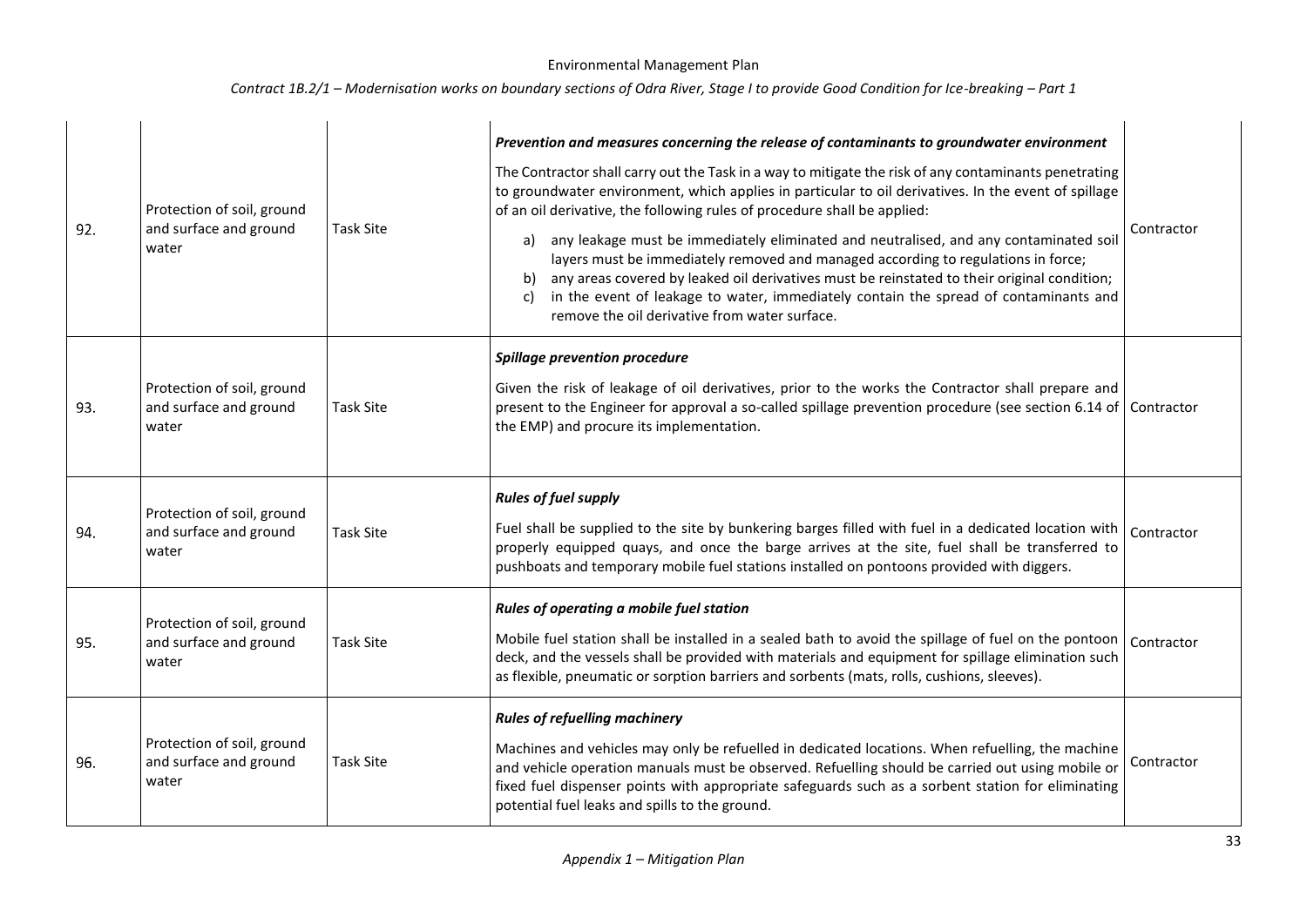|      |                                                                               |                  | Operability and inspections of equipment, machinery, vehicles and vessels                                                                                                                                                                                                                                                                                                                                                                                                                                                                                                                                                                                                                                                                                                                                                                                                                                                                                                                                                                                                                        |            |
|------|-------------------------------------------------------------------------------|------------------|--------------------------------------------------------------------------------------------------------------------------------------------------------------------------------------------------------------------------------------------------------------------------------------------------------------------------------------------------------------------------------------------------------------------------------------------------------------------------------------------------------------------------------------------------------------------------------------------------------------------------------------------------------------------------------------------------------------------------------------------------------------------------------------------------------------------------------------------------------------------------------------------------------------------------------------------------------------------------------------------------------------------------------------------------------------------------------------------------|------------|
| 97.  | Protection of soil, surface<br>and ground water and air /<br>noise protection | <b>Task Site</b> | The equipment to be used for construction must be fully operational and ready to work<br>a)<br>and should meet the requirements for admission for operation, so to ensure adequate<br>protection of soil, surface water and groundwater against contamination, as well as<br>protection against dust, gas and noise emissions.<br>The Contractor shall conduct ongoing inspections (i.e. carried out at least before start-up<br>b)<br>and after completion of works) of equipment, machinery, vehicles and vessels, in particular<br>the Contractor shall eliminate by any available means the risk of any contaminants<br>penetrating to groundwater environment, including the spillage of fuel, hydraulic oil or oil<br>derivatives, during the handling, transport and operation of equipment, machinery,<br>vehicles and vessels.<br>Any equipment used during construction must conform to applicable operation<br>C)<br>regulations. The Contractor shall provide the Engineer with copies of the documents<br>confirming the admission of the equipment for use, where required by law. | Contractor |
| 98.  | Protection of soil and<br>surface and ground water                            | <b>Task Site</b> | Day-to-day checks and repairs of equipment<br>Any operated machinery must be repaired and maintained as necessary to prevent any leakage in<br>hydraulic or fuel systems.                                                                                                                                                                                                                                                                                                                                                                                                                                                                                                                                                                                                                                                                                                                                                                                                                                                                                                                        | Contractor |
| 99.  | Protection of soil and<br>surface and ground water                            | <b>Task Site</b> | Appropriate storage of materials and equipment<br>Materials and equipment shall be stored in locations adequately protected against the<br>contamination of groundwater environment.                                                                                                                                                                                                                                                                                                                                                                                                                                                                                                                                                                                                                                                                                                                                                                                                                                                                                                             | Contractor |
| 100. | Protection of soil and<br>surface and ground water                            | <b>Task Site</b> | Protection of Odra river terrace against contamination<br>It is not allowed to store any waste generated by the repair or maintenance of equipment,<br>machinery or working devices within the Odra river terrace. Any repair or servicing of machines<br>should be conducted by a specialised company or a person authorised for such works by the<br>manufacturer (authorised service company). Any waste generated by such works (such as damaged<br>parts, seals, filters, fluid or lubricant tanks, worn oils, fluids, etc.) shall be collected by the repairing<br>or servicing entities and shall not be stored on site. Such waste should then be managed in<br>accordance with relevant regulations governing the classification and management of waste and                                                                                                                                                                                                                                                                                                                            | Contractor |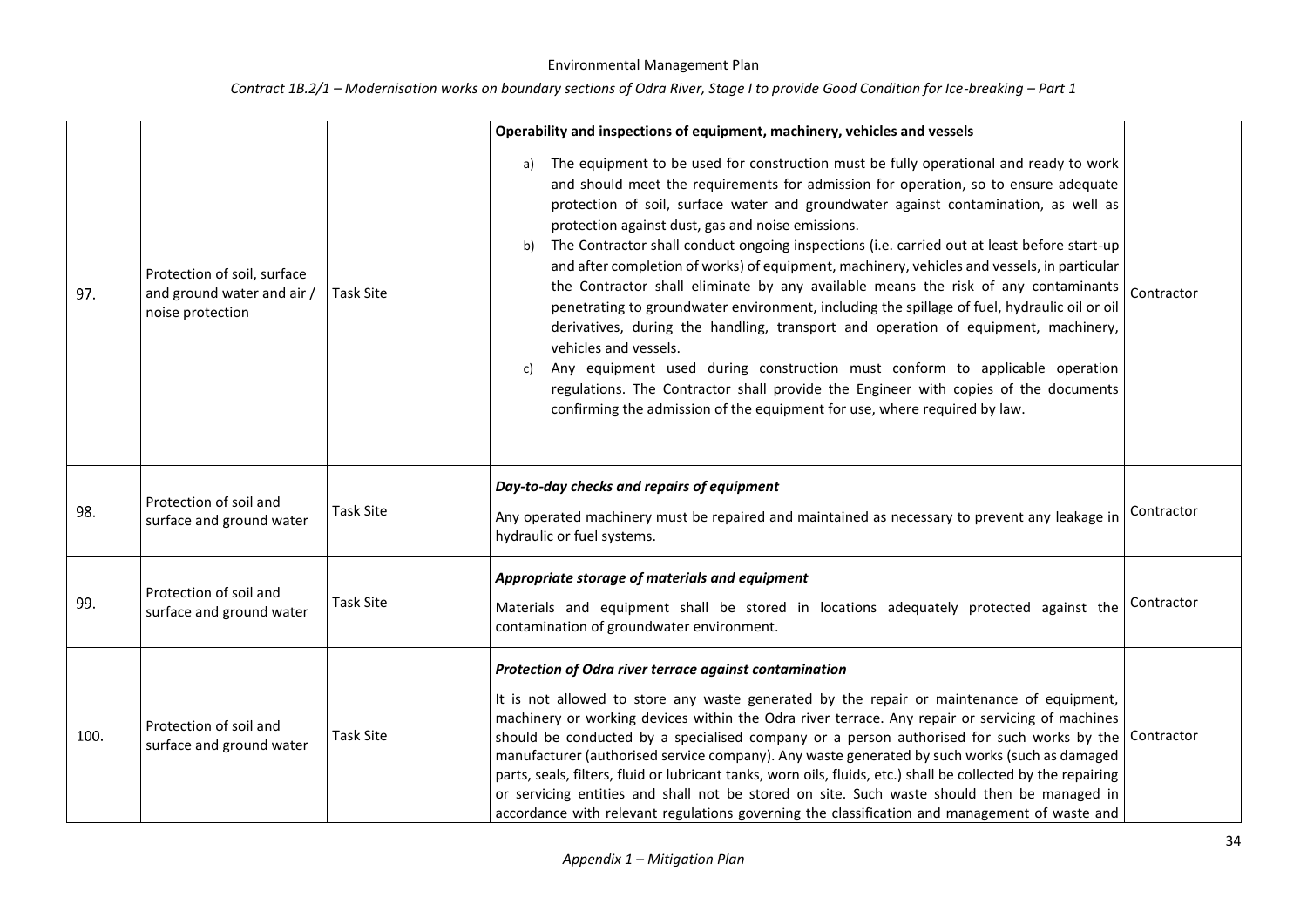|      |                                             |                  | with the guidelines included in the Waste Management Plan referred to in item 123 of Appendix 1<br>to the EMP.                                                                                                                                                                                                                                                                                                                                                                                                                                                                                                                                                                                                                                                                                                                                                                                                                                                                                                                                                                                                                               |            |
|------|---------------------------------------------|------------------|----------------------------------------------------------------------------------------------------------------------------------------------------------------------------------------------------------------------------------------------------------------------------------------------------------------------------------------------------------------------------------------------------------------------------------------------------------------------------------------------------------------------------------------------------------------------------------------------------------------------------------------------------------------------------------------------------------------------------------------------------------------------------------------------------------------------------------------------------------------------------------------------------------------------------------------------------------------------------------------------------------------------------------------------------------------------------------------------------------------------------------------------|------------|
| 101. | Air protection and noise<br>protection      | <b>Task Site</b> | Reducing exhaust and noise emissions by machines and vehicles<br>To reduce nuisance during the construction phase, i.e. the temporary increase of dust and noise<br>emissions, it is required without limitation to:<br>conduct the works only during daytime (6:00 a.m. to 10:00 p.m.), while for works<br>generating higher noise levels, take into account the acoustically protected areas located<br>in Słubice, Kostrzyn nad Odrą and in the Górzyca commune (in the area of the border with<br>the Kostrzyn nad Odrą commune), e.g. by limiting the engine working time at the highest<br>speed;<br>use machinery and equipment that meet environmental requirements and standards,<br>including equipment that is adequately soundproofed, technically sound and shows low<br>pollutant emission;<br>limit the operating time of engines at top speed;<br>use operational machinery and vehicles, with a proviso that the machines used for the Task<br>should have modern drive units showing limited exhaust emission;<br>switch off unnecessary noise-emitting equipment, machines, and tools that are not in use<br>at the time. | Contractor |
| 102. | Air protection (protection<br>against dust) | <b>Task Site</b> | Reduction of dust generated by transport equipment<br>It is required to reduce dust generated by land and water transport equipment, for example by the<br>adequate use of the following measures:<br>cleaning vehicle wheels before entry to a public road,<br>a)<br>cleaning internal haul roads,<br>b)<br>using vehicles with canvas covers for transporting dusty materials, or transporting loose<br>C)<br>materials in packages,<br>providing water transport equipment with canvas covers for transporting dusty materials,<br>d)<br>or transporting loose materials in packages,<br>other measures preventing the contamination of local roads with sand or mud carried by<br>e)<br>vehicles,<br>sprinkling water on internal haul roads.                                                                                                                                                                                                                                                                                                                                                                                            | Contractor |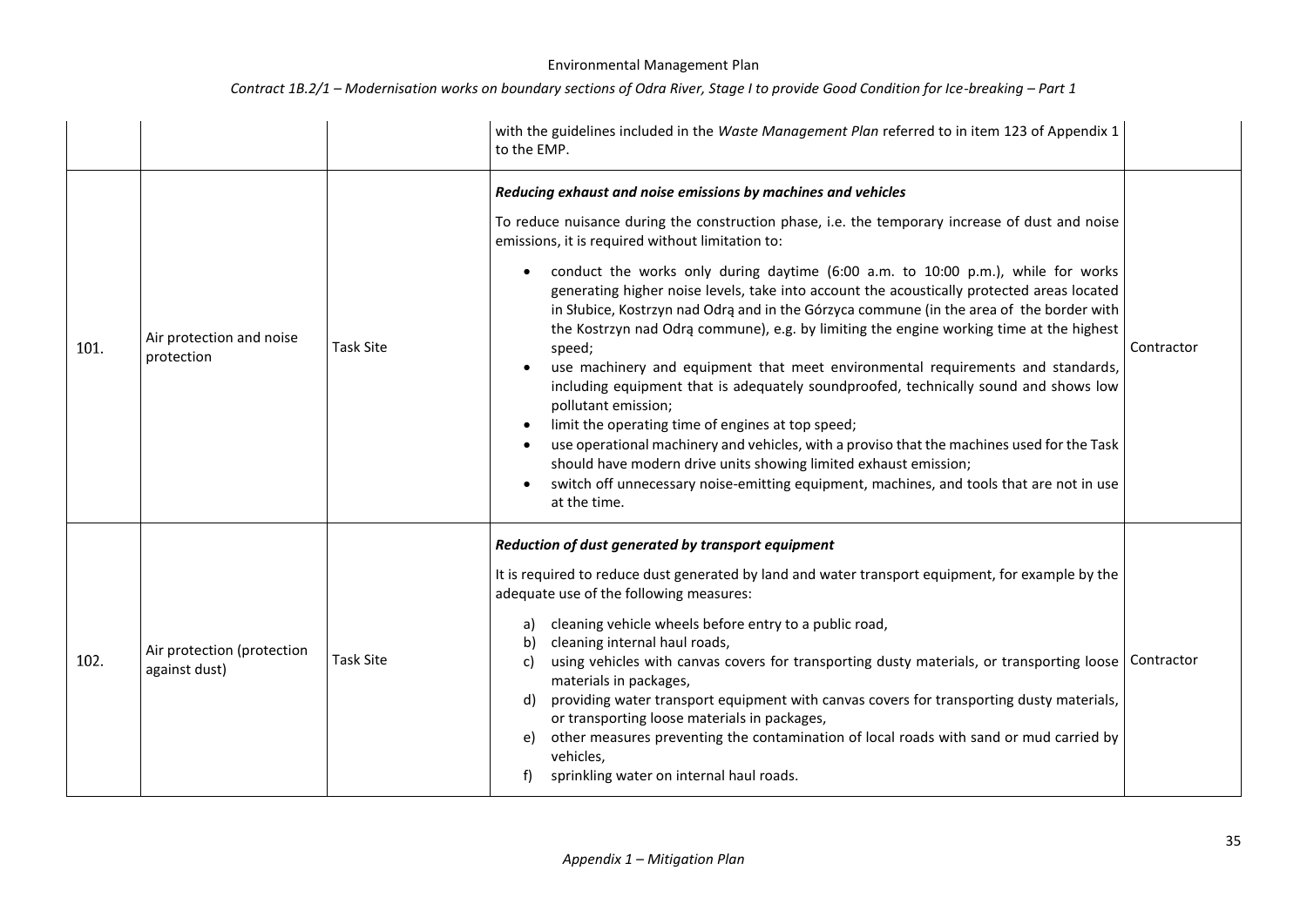## *Contract 1B.2/1 – Modernisation works on boundary sections of Odra River, Stage I to provide Good Condition for Ice-breaking – Part 1*

I.

|      | 09 - GUIDELINES FOR LIMITING ENVIRONMENTAL NUISANCE BY USING ADEQUATE MATERIALS AND TECHNOLOGIES                                          |                  |                                                                                                                                                                                                                                                                                                                                                                                                                                                                                                                                                                                                                                                                                                                                                                                                                                                                                                                                   |            |  |  |
|------|-------------------------------------------------------------------------------------------------------------------------------------------|------------------|-----------------------------------------------------------------------------------------------------------------------------------------------------------------------------------------------------------------------------------------------------------------------------------------------------------------------------------------------------------------------------------------------------------------------------------------------------------------------------------------------------------------------------------------------------------------------------------------------------------------------------------------------------------------------------------------------------------------------------------------------------------------------------------------------------------------------------------------------------------------------------------------------------------------------------------|------------|--|--|
| 103. | Soil protection<br>General rules for the<br>preservation of animated<br>natural resources<br>Protection of earth surface<br>and landscape | <b>Task Site</b> | <b>Conducting works from water side</b><br>The Contractor shall ensure that the works are conducted from water side.<br>Certain works may be carried out from the land only if they may not be conducted from water due<br>to environmental conditions (rapidly changing water level).<br>Any work to be carried out from the land must be each time approved by the Engineer, and relevant<br>areas must then be excluded as specified for each kilometre (see item 2 of Appendix 1 to the EMP).<br>The circulation of equipment along the shoreline requires fulfilment of the requirement in item 23d<br>[d] the Contractor shall work on the construction of wingwalls from the furthest point of the wingwall<br>towards the groyne to allow the circulation of construction equipment along the shoreline which will<br>be finally taken by the wingwall structure], as defined for the protection of natural habitat 3270. | Contractor |  |  |
| 104. | Protection of soil and<br>surface water<br>General rules for the<br>preservation of animated<br>natural resources                         | <b>Task Site</b> | Use of environmentally neutral materials<br>During the works, the Contractor shall use natural materials such as stone, fascine, timber, gravel or<br>sand; geotextile is allowed for separating the new components from the existing ones.<br>The construction materials to be used must have technical approvals and certificates admitting them<br>for use in hydro-engineering.                                                                                                                                                                                                                                                                                                                                                                                                                                                                                                                                               | Contractor |  |  |
| 105. | General rules for the<br>preservation of animated<br>natural resources                                                                    | <b>Task Site</b> | <b>Rip-rap stabilisation</b><br>The Contractor shall not clamp the rip-rap with concrete; the top section of rip-rap made of hydro-<br>engineering stone with a grain size of 15 to 45 cm shall be wedged with finer stone (5 to 15 cm) for<br>stabilisation.                                                                                                                                                                                                                                                                                                                                                                                                                                                                                                                                                                                                                                                                     | Contractor |  |  |
| 106. | General rules for the<br>preservation of animated<br>natural resources                                                                    | <b>Task Site</b> | Measures for protecting site conditions at the locations of river wall construction<br>In places where river walls are to be constructed:<br>only use natural materials; however, geotextile may also be used;<br>allow a corrugated route of the wall, i.e. the wall should run according to the existing<br>$\bullet$<br>terrain relief.                                                                                                                                                                                                                                                                                                                                                                                                                                                                                                                                                                                        | Contractor |  |  |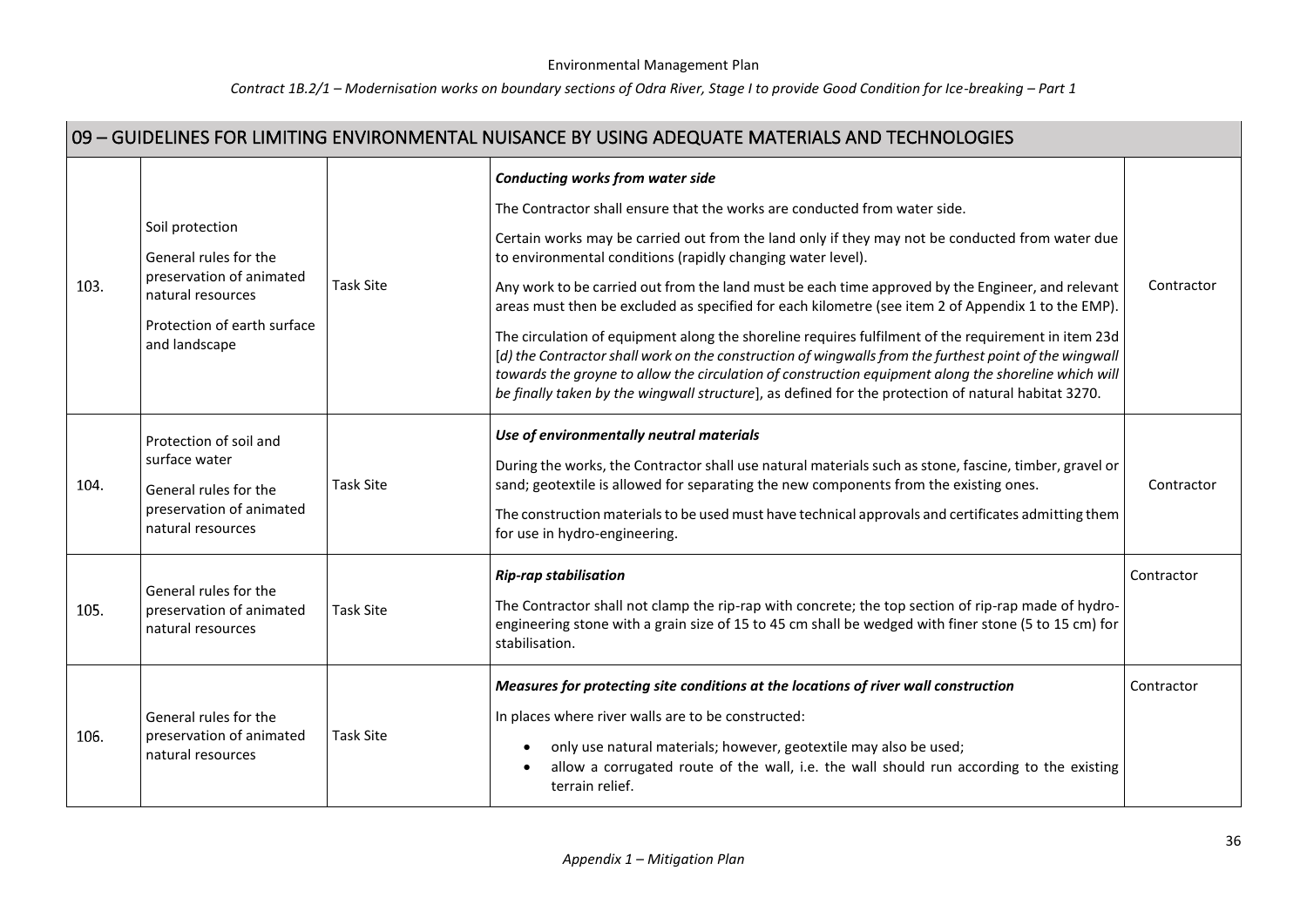| 107. | General rules for the<br>preservation of animated<br>natural resources                                                                                  | Task Site        | The use of suspension curtains during bay construction at km 582.4 and 582.7<br>Use suspension curtains when building the bays (replacement habitats in the form of oxbows as in<br>item 30 of Appendix 1 to the EMP).<br>A curtain should be used directly upstream of bay 1 construction site, at km 582+400. It must be<br>installed before starting the bay construction works. Curtain position: upstream of the bay entrance,<br>at straight angle at the bank and then diagonally downstream, so to separate the work site from the<br>remainder of the inter-groyne area (situated upstream of the bay construction site). Similarly use a<br>curtain for bay 2 at km 585+700 - installation rectangularly to the bank and then diagonally<br>downstream to separate the area downstream of the bay. Remove the curtains once the works are<br>completed.<br>The location of the curtains is shown on the site plans in Appendices 7a and 7b to the EMP. | Contractor |
|------|---------------------------------------------------------------------------------------------------------------------------------------------------------|------------------|------------------------------------------------------------------------------------------------------------------------------------------------------------------------------------------------------------------------------------------------------------------------------------------------------------------------------------------------------------------------------------------------------------------------------------------------------------------------------------------------------------------------------------------------------------------------------------------------------------------------------------------------------------------------------------------------------------------------------------------------------------------------------------------------------------------------------------------------------------------------------------------------------------------------------------------------------------------|------------|
| 108. | General rules for the<br>preservation of animated<br>natural resources                                                                                  | <b>Task Site</b> | <b>Method of works</b><br>The Contractor shall carry out demolition of any existing structures with due caution in order to<br>prevent any removed structural components and other contaminants from falling into the river.                                                                                                                                                                                                                                                                                                                                                                                                                                                                                                                                                                                                                                                                                                                                     | Contractor |
|      | 10 – GUIDELINES FOR CONTAINING THE SPREAD OF ALIEN SPECIES                                                                                              |                  |                                                                                                                                                                                                                                                                                                                                                                                                                                                                                                                                                                                                                                                                                                                                                                                                                                                                                                                                                                  |            |
| 109. | General rules for the<br>preservation of animated<br>natural resources -<br>protection of native plants<br>Protection of earth surface<br>and landscape | <b>Task Site</b> | The Contractor shall contain the spread of invasive plant species (especially the Echinocystis lobata<br>and Xanthium albinum) by fighting any invasive plants growing on the banks directly affected by<br>the Task (groynes including adjacent inter-groyne areas), as per the following assumptions:<br>prior to the works, the Contractor shall inspect the work sites together with a<br>a)<br>phytosociologist/botanist from Contractor's environmental supervision team in order to<br>identify the sites and determine the population of invasive plants (the sites of the invasive<br>species mentioned above change dynamically, and their local range and frequency of existence<br>must be updated every year, as they change and largely depend, for example, on weather<br>conditions), and then shall clearly sign those sites,                                                                                                                   | Contractor |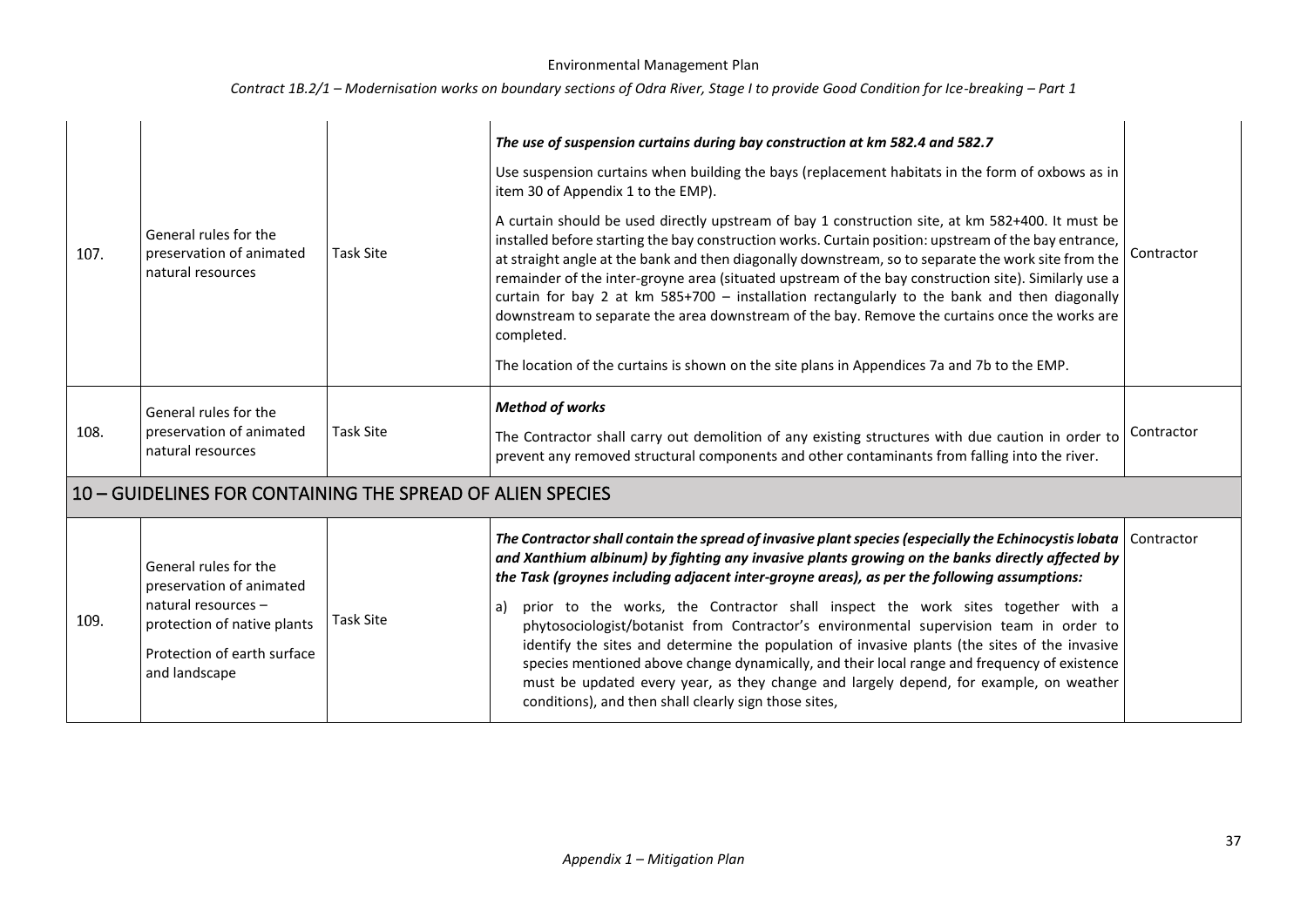| 110. | General rules for the<br>preservation of animated<br>natural resources -<br>protection of native plants<br>Protection of earth surface<br>and landscape | <b>Task Site</b> | b) | Contractor's environmental supervision team shall not allow for the growth of annual invasive<br>species which settle the disturbed habitats at the banks of Odra river, where the works will<br>disturb the existing vegetative cover or expose or create a bear earth surface or rip-rap, through<br>annual checks of all such locations, which should be conducted preferably in the first half of<br>June (possibly from the third decade of May to the first decade of July),                                                            | Contractor |
|------|---------------------------------------------------------------------------------------------------------------------------------------------------------|------------------|----|-----------------------------------------------------------------------------------------------------------------------------------------------------------------------------------------------------------------------------------------------------------------------------------------------------------------------------------------------------------------------------------------------------------------------------------------------------------------------------------------------------------------------------------------------|------------|
| 111. | General rules for the<br>preservation of animated<br>natural resources -<br>protection of native plants<br>Protection of earth surface<br>and landscape | <b>Task Site</b> | C) | it is required to remove, together with Contractor's environmental supervision team, any<br>characteristic seeds and young plants of the following species: Echinocystis lobata, Impatiens<br>glandulifera, rough cocklebur Xanthium strumarium, and Xanthium albinum. Any young plants<br>that appear shall be removed mechanically (pulled out), and if they grow in bulk, they may be<br>cut down or reaped, but this must be performed before the plant fruit-bearing season (until<br>mid-July),                                         | Contractor |
| 112. | General rules for the<br>preservation of animated<br>natural resources -<br>protection of native plants<br>Protection of earth surface<br>and landscape | <b>Task Site</b> | d) | in case of a very large population, the biomass of invasive species should be removed from<br>riverside habitats with the participation of Contractor's environmental supervision team in<br>order to allow the growth of native alluvial species. The preferred method is to pull out the<br>invasive plants (most effective and precise). Any reaping must be carried out possibly low not<br>to prevent the plants from regenerating, and only in locations where the reaping will not cause<br>a threat to rare native species of plants, | Contractor |
| 113. | General rules for the<br>preservation of animated<br>natural resources -<br>protection of native plants<br>Protection of earth surface<br>and landscape | <b>Task Site</b> | e) | protect any earth and plant material acquired at the sites of invasive species, and then<br>dispose it according to regulations in force.                                                                                                                                                                                                                                                                                                                                                                                                     | Contractor |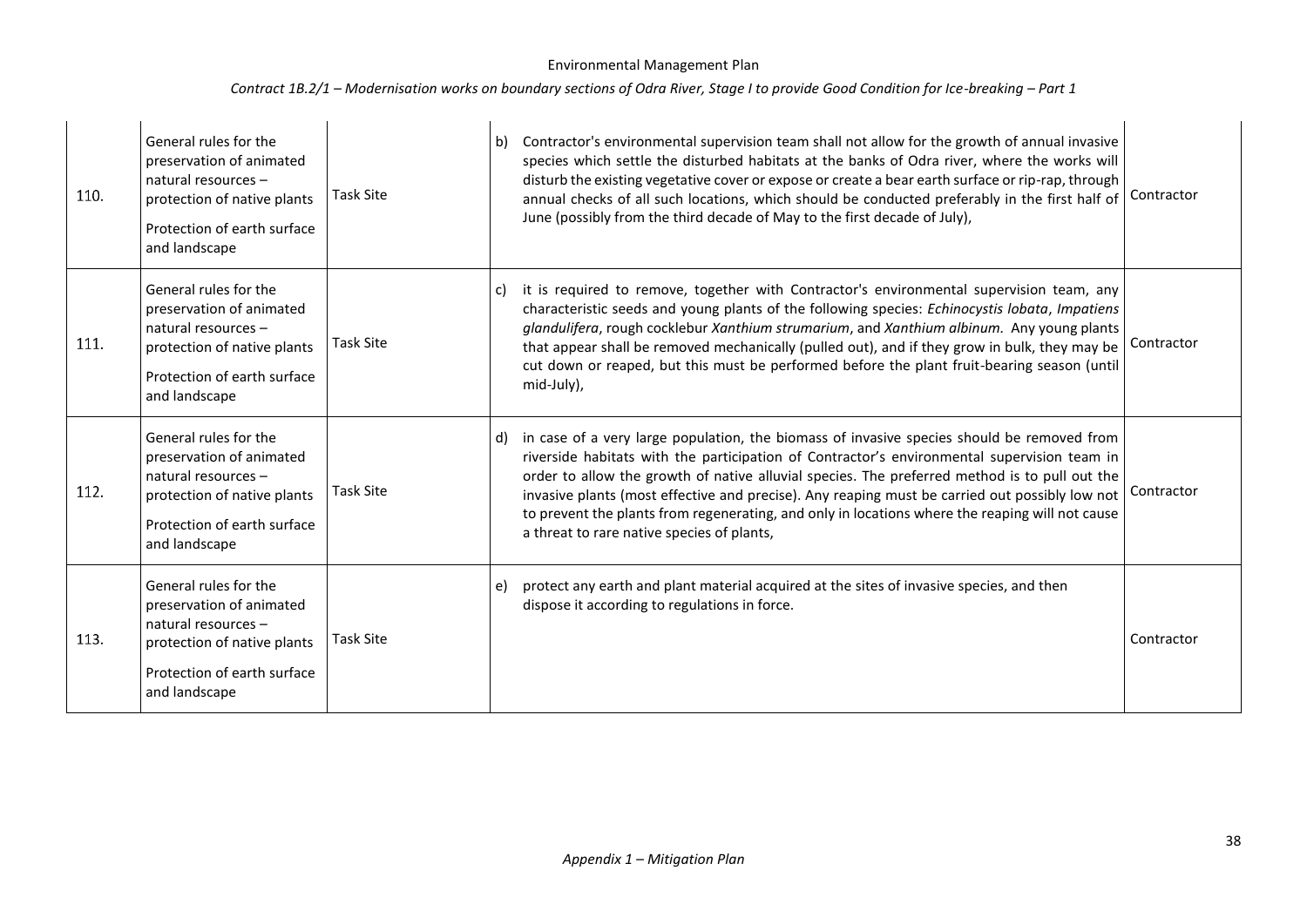|      | 11 - REQUIREMENTS FOR THE RECLAMATION OF SITES ACQUIRED TEMPORARILY              |                  |                                                                                                                                                                                                                                                                                                                                                                                                                                                                                                                                                                                                                                                                                                                                                                                                                                                            |            |  |  |
|------|----------------------------------------------------------------------------------|------------------|------------------------------------------------------------------------------------------------------------------------------------------------------------------------------------------------------------------------------------------------------------------------------------------------------------------------------------------------------------------------------------------------------------------------------------------------------------------------------------------------------------------------------------------------------------------------------------------------------------------------------------------------------------------------------------------------------------------------------------------------------------------------------------------------------------------------------------------------------------|------------|--|--|
| 114. | Protection of earth surface<br>and landscape<br>Protection of soil and<br>ground | <b>Task Site</b> | Surface reclamation after the works<br>If earth surface is disturbed by any required earthworks or the operation of heavy equipment, such<br>locations must be restored to a condition no worse than before the works.<br>After the works, any sites acquired temporarily shall be restored to the original condition (method<br>of use). After the works, the site must be cleared and kept in a state being possibly close to natural.<br>Any works on the restoration of sites acquired temporarily shall be supervised by a<br>botanist/phytosociologist from Contractor's environmental supervision team.                                                                                                                                                                                                                                             | Contractor |  |  |
| 115. | Protection of earth surface<br>and landscape<br>Protection of soil and<br>ground | <b>Task Site</b> | Prohibition to reclaim land using soil acquired from the sites of invasive species<br>The Contractor shall not reclaim any land or shape any terrain with the use of earth masses acquired<br>from the sites of invasive species.<br>The method of handling earth masses acquired from the sites of invasive species must meet the<br>requirements laid down in item 51c of Appendix 1 to the EMP.                                                                                                                                                                                                                                                                                                                                                                                                                                                         | Contractor |  |  |
|      | 12 - REQUIREMENTS FOR THE CONSERVATION OF CULTURAL ARTEFACTS                     |                  |                                                                                                                                                                                                                                                                                                                                                                                                                                                                                                                                                                                                                                                                                                                                                                                                                                                            |            |  |  |
| 116. | Preservation of<br>archaeological assets                                         | <b>Task Site</b> | Measures taken within revealed archaeological sites<br>Throughout the duration of the Task, the Contractor shall ensure participation of a team of<br>archaeologists (archaeological supervision).<br>The team of archaeologists is to properly secure and remove any valuable objects and other<br>elements of historic substance from the Task site in order to enable the principal works and provide<br>archaeological supervision in the area of Kostrzyn Fortress.<br>Depending on the needs, the team of archaeologists may consist of one or more persons holding a<br>relevant professional licence. The composition of the team of archaeologists must be approved by<br>the Engineer. Prior to the works, the Contractor shall submit to the Engineer for approval the Quality<br>Assurance Plan covering the activities of the archaeologists. | Contractor |  |  |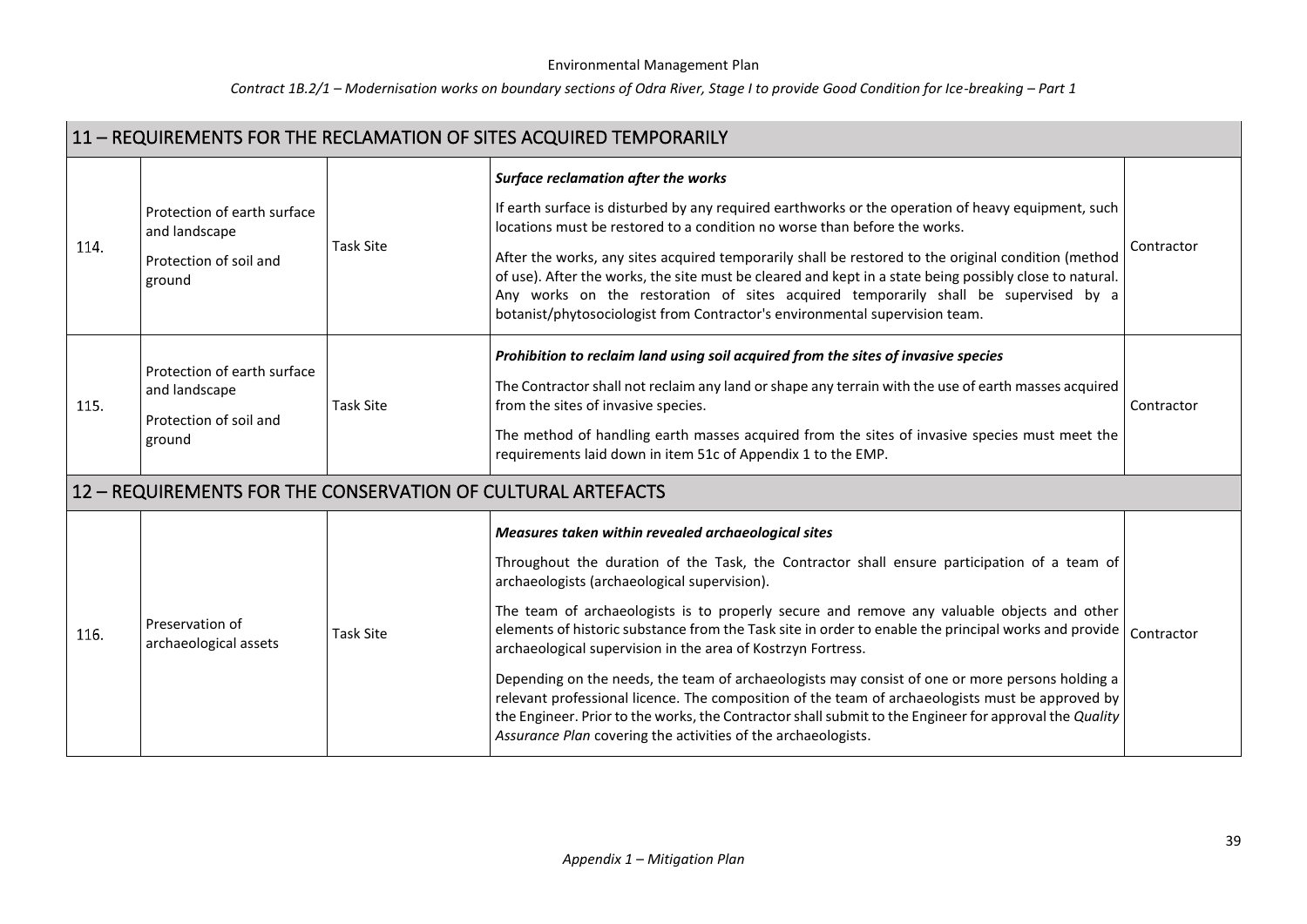|      |                                                                                    |                                         | Rules of procedure in case of discovering movable artefacts or archaeological sites                                                                                                                                                                                                                                                                                                                                                                                                    |            |
|------|------------------------------------------------------------------------------------|-----------------------------------------|----------------------------------------------------------------------------------------------------------------------------------------------------------------------------------------------------------------------------------------------------------------------------------------------------------------------------------------------------------------------------------------------------------------------------------------------------------------------------------------|------------|
|      |                                                                                    |                                         | Rules of procedure in case of discovering movable artefacts or archaeological sites                                                                                                                                                                                                                                                                                                                                                                                                    |            |
|      |                                                                                    |                                         | If during construction or earth works the Contractor discovers any object which is suspected to be<br>a monument, the Contractor shall:                                                                                                                                                                                                                                                                                                                                                |            |
|      |                                                                                    |                                         | suspend all works which may damage or destroy such object, and protect the object and its<br>a)<br>location using available means,                                                                                                                                                                                                                                                                                                                                                     |            |
| 117. | General arrangements on<br>the conservation of cultural                            | <b>Task Site</b>                        | b)<br>immediately notify the Provincial Heritage Conservation Officer, and if this is impossible, then<br>the competent town mayor and the Engineer,                                                                                                                                                                                                                                                                                                                                   | Contractor |
|      | artefacts and monuments                                                            |                                         | proceed as instructed by Contractor's archaeologists,<br>c)                                                                                                                                                                                                                                                                                                                                                                                                                            |            |
|      |                                                                                    |                                         | allow and ensure documentation activities, archaeological surveys and other necessary<br>d)<br>measures indicated by Contractor's archaeologists and/or administration authorities<br>responsible to protect artefacts and other historic substance,                                                                                                                                                                                                                                   |            |
|      |                                                                                    |                                         | for immovable artefacts, after completion of the measures specified in item d, the Contractor<br>e)<br>shall implement the instructions and other measures determined by the archaeologists or<br>administration authorities responsible to protect such objects and other historic substance.                                                                                                                                                                                         |            |
| 118. | General arrangements on<br>the conservation of cultural<br>artefacts and monuments | Task Site near the<br>Kostrzyn Fortress | <b>Execution of works near the Kostrzyn Fortress</b><br>The works in the Kostrzyn Fortress area (under heritage protection) shall be performed by the<br>Contractor under archaeological supervision in accordance with the approvals by the monument<br>protection services.                                                                                                                                                                                                          | Contractor |
| 119. | General arrangements on<br>the conservation of cultural<br>artefacts and monuments | <b>Task Site</b>                        | Obtaining a permit from the Provincial Heritage Conservation Officer<br>To implement the measures specified in items 116 to 117 of Appendix 1 to the EMP, involving the<br>protection of cultural heritage and monuments, the Contractor shall also obtain if necessary, under<br>a power of attorney granted by the Employer, a permit from the Provincial Heritage Conservation<br>Officer (PHCO) for conducting a salvage archaeological survey, and shall then conduct the survey. | Contractor |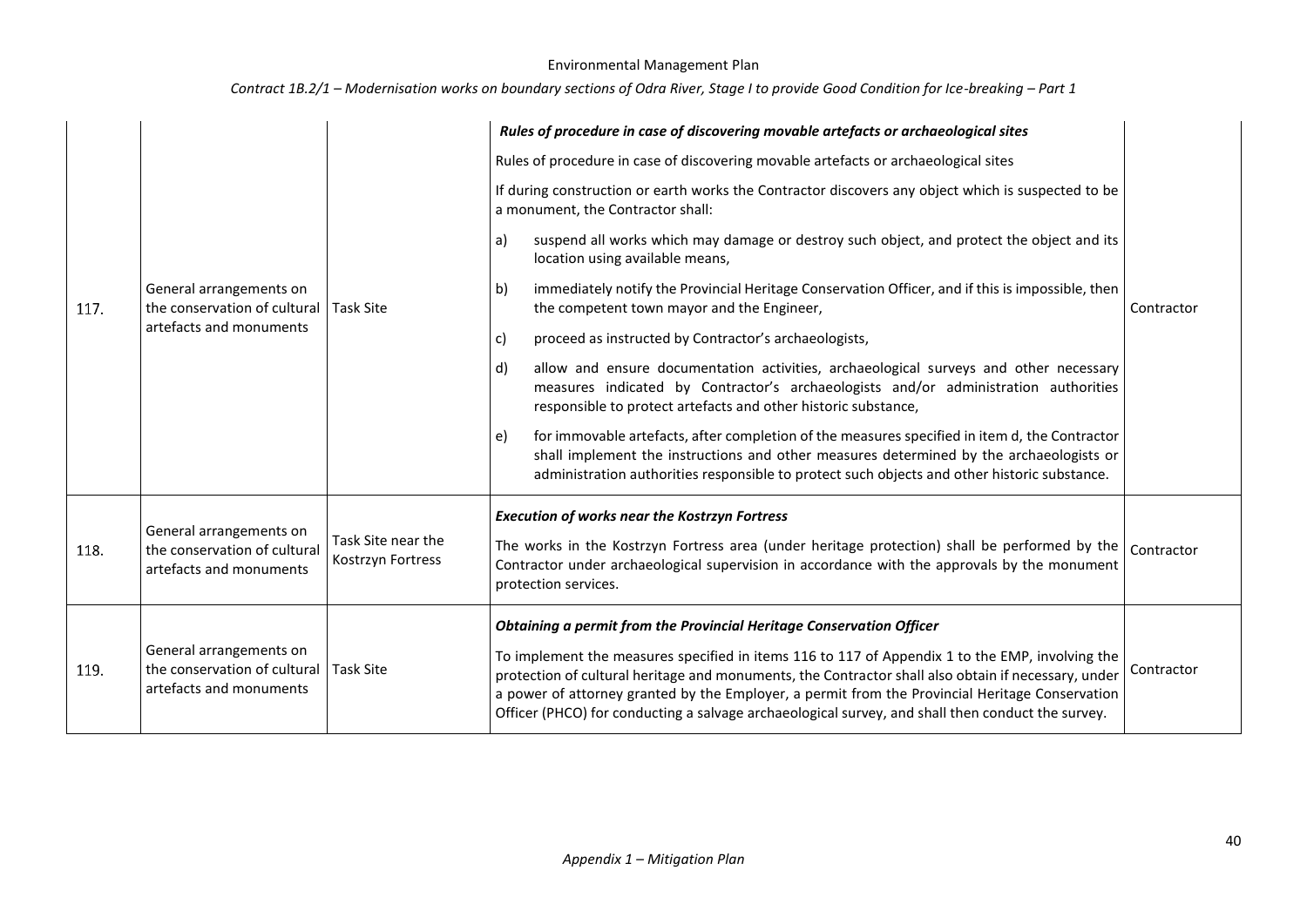| 13 - REQUIREMENTS FOR ENSURING HEALTH AND SAFETY OF PEOPLE |                                     |                  |                                                                                                                                                                                                                                                                                                                                                                                                                                                                                                                                                                                                                                                                                                                                                                                                                                                                                                                                                                                                                                                                                                                       |            |
|------------------------------------------------------------|-------------------------------------|------------------|-----------------------------------------------------------------------------------------------------------------------------------------------------------------------------------------------------------------------------------------------------------------------------------------------------------------------------------------------------------------------------------------------------------------------------------------------------------------------------------------------------------------------------------------------------------------------------------------------------------------------------------------------------------------------------------------------------------------------------------------------------------------------------------------------------------------------------------------------------------------------------------------------------------------------------------------------------------------------------------------------------------------------------------------------------------------------------------------------------------------------|------------|
| 120.                                                       | Assuring human health and<br>safety | <b>Task Site</b> | Appropriate storage of construction materials<br>Materials used for construction shall be stored in such a way to protect them against destruction<br>and not to pose a hazard to people or property.                                                                                                                                                                                                                                                                                                                                                                                                                                                                                                                                                                                                                                                                                                                                                                                                                                                                                                                 | Contractor |
| 121.                                                       | Assuring human health and<br>safety | <b>Task Site</b> | <b>Ensuring safe conditions during works</b><br>The operation of machinery, equipment and other devices must be conducted in a way not to pose<br>a hazard to people or property and to prevent the machinery and equipment from rolling over,<br>sliding or rolling down.                                                                                                                                                                                                                                                                                                                                                                                                                                                                                                                                                                                                                                                                                                                                                                                                                                            | Contractor |
| 122.                                                       | Assuring human health and<br>safety | <b>Task Site</b> | Ensuring human health and safety, including in terms of fire protection and the conditions of work<br>with floating equipment<br>The Contractor shall prepare a Health and Safety Plan (HASP), have it approved by the Engineer, and<br>then carry out the works according to the HASP, which will remain in force until the end of<br>construction.<br>When preparing the HASP, the Contractor must pay particular attention to the safety of works<br>conducted using floating equipment, in the immediate vicinity of running water, and in weather<br>conditions typical of autumn and winter (the Contractor must specify the procedures of work and<br>the provision of employees with adequate personal protective equipment).<br>Any fire protection requirements included in the HASP should also cover the ban on building<br>bonfires and burning flammable materials on the construction site.<br>The persons handling the construction of Task components should meet the health standards<br>according to applicable regulations, including the Health and Safety Plan (HASP) prepared for the<br>Task. | Contractor |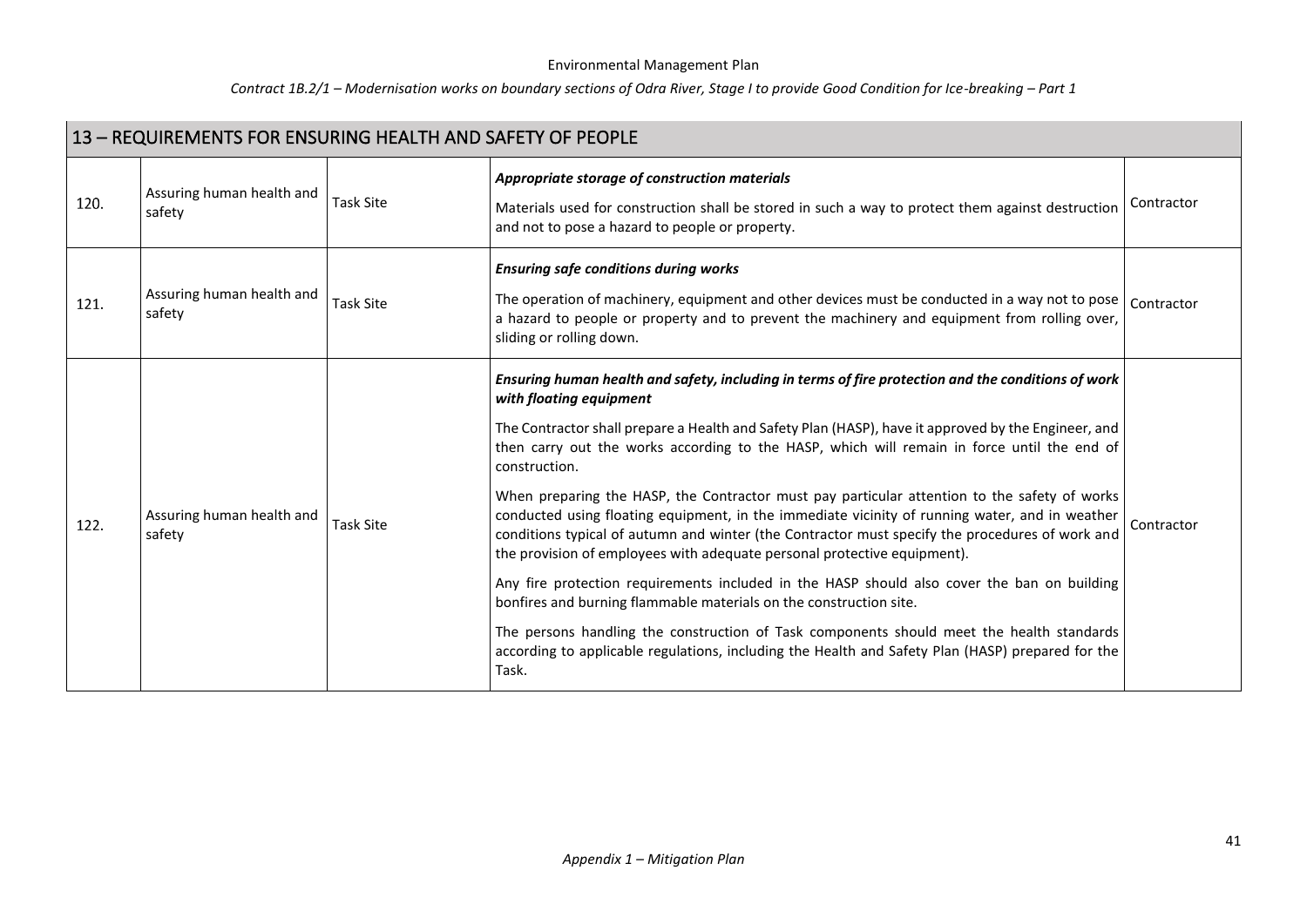| 123. |                                                                                                      | <b>Task Site</b> |                                                                                                                                                                                                                                                                                                                                                                                                                                                                                                                                                                                                                                                                                                                        | Contractor's preparation of additional plans for managing the environment and emergency<br><b>situations</b><br>Before commencing the works, the Contractor shall prepare and submit to the Engineer for<br>a)<br>approval a Waste Management Plan specifying the method of managing waste generated<br>during the works, which must include without limitation the waste handling instructions<br>set out in the EMP, |  |
|------|------------------------------------------------------------------------------------------------------|------------------|------------------------------------------------------------------------------------------------------------------------------------------------------------------------------------------------------------------------------------------------------------------------------------------------------------------------------------------------------------------------------------------------------------------------------------------------------------------------------------------------------------------------------------------------------------------------------------------------------------------------------------------------------------------------------------------------------------------------|------------------------------------------------------------------------------------------------------------------------------------------------------------------------------------------------------------------------------------------------------------------------------------------------------------------------------------------------------------------------------------------------------------------------|--|
| 124. |                                                                                                      |                  | Before commencing the works, the Contractor shall prepare and submit to the Engineer for<br>b)<br>approval a document titled Site Flood Protection Plan, which must include local<br>hydrological and meteorological conditions. In the event of flood, the Contractor shall<br>follow the procedures set out in the document,                                                                                                                                                                                                                                                                                                                                                                                         | Contractor                                                                                                                                                                                                                                                                                                                                                                                                             |  |
| 125. | Preparation of additional<br>plans for managing<br>emergency situations<br>Assuring human health and |                  | Before commencing the works, the Contractor shall prepare and submit to the Engineer for<br>c)<br>approval a document titled Site Arrangement Plan, which must cover, without limitation,<br>elements such as the location of back-up facilities, the arrangement of back-up facilities,<br>the security of back-up facilities, haul roads, and environmental protection at back-up<br>facilities,                                                                                                                                                                                                                                                                                                                     |                                                                                                                                                                                                                                                                                                                                                                                                                        |  |
| 126. | safety                                                                                               |                  | Before commencing the works, the Contractor shall prepare and submit to the Engineer for<br>d)<br>approval a document titled Quality Assurance Plan, which must cover, without limitation,<br>elements such as the method of works, on-site traffic arrangement including work signage,<br>OHS and environmental protection, list of working crews, scope of responsibilities of key<br>personnel, quality control, and laboratory tests,                                                                                                                                                                                                                                                                              |                                                                                                                                                                                                                                                                                                                                                                                                                        |  |
| 127. |                                                                                                      |                  | Before commencing the works, the Contractor shall prepare and submit to the Engineer for<br>e)<br>approval the ES Management Strategies and Implementation Plans (management<br>strategies and implementation plans for environmental, social, health and safety risks),<br>which must include, without limitation, elements such as a description of measures taken<br>to manage risks, description of materials and equipment used, description of management<br>processes, etc., which the Contractor and its subcontractors will implement to minimise<br>any risks. At the Engineer's request, the Contractor shall update the ES Management<br>Strategies and Implementation Plans and submit them for approval. |                                                                                                                                                                                                                                                                                                                                                                                                                        |  |
| 128. | Assuring human health and<br>safety                                                                  | <b>Task Site</b> | Designation and proper signage of danger zones<br>At work sites and within site back-up facilities, the Contractor must designate any danger zones   Contractor<br>which pose a threat to the life and health of people, sign the zones with warning plates, and<br>additionally protect them against unauthorised access.                                                                                                                                                                                                                                                                                                                                                                                             |                                                                                                                                                                                                                                                                                                                                                                                                                        |  |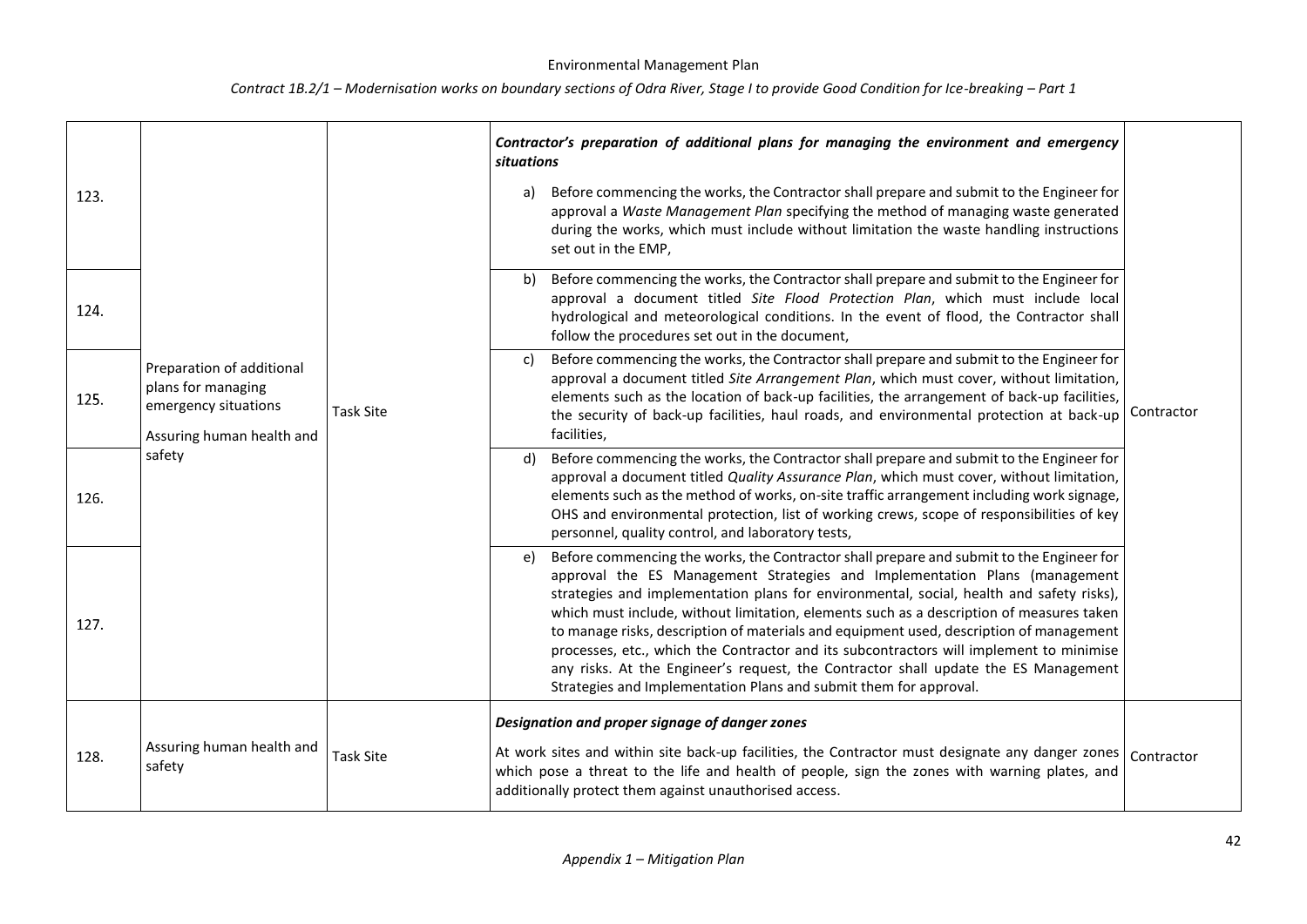| 129. | Assuring human health and<br>safety                                                                            | <b>Task Site</b> | Obligation to ensure health and safety during works<br>The Contractor must ensure and maintain the safety of people during the works.                                                                                                                                                                                                                                                                                                           | Contractor |
|------|----------------------------------------------------------------------------------------------------------------|------------------|-------------------------------------------------------------------------------------------------------------------------------------------------------------------------------------------------------------------------------------------------------------------------------------------------------------------------------------------------------------------------------------------------------------------------------------------------|------------|
| 130. | Assuring human health and<br>safety                                                                            | <b>Task Site</b> | Adequate security and signage of work site<br>The Contractor must secure and sign the construction site. Contractor's OHS supervisors shall be<br>responsible for adequate signage of the construction site in accordance with applicable legal<br>regulations. The Contractor shall check the signage on a regular basis and restore or replenish it<br>immediately in the event of destruction or theft.                                      | Contractor |
| 131. | Assuring human health and<br>safety,<br>General rules for the<br>preservation of animated<br>natural resources | Task Site        | Assuring appropriate visibility<br>If any works must be carried out after dusk or in conditions of limited visibility, the Contractor shall<br>provide light sources which assure an illumination level adequate to the working conditions.<br>If the construction site is illuminated, the range of illumination shall be limited as far as possible, as<br>light may in particular scare off bats from their feeding areas and hiding places. | Contractor |
| 132. | Assuring human health and<br>safety,<br>General rules for the<br>preservation of animated<br>natural resources | <b>Task Site</b> | Assuring appropriate visibility of protective devices and site signage<br>The Contractor shall ensure constant visibility, during the day and night, of protective devices and<br>site signage (barriers and signs) for which this is crucial for safety reasons.                                                                                                                                                                               | Contractor |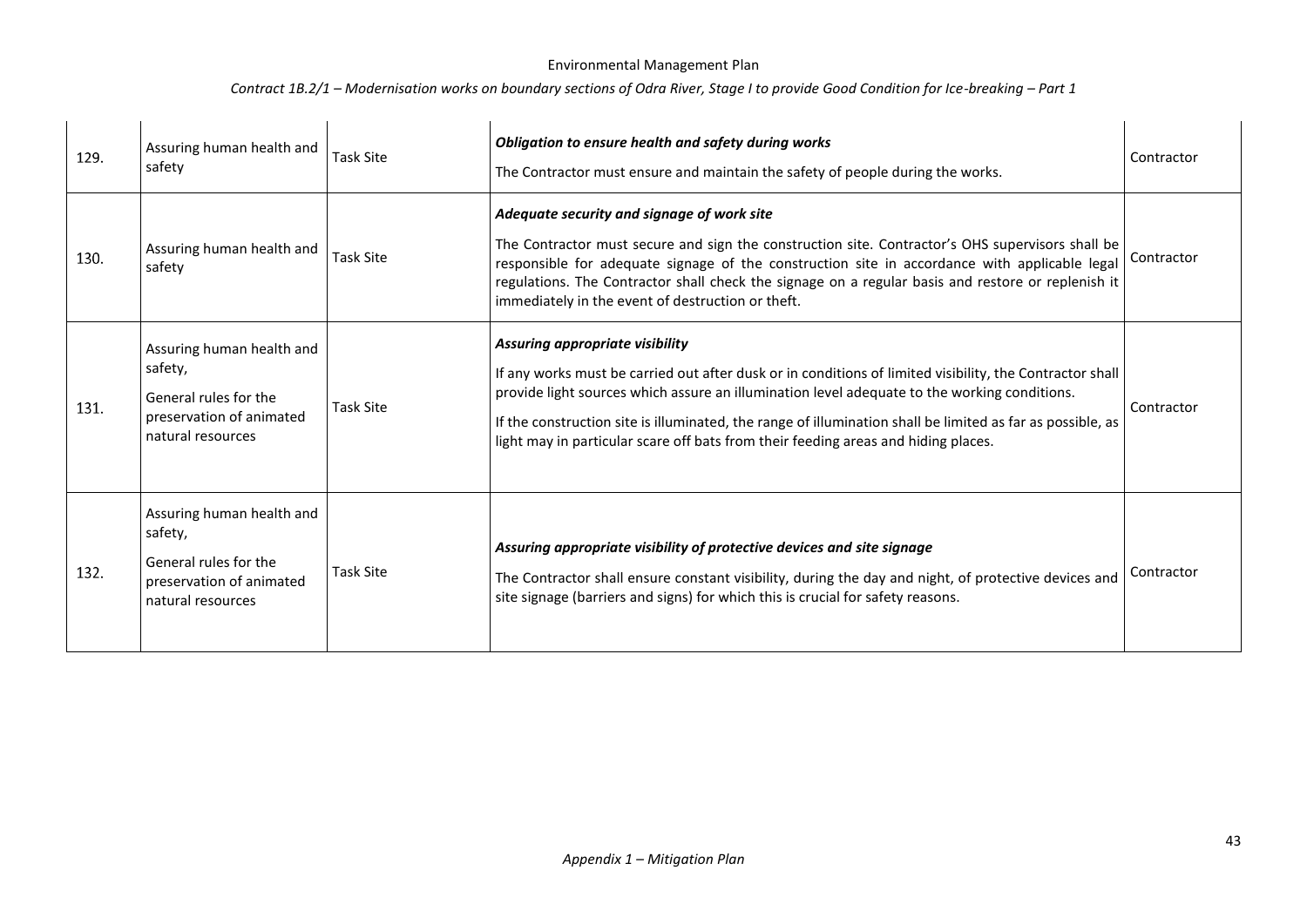| 133. | Assuring human health and<br>safety | Task Site        | Prevention of diseases such as HIV-AIDS and other infectious diseases including COVID 19<br>(Clause 6.7 of the General Conditions of Contract)<br>Prevention of HIV-AIDS The Contractor shall conduct training and implement a scheme of raising<br>awareness of the spread of diseases such as HIV-AIDS through an approved service provider, take<br>all other measures set out in the Contract (Clause 6.7 of General Conditions) in order to mitigate the $\vert$ Contractor<br>risk of spreading the HIV virus amongst Contractor's personnel and local community, and promote<br>early diagnosis and assistance to persons infected. The measures shall be implemented throughout<br>the term of the Contract (including the Defects Notification Period), at least every other month.<br>They shall include information and awareness-raising campaigns on the risk involved in the spread<br>of HIV-AIDS. The training sessions shall also cover other diseases (e.g. COVID 19). |            |
|------|-------------------------------------|------------------|------------------------------------------------------------------------------------------------------------------------------------------------------------------------------------------------------------------------------------------------------------------------------------------------------------------------------------------------------------------------------------------------------------------------------------------------------------------------------------------------------------------------------------------------------------------------------------------------------------------------------------------------------------------------------------------------------------------------------------------------------------------------------------------------------------------------------------------------------------------------------------------------------------------------------------------------------------------------------------------|------------|
| 134. | Assuring human health and<br>safety | <b>Task Site</b> | <b>Rules of handling unexploded ordnance</b><br>If any unexploded ordnance is found:<br>a) stop the work immediately;<br>b) evacuate people from the area surrounding the object;<br>immediately notify the sapper supervision crew and the Police, and proceed as they instruct;<br>d) notify the Engineer and Employer.<br>It is absolutely forbidden to lift, excavate, bury or relocate any unexploded ordnance, put it into<br>fire or water, etc.                                                                                                                                                                                                                                                                                                                                                                                                                                                                                                                                  | Contractor |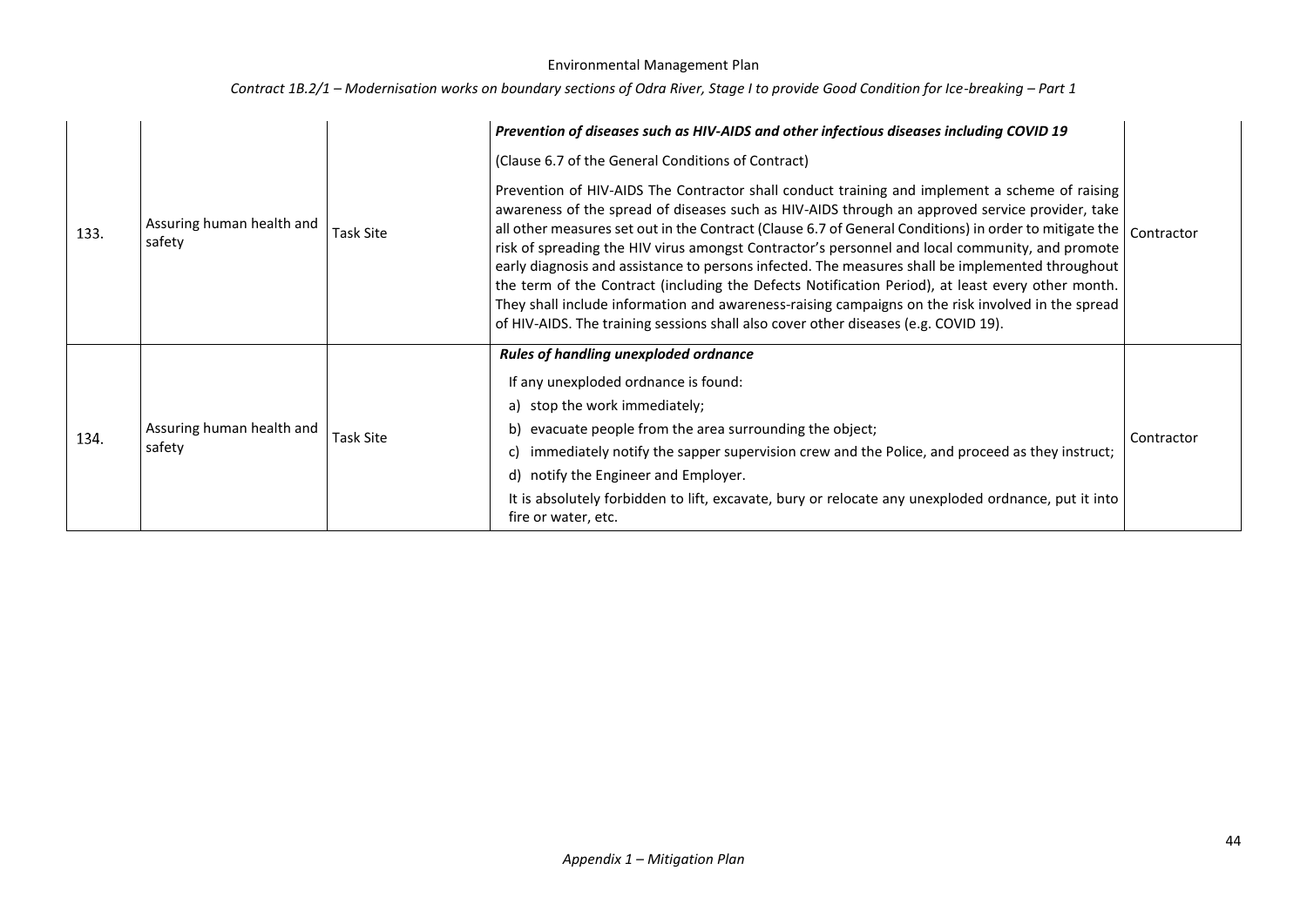## *Contract 1B.2/1 – Modernisation works on boundary sections of Odra River, Stage I to provide Good Condition for Ice-breaking – Part 1*

|      |                                                                |                  | <b>Supervision of the Task site by sappers</b>                                                                                                                                                                                                                                                                                                                                                                                                                                                                                                                                            | Contractor |
|------|----------------------------------------------------------------|------------------|-------------------------------------------------------------------------------------------------------------------------------------------------------------------------------------------------------------------------------------------------------------------------------------------------------------------------------------------------------------------------------------------------------------------------------------------------------------------------------------------------------------------------------------------------------------------------------------------|------------|
| 135. | Sapper supervision crew<br>Assuring human health and<br>safety |                  | To mitigate the risk involved in the excavation or discovery of unexploded ordnance on the Task<br>site, the Contractor shall provide:                                                                                                                                                                                                                                                                                                                                                                                                                                                    |            |
|      |                                                                |                  | a) prior to the works – investigation of the Task site by sappers (a report of the investigation<br>shall be submitted to the Engineer);                                                                                                                                                                                                                                                                                                                                                                                                                                                  |            |
|      |                                                                | <b>Task Site</b> | during the works - sapper supervision (carried out by the sapper supervision crew) involving<br>b)<br>ongoing checks and clearing the Task site of any hazardous military items, and disposing of<br>such items;                                                                                                                                                                                                                                                                                                                                                                          |            |
|      |                                                                |                  | if any unexploded ordnance is found at the Task site - implementation of the procedures laid<br>C)<br>down in item 134 of Appendix 1 to the EMP.                                                                                                                                                                                                                                                                                                                                                                                                                                          |            |
|      |                                                                |                  | The experts from the sapper supervision team must hold relevant professional licences. The<br>composition of the sapper supervision team must be approved by the Engineer. Prior to the works,<br>the Contractor shall submit to the Engineer for approval the Quality Assurance Plan covering the<br>activities of the sapper supervision team.                                                                                                                                                                                                                                          |            |
|      |                                                                |                  | Rules of reporting emergency situations                                                                                                                                                                                                                                                                                                                                                                                                                                                                                                                                                   | Contractor |
| 136. | Assuring human health and<br>safety                            | <b>Task Site</b> | In case of emergency (other than flood), accident, major failure, etc., the Contractor must take the<br>following measures:<br>immediately notify appropriate services (Fire Brigade, Ambulance Service, Police, etc.);<br>until the arrival of appropriate services, take actions necessary to mitigate the risk of loss in<br>personnel, property and environment (agreed with appropriate services as far as possible);<br>notify the Engineer and Employer;<br>$\bullet$<br>upon the arrival of appropriate services, strictly comply with their instructions and<br>recommendations. |            |
|      |                                                                |                  | 14 - REQUIREMENTS FOR CONTRACTOR'S PERSONNEL INVOLVED IN THE EMP IMPLEMENTATION                                                                                                                                                                                                                                                                                                                                                                                                                                                                                                           |            |
| 137. | Implementation of the EMP                                      | <b>Task Site</b> | Requirements for Contractor's environmental supervision team<br>The Contractor shall appoint a team of naturalist for the whole duration of the Task (Contractor's<br>environmental supervision):                                                                                                                                                                                                                                                                                                                                                                                         | Contractor |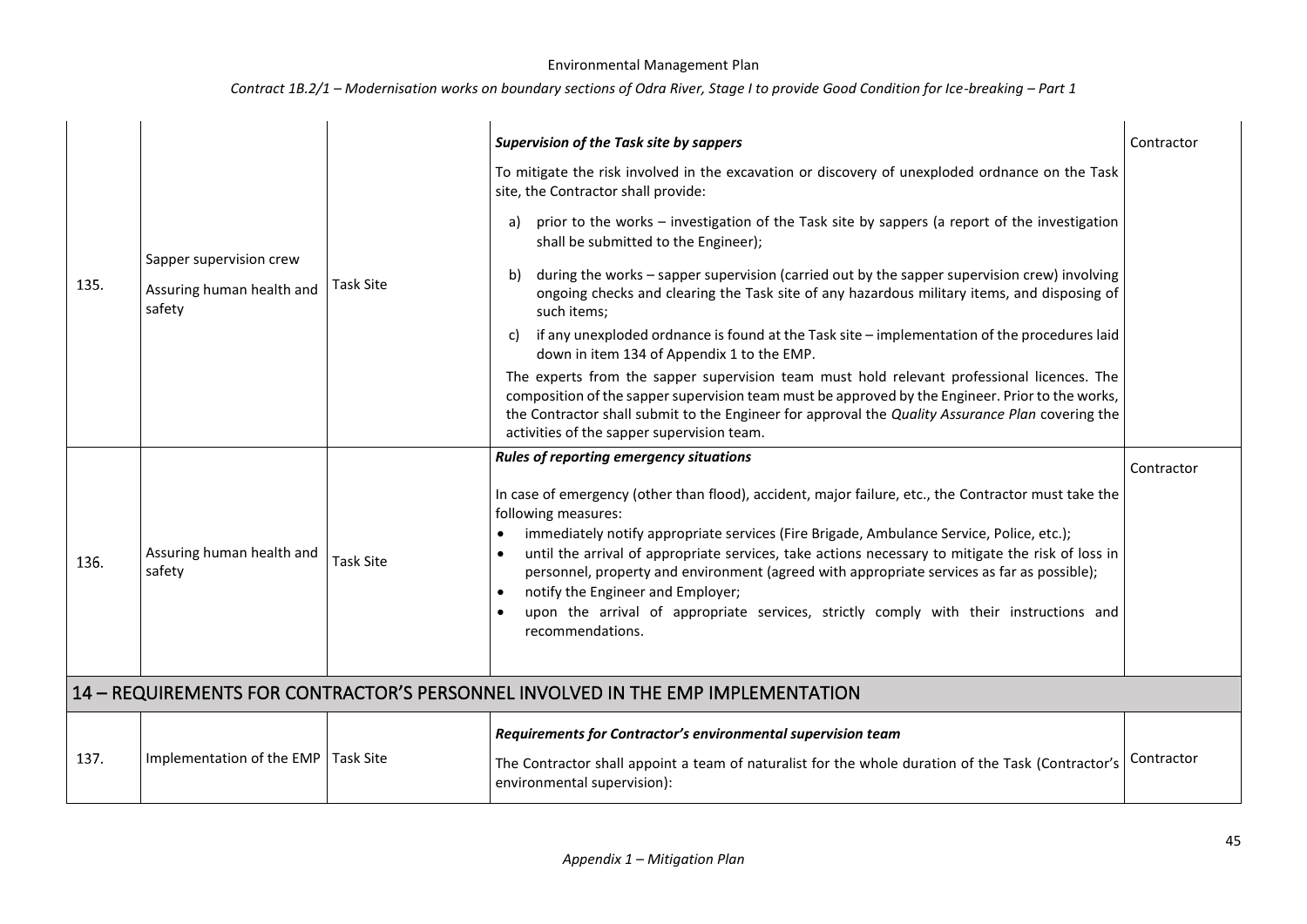| Contract 1B.2/1 – Modernisation works on boundary sections of Odra River, Stage I to provide Good Condition for Ice-breaking – Part 1 |  |  |  |
|---------------------------------------------------------------------------------------------------------------------------------------|--|--|--|
|---------------------------------------------------------------------------------------------------------------------------------------|--|--|--|

|  | Contractor's team of naturalists shall consist of specialists in the fields of biology, nature<br>a)<br>conservation, ecology of flowing water (botanist/phytosociologist, entomologist,<br>ichtiologist, herpetologist, ornithologist, teriologist and chiropterologist), and hydrology.<br>the specialists composing Contractor's team of naturalists must have documented<br>b)<br>experience in their fields and a university degree in the listed or related specialities,<br>the composition of Contractor's team of naturalists must be approved by the Engineer prior<br>C)<br>to the works<br>one member of Contractor's environmental supervision team may represent up to two<br>d)<br>environmental specialities listed in item (a) above.<br>The experts shall be engaged in certain mitigating and monitoring measures during the<br>implementation of the Task, as set out in the EMP, in particular:<br>the mitigating measures referred to in Appendix 1 to the EMP in the following categories:<br>a)<br>01 - Rules of land acquisition, 02 - Requirements for securing protected natural resources, |  |
|--|------------------------------------------------------------------------------------------------------------------------------------------------------------------------------------------------------------------------------------------------------------------------------------------------------------------------------------------------------------------------------------------------------------------------------------------------------------------------------------------------------------------------------------------------------------------------------------------------------------------------------------------------------------------------------------------------------------------------------------------------------------------------------------------------------------------------------------------------------------------------------------------------------------------------------------------------------------------------------------------------------------------------------------------------------------------------------------------------------------------------|--|
|  | $07$ – Requirements for the clearing and preservation of trees and bushes, $10$ – Guidelines<br>for containing the spread of alien species, $11 -$ Requirements for the reclamation of sites<br>acquired temporarily, 14 - Requirements for Contractor's personnel involved in the EMP<br>implementation.                                                                                                                                                                                                                                                                                                                                                                                                                                                                                                                                                                                                                                                                                                                                                                                                              |  |
|  | the monitoring measures referred to in Appendix 2 to the EMP, in the categories of<br>b)<br>measures listed above, and environmental monitoring at execution stage as specified in<br>items 156 to 158.                                                                                                                                                                                                                                                                                                                                                                                                                                                                                                                                                                                                                                                                                                                                                                                                                                                                                                                |  |
|  | The scope of activities of Contractor's naturalists is defined in item 11 of Appendix 1 to the EMP.                                                                                                                                                                                                                                                                                                                                                                                                                                                                                                                                                                                                                                                                                                                                                                                                                                                                                                                                                                                                                    |  |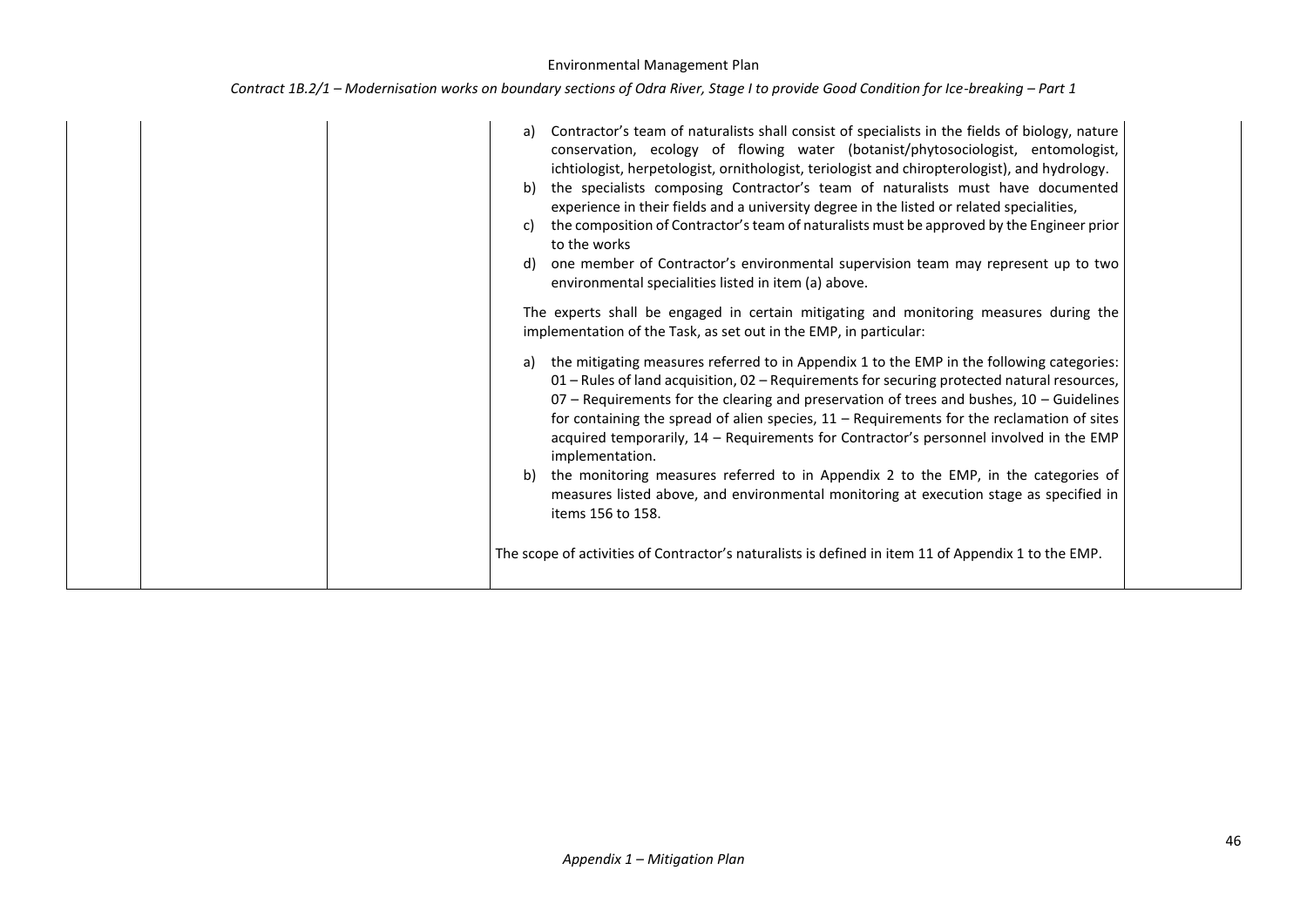|      |                                            |                  | Training of Contractor's personnel in EMP implementation                                                                                                                                                                                                                                                                                                                                                                                                                                                                                                                                                                                                  |            |  |
|------|--------------------------------------------|------------------|-----------------------------------------------------------------------------------------------------------------------------------------------------------------------------------------------------------------------------------------------------------------------------------------------------------------------------------------------------------------------------------------------------------------------------------------------------------------------------------------------------------------------------------------------------------------------------------------------------------------------------------------------------------|------------|--|
| 138. | Implementation of the EMP                  | <b>Task Site</b> | The Contractor must conduct training (to be concluded with a test checking the participants'<br>knowledge) in the rules and conditions of the EMP and protection indications for the time of<br>construction, dedicated to Contractor's executives and engineers supervising the construction,<br>which training should be prepared by Contractor's team of naturalists. The Contractor's employees<br>who handle fuels, other oil derivatives or any other substance harmful to health or environment<br>should be trained in the rules of preserving groundwater environment and using measures for its<br>preservation, including the use of sorbents. | Contractor |  |
|      |                                            |                  | In the monthly reports submitted to the Engineer, the Contractor shall provide information on the<br>status of training of Contractor's personnel in the conditions of the EMP in the current reporting<br>period.                                                                                                                                                                                                                                                                                                                                                                                                                                        |            |  |
|      |                                            | <b>Task Site</b> | <b>Designating Contractor's EMP Coordinator</b>                                                                                                                                                                                                                                                                                                                                                                                                                                                                                                                                                                                                           |            |  |
|      | Implementation and<br>reporting of the EMP |                  | There shall be a person designated in Contractor's team to coordinate and monitor the measures<br>involved in EMP implementation.                                                                                                                                                                                                                                                                                                                                                                                                                                                                                                                         |            |  |
|      |                                            |                  | The person shall be responsible for the following, without limitation:                                                                                                                                                                                                                                                                                                                                                                                                                                                                                                                                                                                    |            |  |
|      |                                            |                  | a) supervising the implementation of various requirements of the EMP at each stage of executing<br>the Task;                                                                                                                                                                                                                                                                                                                                                                                                                                                                                                                                              |            |  |
|      |                                            |                  | b) day-to-day monitoring over the status of implementing each requirement stated in<br>Appendices 1 and 2 to the EMP at the Task site;                                                                                                                                                                                                                                                                                                                                                                                                                                                                                                                    |            |  |
| 139. |                                            |                  | c) day-to-day reporting to Contractor's team management on the obligations arising from the<br>EMP at a given stage of works, and of any issues concerning the implementation of the EMP;                                                                                                                                                                                                                                                                                                                                                                                                                                                                 | Contractor |  |
|      |                                            |                  | d) collaboration with other members of Contractor's team (including the teams of naturalists and<br>archaeologists, sapper supervisors, and OHS supervisors) in order to ensure proper<br>implementation of the EMP;                                                                                                                                                                                                                                                                                                                                                                                                                                      |            |  |
|      |                                            |                  | e) reporting the implementation of the EMP;                                                                                                                                                                                                                                                                                                                                                                                                                                                                                                                                                                                                               |            |  |
|      |                                            |                  | collaborating with persons responsible for implementing the EMP from Engineer's and<br>f)<br>Employer's teams.                                                                                                                                                                                                                                                                                                                                                                                                                                                                                                                                            |            |  |
|      |                                            |                  | The EMP Coordinator may not be a member of Contractor's environmental supervision team. The<br>person appointed for this position must be approved by the Engineer.                                                                                                                                                                                                                                                                                                                                                                                                                                                                                       |            |  |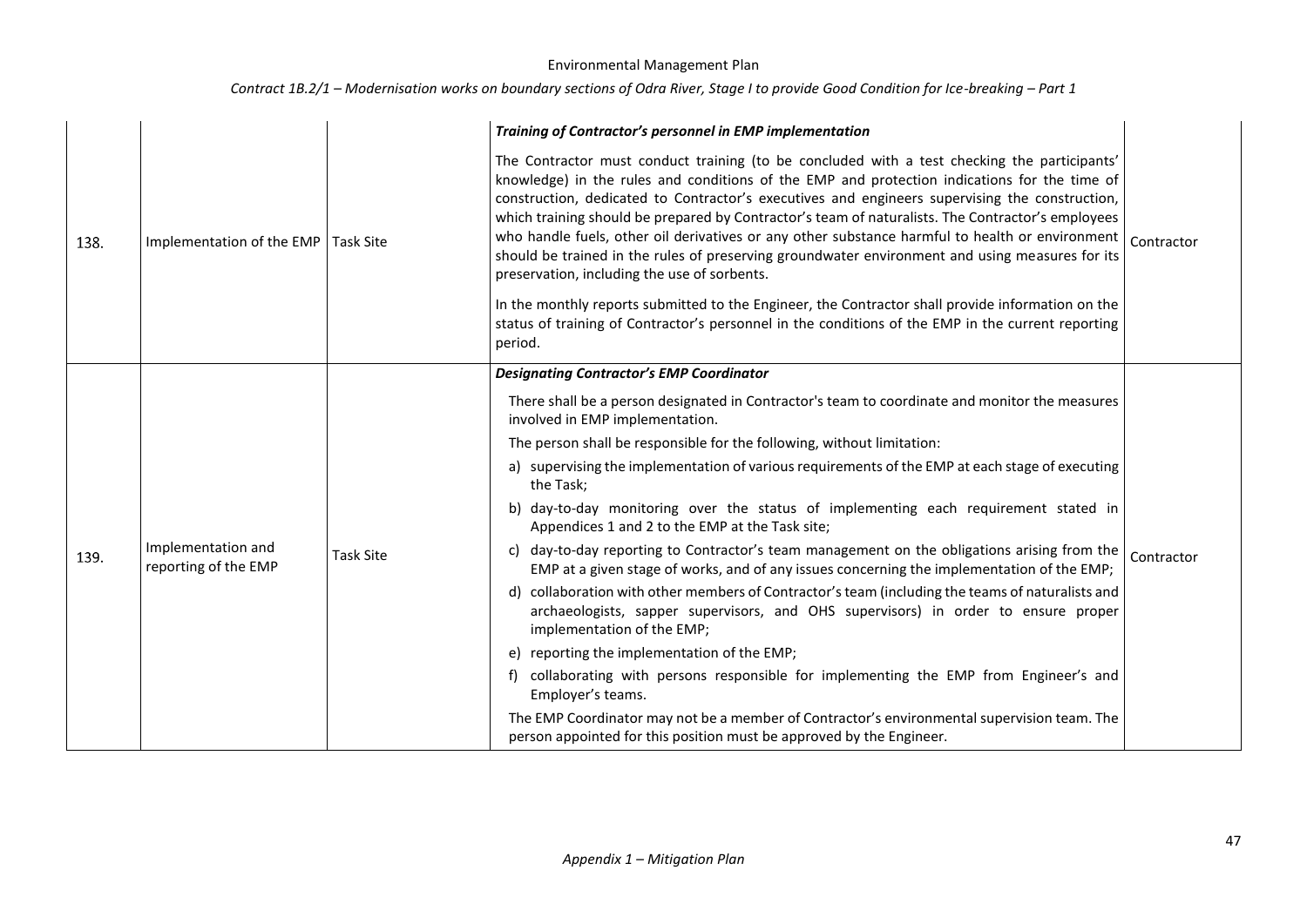|      |                                                                                       |                  | Reports by Contractor's environmental supervision team                                                                                                                                                                                                                                                                                             |                         |
|------|---------------------------------------------------------------------------------------|------------------|----------------------------------------------------------------------------------------------------------------------------------------------------------------------------------------------------------------------------------------------------------------------------------------------------------------------------------------------------|-------------------------|
| 140. |                                                                                       |                  | Contractor's team of naturalists shall conduct reporting which includes:                                                                                                                                                                                                                                                                           |                         |
|      |                                                                                       |                  | preparing periodic reports (monthly and quarterly reports and the final report) on the<br>a)<br>implementation of the requirements stated in the EMP;                                                                                                                                                                                              |                         |
|      | Reports by the team of<br>naturalists during                                          | <b>Task Site</b> | b) monthly reports shall be submitted as a checklist including necessary appendices, including<br>reports on environmental supervision;                                                                                                                                                                                                            | Contractor              |
|      | execution of the Task                                                                 |                  | preparing periodic reports to be submitted to environmental protection authorities in line with<br>C)<br>project-related permits, including the environmental permit and species protection permits<br>(Appendix 4a, 4b, 4c, 4d to the EMP);                                                                                                       |                         |
|      |                                                                                       |                  | d) the reports shall be submitted to the Engineer and require his approval, with the stipulation<br>that the reports mentioned in item c shall be submitted to the Engineer no later than 2 weeks<br>before the deadline for submission to a relevant authority.                                                                                   |                         |
|      |                                                                                       | <b>Task Site</b> | Discussing the implementation of the EMP at working meetings and Site Meetings                                                                                                                                                                                                                                                                     |                         |
| 141. | Regular meetings on the<br>implementation of<br>mitigating and monitoring<br>measures |                  | In the period of execution of the measures indicated in the EMP, the PIO's, Engineer's and<br>Contractor's teams shall hold monthly meetings to discuss and check the implementation of the PIO,<br>mitigating and monitoring measures.                                                                                                            | Engineer,<br>Contractor |
|      |                                                                                       |                  | Notwithstanding the above, any current requirements and issues related to the implementation of<br>the EMP shall be discussed at Site Meetings.                                                                                                                                                                                                    |                         |
|      | 15 - PARTICULAR REQUIREMENTS OF THE WORLD BANK'S ES POLICIES                          |                  |                                                                                                                                                                                                                                                                                                                                                    |                         |
|      |                                                                                       |                  | <b>ES Code of Conduct</b>                                                                                                                                                                                                                                                                                                                          |                         |
| 142. | Assuring human health and<br>safety<br>Protection of water,                           | <b>Task Site</b> | The Contractor shall take all measures necessary to assure that Contractor's personnel have been<br>informed on the ES Code of Conduct submitted along with the proposal and described in section<br>6.14 of the EMP, including on certain forbidden behaviours, and have understood the consequences<br>of engaging in such forbidden behaviours. | Contractor              |
|      | Protection of natural<br>resources                                                    |                  | The Contractor shall also make sure that the ES Code of Conduct is visibly exposed in areas where<br>Contractor's personnel are present.                                                                                                                                                                                                           |                         |
|      |                                                                                       |                  | This applies to the Contractor and its personnel regardless of the legal basis of cooperation, and<br>accordingly to Subcontractors and their personnel.                                                                                                                                                                                           |                         |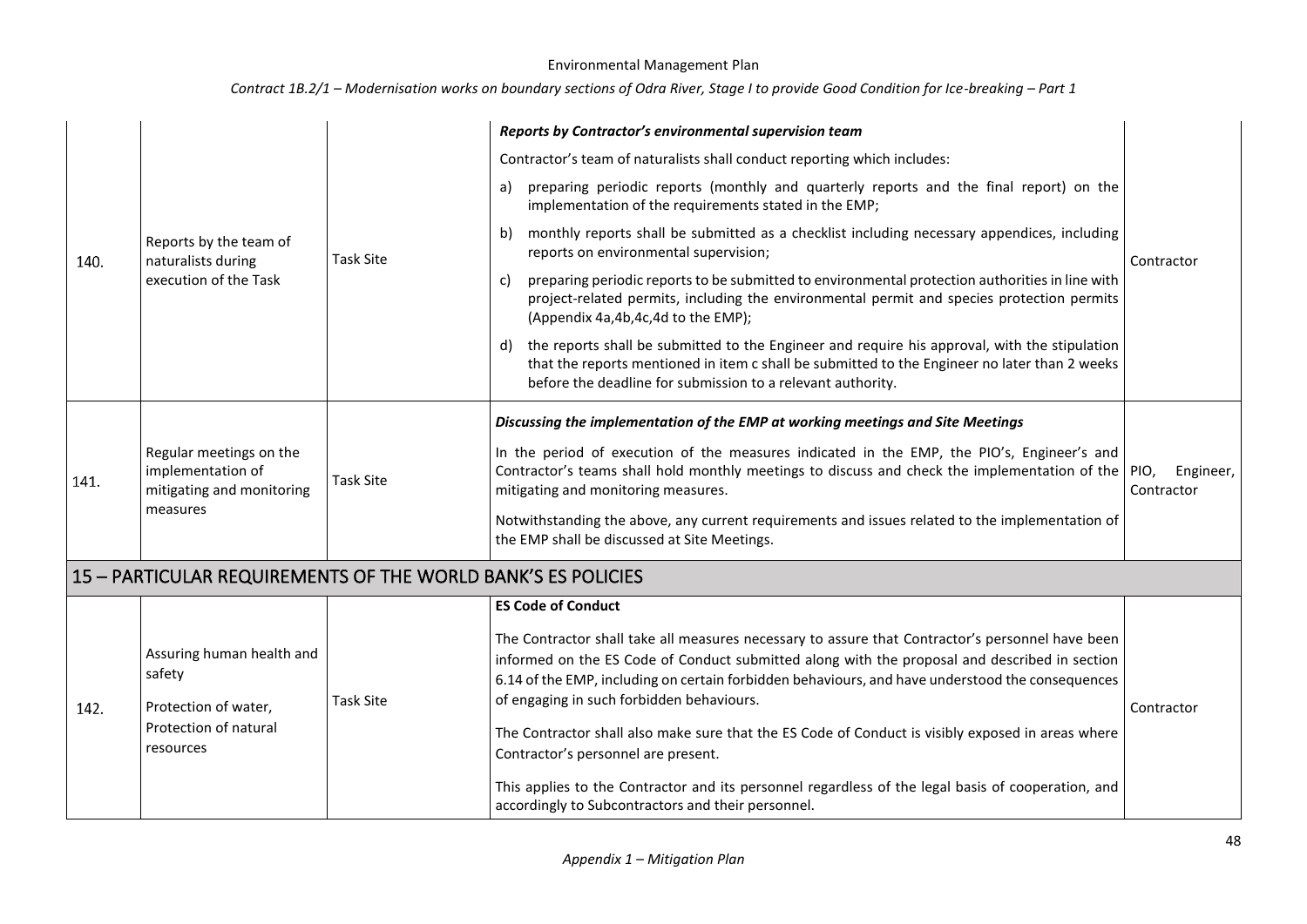| 143. | Assuring human health and<br>safety | Task Site        | Prevention of sexual harassment and mobbing<br>The Contractor must ensure such conditions during execution of the Contract to prevent any case<br>of mobbing or sexual harassment of its personnel, Subcontractors and other persons (whether or<br>not associated with the execution of the Contract).                                                                                                                                                                                                                                                                                                                                        | Contractor |
|------|-------------------------------------|------------------|------------------------------------------------------------------------------------------------------------------------------------------------------------------------------------------------------------------------------------------------------------------------------------------------------------------------------------------------------------------------------------------------------------------------------------------------------------------------------------------------------------------------------------------------------------------------------------------------------------------------------------------------|------------|
| 144. | Assuring human health and<br>safety | <b>Task Site</b> | Raising awareness about the prevention of sexual harassment and mobbing<br>The Contractor, through an approved service provider holding relevant qualifications, shall conduct<br>training courses and implement a scheme raising awareness about the prevention of sexual<br>harassment and mobbing. These measures shall be implemented throughout the term of the<br>Contract, including the Defects Notification Period, at least every other month. They shall take the<br>form of information, education and awareness-raising campaigns.                                                                                                | Contractor |
| 145. | Assuring human health and<br>safety | <b>Task Site</b> | Reporting cases of sexual harassment and mobbing<br>The Contractor must immediately notify the Consultant of any reported or suspected case of sexual<br>harassment and mobbing.<br>All reported and suspected cases of sexual harassment and mobbing shall be entered into the Book   Contractor<br>of Complaints and Requests kept by the Contractor.<br>If any case of mobbing or sexual harassment is found, the Contractor must take measures to<br>immediately terminate such behaviours and draw all legal consequences against the offenders. The<br>Contractor must also provide any necessary assistance and support to the victims. |            |
| 146. | Assuring human health and<br>safety | <b>Task Site</b> | Allowing the submission of complaints and requests by personnel involved in the Task<br>The Contractor shall inform all persons employed on the construction site that they may submit a<br>complaint about their working and payment conditions, and shall deliver an information leaflet<br>stating all information on such submission, including a guarantee that the person submitting a<br>complaint will bear no consequences.<br>The Contractor shall keep a Book of Complaints and Requests<br>The contents of the leaflet and the format of the Book shall be agreed with the Consultant.                                             | Contractor |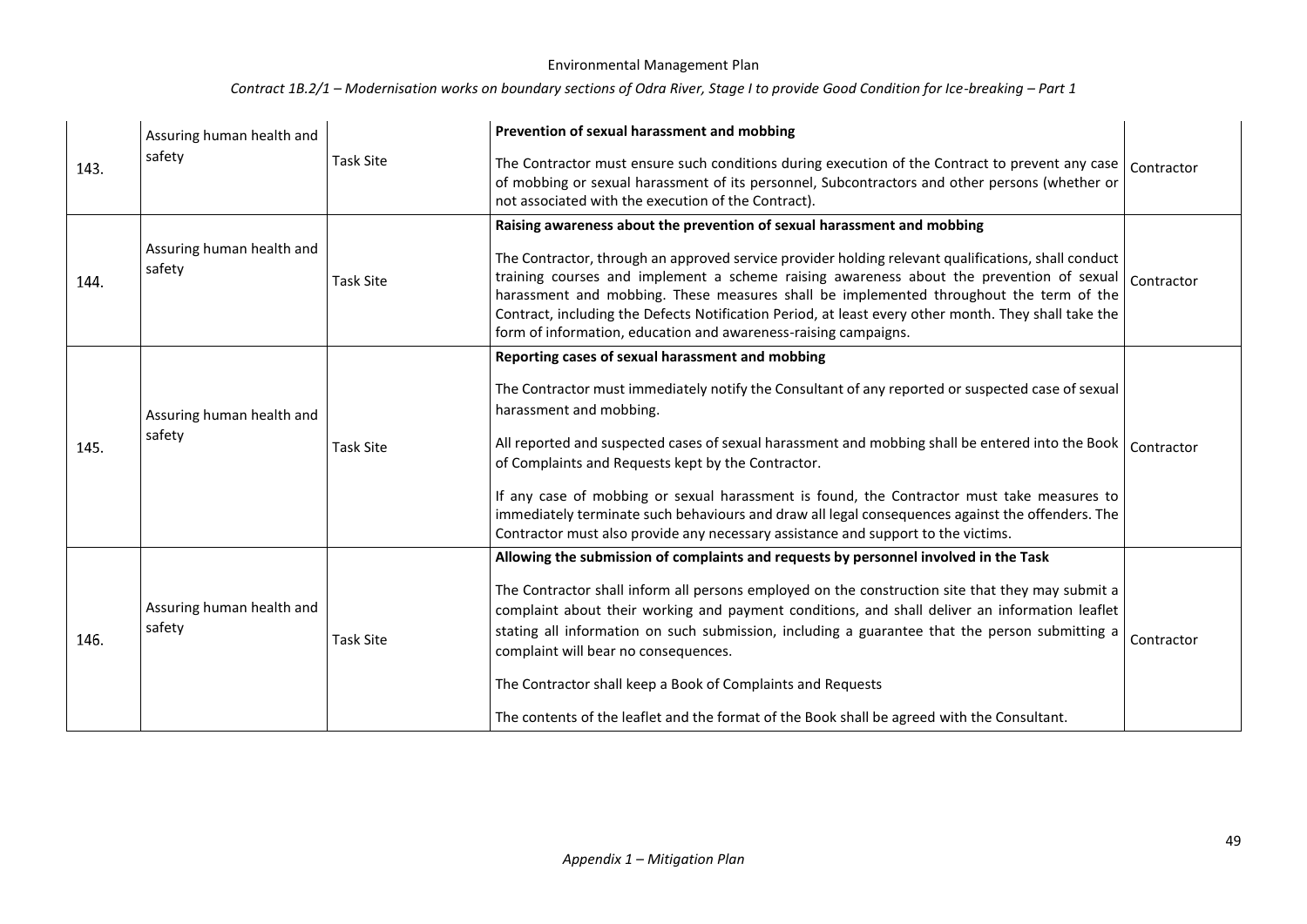|      |                                     |                  | Provision of safe working conditions                                                                                                                                                                                                                                                                                                                                                                                                                                                                                                             |            |  |  |
|------|-------------------------------------|------------------|--------------------------------------------------------------------------------------------------------------------------------------------------------------------------------------------------------------------------------------------------------------------------------------------------------------------------------------------------------------------------------------------------------------------------------------------------------------------------------------------------------------------------------------------------|------------|--|--|
| 147. | Assuring human health and<br>safety | <b>Task Site</b> | The Contractor shall provide such conditions, both at and outside the Task site (during Task-related<br>activities, e.g. during transport), to prevent any accident involving persons engaged in the<br>implementation of the Contract, including the personnel of the Contractor, Engineer, Investor,<br>Subcontractors and others, as well as third parties.<br>In case of such an accident, it is required to:                                                                                                                                | Contractor |  |  |
|      |                                     |                  | • immediately provide appropriate assistance to the injured person;<br>• secure the scene;<br>• notify the Engineer as soon as possible about the event and the manner it was handled by the<br>Contractor;<br>• notify appropriate services and allow them access to the scene.                                                                                                                                                                                                                                                                 |            |  |  |
| 148. | Assuring human health and<br>safety | <b>Task Site</b> | <b>Employment conditions for adolescent workers</b><br>The Contractor may hire for the Contract only such adolescent workers who are at least 15 years of<br>age, completed an at least eight-year primary school, and presented a medical certificate confirming  <br>that the assigned type of work does not pose any risk to their health. The Contractor shall ensure<br>that juveniles (persons under the age of 18) will not perform works prohibited to juveniles in<br>accordance with applicable regulations (see p. 6.15. of the EMP). | Contractor |  |  |
| 149. | Assuring human health and<br>safety | <b>Task Site</b> | <b>Contractor's OHS supervision</b><br>The Contractor shall ensure continuous OHS supervision during the implementation of the Task. The<br>scope of duties, qualifications and composition of Contractor's OHS services shall conform to Polish<br>labour law.<br>Before the works, Contractor's OHS supervisors shall carry out dedicated training for Contractor's<br>personnel on work safety and the risk of accident while implementing the Task.                                                                                          | Contractor |  |  |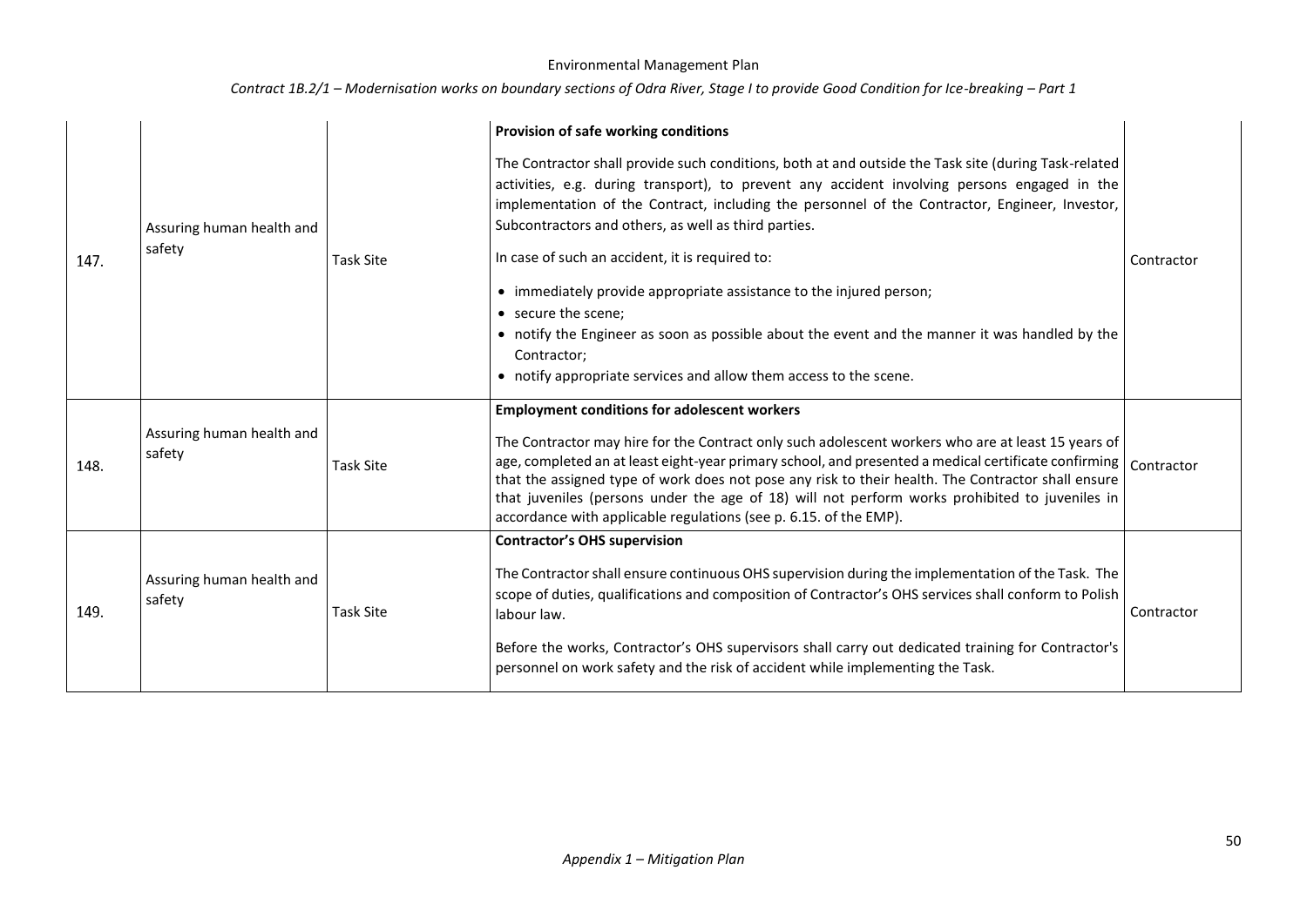| Contract 1B.2/1 - Modernisation works on boundary sections of Odra River, Stage I to provide Good Condition for Ice-breaking - Part 1 |  |  |  |
|---------------------------------------------------------------------------------------------------------------------------------------|--|--|--|
|---------------------------------------------------------------------------------------------------------------------------------------|--|--|--|

| 150. | Assuring human health and<br>safety | <b>Task Site</b> | The Contractor must apply and observe all labour law provisions applicable in Poland, in particular<br>all the provisions of the Labour Code, and comply with the ES Code of Conduct. In particular, the<br>following issues should be reflected in Contractor's employment policy and salary regulations:<br>• the assurance of equality in remunerating employees who perform the same work, without<br>regard to their gender, age or sexual orientation;<br>• the assurance that persons employed for the Contract will not be persecuted or discriminated on<br>the grounds of gender, sexual orientation or age;<br>• the assurance that the Contractor will, according to its capacity, conditions and the provisions of<br>the Polish Labour Code, satisfy the needs of its personnel in terms of welfare and amenities in<br>the place of work;<br>• the assurance that the Contractor facilitates the improvement of professional qualifications of its<br>personnel.                                                                                                                                                                                                                                                                                                                                                                                                                                                                                                                                                                                                           | Contractor |
|------|-------------------------------------|------------------|-------------------------------------------------------------------------------------------------------------------------------------------------------------------------------------------------------------------------------------------------------------------------------------------------------------------------------------------------------------------------------------------------------------------------------------------------------------------------------------------------------------------------------------------------------------------------------------------------------------------------------------------------------------------------------------------------------------------------------------------------------------------------------------------------------------------------------------------------------------------------------------------------------------------------------------------------------------------------------------------------------------------------------------------------------------------------------------------------------------------------------------------------------------------------------------------------------------------------------------------------------------------------------------------------------------------------------------------------------------------------------------------------------------------------------------------------------------------------------------------------------------------------------------------------------------------------------------------|------------|
|      |                                     |                  | 16 – GUIDELINES IN CASE OF THE STATE OF EPIDEMIC OR THE SATE OF EPIDEMIC RISK APPLYING DURING THE WORKS                                                                                                                                                                                                                                                                                                                                                                                                                                                                                                                                                                                                                                                                                                                                                                                                                                                                                                                                                                                                                                                                                                                                                                                                                                                                                                                                                                                                                                                                                   |            |
| 151. | Assuring human health and<br>safety | <b>Task Site</b> | If the state of epidemic of the state of epidemic risk applies during the works, the Contractor shall:<br>provide persons remaining at the construction site with all necessary preventive measures<br>a)<br>to maintain the health and safety of workers, Personnel of the Contractor, Employer and<br>Engineer, and local community, in the scope defined in the Conditions of the Contract, in<br>particular by taking adequate measures to avoid or minimise the spread of diseases,<br>including measures aimed to avoid or minimise the spread of infectious diseases which may<br>be related to the inflow of permanent workforce in connection with the Contract, in the<br>manner prescribed by applicable laws, for example by the Regulations on establishing<br>certain restrictions, orders and prohibitions due to the state of epidemics, issued under<br>Article 46a of the Act of 5 December 2008 on the prevention and fighting against infections<br>and infectious diseases of human (consolidated text: Polish Journal of Laws 2019, item<br>1239, as amended);<br>designate a person responsible within the Contract for matters concerning the health and<br>b)<br>safety at work during epidemics or the state of epidemic risk;<br>implement relevant recommendations of the World Bank and sanitary services for the<br>C)<br>territory of the Republic of Poland;<br>cooperate with the Employer and Engineer, in particular provide current information on<br>d)<br>any precautions taken or planned, including those regarding appropriate protection of the | Contractor |